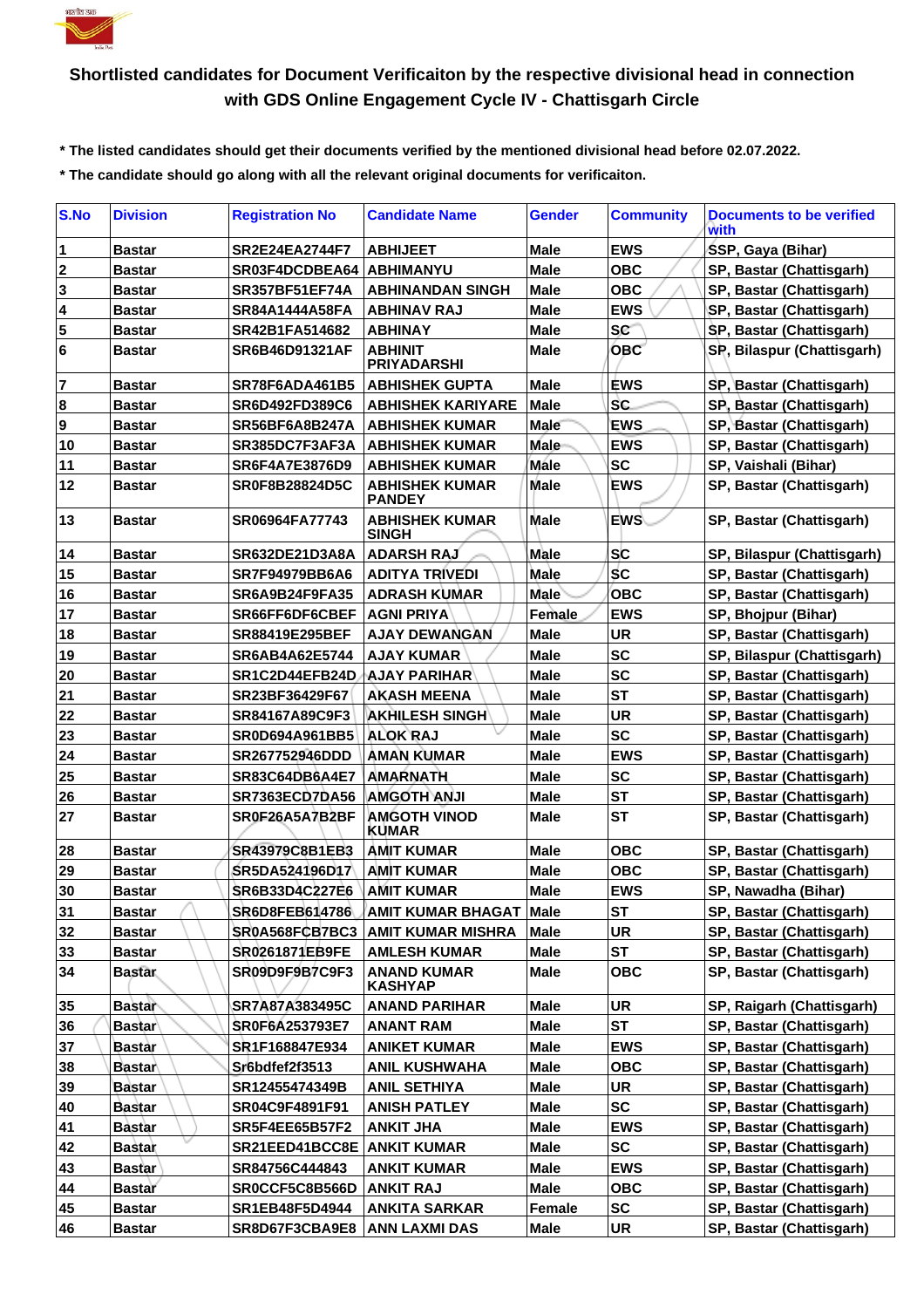| 47 | <b>Bastar</b> | SR22CD42F89124        | ANNAVARAM INDRA<br><b>SHEKAR</b>       | <b>Male</b>   | <b>ST</b>  | SP, Bastar (Chattisgarh)      |
|----|---------------|-----------------------|----------------------------------------|---------------|------------|-------------------------------|
| 48 | <b>Bastar</b> | <b>SR111D2699ED2E</b> | <b>ANOOP KUMAR</b><br><b>PANDEY</b>    | <b>Male</b>   | <b>EWS</b> | SP, Bastar (Chattisgarh)      |
| 49 | <b>Bastar</b> | SR0F26B8C244FF        | <b>ANSHU KHARAVAR</b>                  | <b>Male</b>   | <b>SC</b>  | SP, Bastar (Chattisgarh)      |
| 50 | <b>Bastar</b> | SR771682D2987E        | <b>ANUJ KUMAR YADAV</b>                | <b>Male</b>   | <b>OBC</b> | SP, Bilaspur (Chattisgarh)    |
| 51 | <b>Bastar</b> | SR341425479ACA        | <b>ANURAG RAJ</b>                      | <b>Male</b>   | <b>OBC</b> | SP, Bastar (Chattisgarh)      |
| 52 | <b>Bastar</b> | <b>SR2CF25821DBF3</b> | <b>ANURAG SINGH</b>                    | <b>Male</b>   | <b>EWS</b> | SP, Bastar (Chattisgarh)      |
| 53 | <b>Bastar</b> | <b>SR717DB3CB42A6</b> | <b>ARCHANA</b>                         | <b>Female</b> | <b>UR</b>  | SP, Bastar (Chattisgarh)      |
| 54 | <b>Bastar</b> | SR784555247496        | <b>ARIKA CHINNARAO</b>                 | <b>Male</b>   | <b>ST</b>  | SP, Bastar (Chattisgarh)      |
| 55 | <b>Bastar</b> | SR2DF63A81C1FB        | <b>ARJUN</b>                           | <b>Male</b>   | <b>OBC</b> | SP, Bastar (Chattisgarh)      |
| 56 | <b>Bastar</b> | SR881EE1118B5F        | <b>ARMSTRONG GOLD</b>                  | <b>Male</b>   | <b>UR</b>  | SP, Bastar (Chattisgarh)      |
| 57 | <b>Bastar</b> | SR586F4F115439        | <b>ARTI</b>                            | <b>Female</b> | <b>OBC</b> | SP, Bastar (Chattisgarh)      |
| 58 | <b>Bastar</b> | SR6614D474E862        | <b>ARUN SAHU</b>                       | <b>Male</b>   | <b>OBC</b> | SP, Bastar (Chattisgarh)      |
| 59 | <b>Bastar</b> | SR6BB499324485        | <b>ARVIND</b>                          | <b>Male</b>   | <b>OBC</b> | SP, Bastar (Chattisgarh)      |
| 60 | <b>Bastar</b> | <b>SR572A214F44CA</b> | <b>ARVIND KUMAR</b>                    | <b>Male</b>   | 'st        | SP, Bastar (Chattisgarh)      |
| 61 | <b>Bastar</b> | SR494CA6E9BBE4        | <b>ARVIND KUMAR</b>                    | <b>Male</b>   | <b>SC</b>  | SP, Bastar (Chattisgarh)      |
| 62 | <b>Bastar</b> | SR55CB6EB15141        | <b>ARVIND KUMAR</b>                    | <b>Male</b>   | <b>OBC</b> | SP, Darbhanga (Bihar)         |
| 63 | <b>Bastar</b> | <b>SR3752E1B6EEE8</b> | <b>ASALAM KHAN</b>                     | Male          | UR         | SP, Bastar (Chattisgarh)      |
| 64 | <b>Bastar</b> | <b>SR6BA5727D27E2</b> | <b>ASHISH</b>                          | <b>Male</b>   | <b>OBC</b> | SP, Bastar (Chattisgarh)      |
| 65 | <b>Bastar</b> | SR89A9BD115CFC        | <b>ASHISH KUMAR</b>                    | Male          | <b>ST</b>  | SP, Bastar (Chattisgarh)      |
| 66 | <b>Bastar</b> | SR594336C5CB4B        | <b>ASHISH RAKESH</b>                   | <b>Male</b>   | UR         | SP, Bastar (Chattisgarh)      |
| 67 | <b>Bastar</b> | SR85C1BF25CF4B        | <b>ASHOK KUMAR SODI</b>                | <b>Male</b>   | ŜT         | SP, Bastar (Chattisgarh)      |
| 68 | <b>Bastar</b> | <b>SR4454CC1B5B27</b> | <b>ASHUTOSH</b>                        | <b>Male</b>   | <b>EWS</b> | SP, Bastar (Chattisgarh)      |
|    |               |                       | <b>CHATURVEDI</b>                      |               |            |                               |
| 69 | <b>Bastar</b> | SR8FE5BA349F8C        | <b>ASHWANI KUMAR</b>                   | Male          | UR         | SP, Bastar (Chattisgarh)      |
| 70 | <b>Bastar</b> | SR21B643F2266F        | <b>ASHWANI KUMAR</b>                   | Male          | <b>OBC</b> | SP, Rajouri<br>(Jammukashmir) |
| 71 | <b>Bastar</b> | <b>SR1C364D5FB2B6</b> | <b>ASHWANI KUMAR</b><br><b>SARATHI</b> | <b>Male</b>   | <b>SC</b>  | SP, Bastar (Chattisgarh)      |
| 72 | <b>Bastar</b> | <b>SR2758D9928AB2</b> | <b>ATUL CHAUBEY</b>                    | Male          | <b>EWS</b> | SSP, Durg (Chattisgarh)       |
| 73 | <b>Bastar</b> | SR214F87A94965        | <b>AVINASH SINGH</b><br><b>KURRE</b>   | Male          | <b>SC</b>  | SP, Bastar (Chattisgarh)      |
| 74 | <b>Bastar</b> | SR0CA4118EEFC4        | <b>AWADHESH KUMAR</b>                  | <b>Male</b>   | <b>OBC</b> | SP, Bastar (Chattisgarh)      |
| 75 | <b>Bastar</b> | SR8791FDFB1F5C        | <b>AYUSHA DURGE</b>                    | <b>Female</b> | <b>UR</b>  | SP, Bastar (Chattisgarh)      |
| 76 | <b>Bastar</b> | <b>SR5F41C9F33C7D</b> | <b>BABITA</b>                          | <b>Female</b> | <b>ST</b>  | SP, Bastar (Chattisgarh)      |
| 77 | <b>Bastar</b> | SR5E9E45341DC8        | <b>BADAVATH</b><br><b>RAJENDAR</b>     | Male          | SТ         | SP, Bastar (Chattisgarh)      |
| 78 | <b>Bastar</b> | SR344339F578EE        | <b>BADAVATH</b><br><b>RAJENDAR</b>     | <b>Male</b>   | <b>ST</b>  | SP, Bastar (Chattisgarh)      |
| 79 | <b>Bastar</b> | <b>SR5A4534CCC4E3</b> | <b>BADAVATH SAI</b><br><b>VARDHAN</b>  | <b>Male</b>   | <b>ST</b>  | SSP, Nizamabad<br>(Telangana) |
| 80 | <b>Bastar</b> | SR421A44AE271F        | <b>BAJMAN BAGHEL</b>                   | <b>Male</b>   | <b>ST</b>  | SP, Bastar (Chattisgarh)      |
| 81 | <b>Bastar</b> | SR6A4EEE4DA58A        | <b>BALIPOGU AJAY</b>                   | <b>Male</b>   | <b>SC</b>  | SP, Cuddapah (Andhra          |
|    |               |                       | <b>KUMAR</b>                           |               |            | Pradesh)                      |
| 82 | <b>Bastar</b> | SR3D15B88A7824        | <b>BANAVATH RAJU</b>                   | <b>Male</b>   | <b>ST</b>  | SSP, Nizamabad<br>(Telangana) |
| 83 | <b>Bastar</b> | SR57C9FDDE3B94        | <b>BANKIM SARKAR</b>                   | <b>Male</b>   | <b>UR</b>  | SP, Bastar (Chattisgarh)      |
| 84 | <b>Bastar</b> | SR4489278818F9        | <b>BANOTH ASHOK</b><br><b>KUMAR</b>    | <b>Male</b>   | <b>ST</b>  | SP, Bastar (Chattisgarh)      |
| 85 | <b>Bastar</b> | SR6623D6DCCFE4        | <b>BANOTH BHANU</b><br><b>PRAKASH</b>  | <b>Male</b>   | <b>ST</b>  | SP, Bastar (Chattisgarh)      |
| 86 | Bastar        | SR09527181B194        | <b>BANOTH NAVEEN</b><br><b>NAIK</b>    | <b>Male</b>   | <b>ST</b>  | SP, Bastar (Chattisgarh)      |
| 87 | <b>Bastar</b> | SR6493AFB8F4F4        | <b>BANOTH SAIKUMAR</b>                 | <b>Male</b>   | <b>ST</b>  | SP, Bastar (Chattisgarh)      |
| 88 | <b>Bastar</b> | SR67DBCCA3944A        | <b>BANOTH SWATHI</b>                   | <b>Female</b> | <b>ST</b>  | SP, Bastar (Chattisgarh)      |
| 89 | <b>Bastar</b> | SR186EA444822C        | <b>BANOTH VIJAYKUMAR Male</b>          |               | <b>ST</b>  | SP, Bastar (Chattisgarh)      |
| 90 | <b>Bastar</b> | <b>SR8A918DFE4E98</b> | <b>BANOTHU SAIDA</b>                   | <b>Male</b>   | <b>ST</b>  | SP, Bastar (Chattisgarh)      |
| 91 | <b>Bastar</b> | SR2931461A81D4        | <b>BHADU RAM</b>                       | <b>Male</b>   | <b>ST</b>  | SP, Bastar (Chattisgarh)      |
| 92 | <b>Bastar</b> | SR2E1872BF4CFB        | <b>BHAGIRATHI</b>                      | <b>Male</b>   | <b>ST</b>  | SP, Bastar (Chattisgarh)      |
| 93 | <b>Bastar</b> | <b>SR388C25FE7CB4</b> | <b>BHAGVATI</b>                        | Female        | <b>ST</b>  | SP, Bastar (Chattisgarh)      |
| 94 | <b>Bastar</b> | SR8A5BC4497D21        | <b>BHANUPRATAP</b>                     | <b>Male</b>   | <b>SC</b>  | SP, Bastar (Chattisgarh)      |
| 95 | <b>Bastar</b> | SR6D4D4784CD3A        | <b>BHARTI</b>                          | Female        | <b>EWS</b> | SSP, Durg (Chattisgarh)       |
|    |               |                       |                                        |               |            |                               |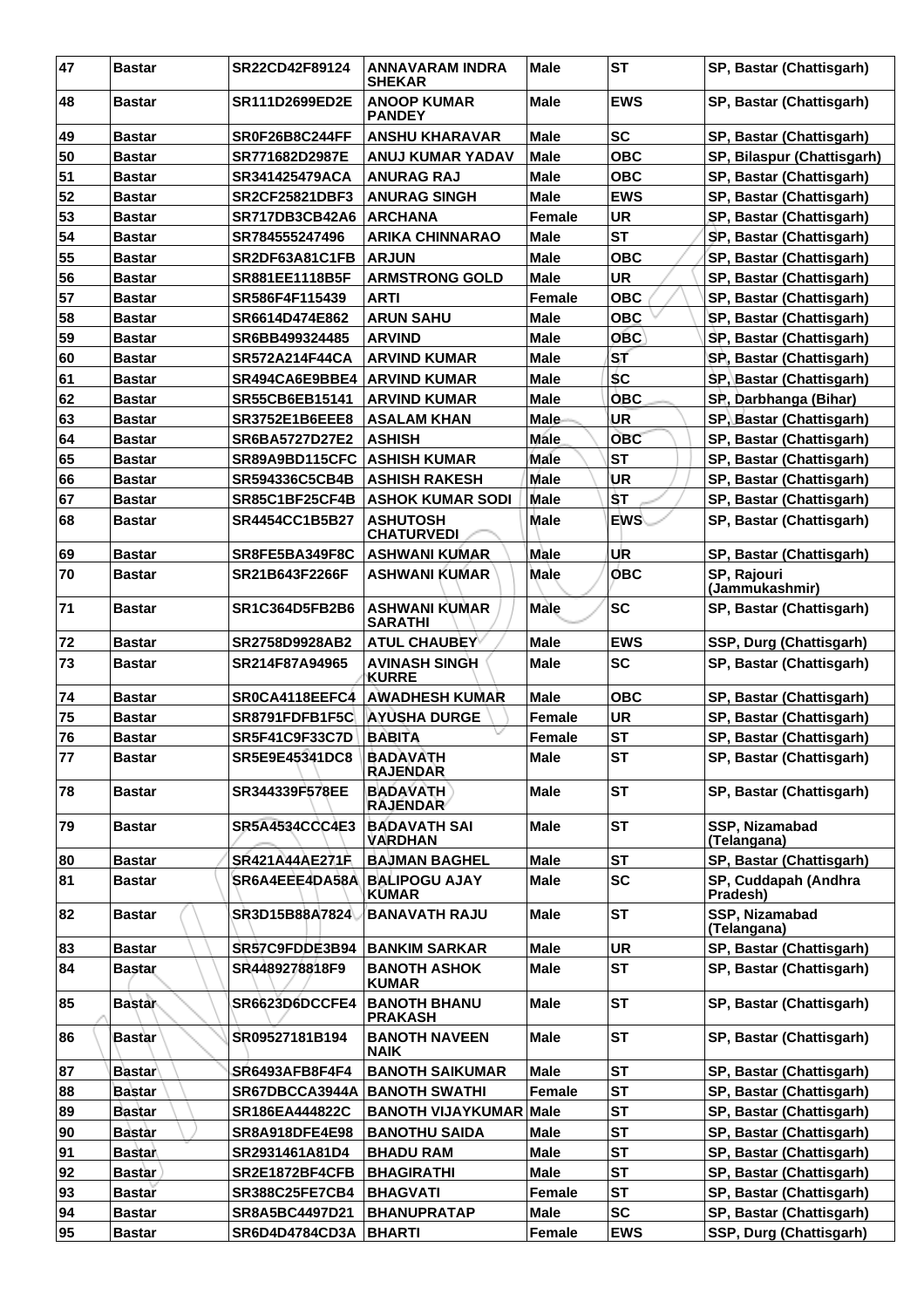| 96    | <b>Bastar</b> | <b>SR8A2FBB7F5927</b> | <b>BHARTI PATEL</b>                    | <b>Female</b> | <b>OBC</b> | SP, Raigarh (Chattisgarh)     |
|-------|---------------|-----------------------|----------------------------------------|---------------|------------|-------------------------------|
| 97    | <b>Bastar</b> | <b>SR881968FE7FCA</b> | <b>BHAVANA KASHYAP</b>                 | Female        | <b>OBC</b> | SP, Bilaspur (Chattisgarh)    |
| 98    | <b>Bastar</b> | SR6B9AEC73AED<br>A    | <b>BHAVESH MANIKPURI</b>               | <b>Male</b>   | <b>OBC</b> | SP, Bilaspur (Chattisgarh)    |
| 99    | <b>Bastar</b> | SR0B42ADFC2D6F        | <b>BHAVNA DEWANGAN</b>                 | Female        | <b>OBC</b> | SP, Bilaspur (Chattisgarh)    |
| 100   | <b>Bastar</b> | <b>SR169AE98E98DE</b> | <b>BHOJ RAM DINKER</b>                 | Male          | <b>SC</b>  | SP, Bastar (Chattisgarh)      |
| 101   | <b>Bastar</b> | <b>SR711C5537DADB</b> | <b>BHOLESHWAR</b>                      | <b>Male</b>   | <b>ST</b>  | SP, Bastar (Chattisgarh)      |
| 102   | <b>Bastar</b> | SR589F81B4416C        | <b>BHORSINGH</b>                       | <b>Male</b>   | <b>ST</b>  | SP, Bastar (Chattisgarh)      |
| 103   | <b>Bastar</b> | SR3489B514A328        | <b>BHRAMJEET</b>                       | <b>Male</b>   | <b>EWS</b> | SP, Bastar (Chattisgarh)      |
| 104   | <b>Bastar</b> | SR4ADA42C87E7E        | <b>BHUKYA</b><br><b>CHANDRASHEKAR</b>  | <b>Male</b>   | <b>ST</b>  | SP, Warangal (Telangana)      |
| 105   | <b>Bastar</b> | SR5A7ACE2D94AC        | <b>BHUKYA DEVENDAR</b>                 | <b>Male</b>   | <b>ST</b>  | SP, Bastar (Chattisgarh)      |
| 106   | <b>Bastar</b> | SR648EF33D1ECA        | <b>BHUKYA NITHIN</b>                   | <b>Male</b>   | <b>ST</b>  | SP, Bastar (Chattisgarh)      |
| 107   | <b>Bastar</b> | SR3776B2D95CD4        | <b>BHUKYA</b><br><b>RAJESHWARI</b>     | <b>Female</b> | <b>ST</b>  | SP, Bastar (Chattisgarh)      |
| 108   | <b>Bastar</b> | SR7291547CF3D4        | <b>BHUKYA SRINUNAIK</b>                | <b>Male</b>   | 'ST        | SP, Bastar (Chattisgarh)      |
| 109   | <b>Bastar</b> | <b>SR6E5E5347BEF9</b> | <b>BHUKYA</b><br><b>VISHNUVARMA</b>    | Male          | <b>ST</b>  | SP, Warangal (Telangana)      |
| 110   | <b>Bastar</b> | SR8F3E7724A1D8        | <b>BIHARI MEENA</b>                    | <b>Male</b>   | ST         | SP, Bastar (Chattisgarh)      |
| 111   | <b>Bastar</b> | <b>SR13D48E74F9AA</b> | <b>BIJESH</b>                          | <b>Female</b> | <b>SC</b>  | SP, Bastar (Chattisgarh)      |
| 112   | <b>Bastar</b> | SR7A88EE17AF4A        | <b>BIPIN KUMAR</b>                     | Male          | <b>EWS</b> | <b>CPM, Patna GPO (Bihar)</b> |
| 113   | <b>Bastar</b> | <b>SR7DBE3465B573</b> | <b>BIPLAB MAHALDAR</b>                 | <b>Male</b>   | UR         | SP, Bastar (Chattisgarh)      |
| 114   | <b>Bastar</b> | SR6124FF753424        | <b>BODA NARSIMHA</b>                   | <b>Male</b>   | SТ         | SP, Bastar (Chattisgarh)      |
| 115   | <b>Bastar</b> | SR2531F77C1542        | <b>BODA SHIRISHA</b>                   | Female        | ۱SТ        | SP, Bastar (Chattisgarh)      |
| 116   | <b>Bastar</b> | SR343F72C24A4C        | <b>BONKOORI</b><br><b>KARNAKAR</b>     | <b>Male</b>   | <b>OBC</b> | SP, Raigarh (Chattisgarh)     |
| 117   | <b>Bastar</b> | <b>SR84EC71A2AA43</b> | <b>BORRA</b><br><b>SWARNALATHA</b>     | Female        | ST         | SP, Bastar (Chattisgarh)      |
| 118   | <b>Bastar</b> | <b>SR05156D6B63D4</b> | <b>BOTLA SRIKANTH</b>                  | <b>Male</b>   | <b>SC</b>  | SP, Bastar (Chattisgarh)      |
| 119   | <b>Bastar</b> | SR7772A5648247        | <b>BRIJBHUSHAN</b>                     | Male          | <b>OBC</b> | SSP, Raipur (Chattisgarh)     |
| 120   | <b>Bastar</b> | SR3995254E8949        | <b>BUDHRAM</b>                         | <b>Male</b>   | <b>ST</b>  | SP, Bastar (Chattisgarh)      |
| 121   | <b>Bastar</b> | <b>SR84EB94C93B5D</b> | <b>CHAIN SINGH DHRUW</b>               | <b>Male</b>   | <b>ST</b>  | SP, Bilaspur (Chattisgarh)    |
| 122   | <b>Bastar</b> | SR35126B19A2AF        | <b>CHAMAN LAL</b>                      | <b>Male</b>   | <b>ST</b>  | SP, Bastar (Chattisgarh)      |
| 123   | <b>Bastar</b> | <b>SR2A33E7D12A6B</b> | <b>CHAMRU KUDIYAM</b>                  | <b>Male</b>   | <b>ST</b>  | SP, Bastar (Chattisgarh)      |
| 124   | Bastar        | <b>SR089EB7B1F8F5</b> | <b>CHANDAN KUMAR</b><br><b>PANDAY</b>  | <b>Male</b>   | <b>EWS</b> | SP, Bastar (Chattisgarh)      |
| $125$ | <b>Bastar</b> | SR874D6E4CF38E        | <b>CHANDANI TOLE</b>                   | Female        | UR         | SP, Bastar (Chattisgarh)      |
| 126   | Bastar        | SR5347B9A7D983        | <b>CHANDRA KANTA</b><br>YADAV          | <b>Female</b> | овс        | SP, Bilaspur (Chattisgarh)    |
| 127   | Bastar        | SR6C1CCD498522        | <b>CHANDRAKANT</b><br><b>PATEL</b>     | <b>Male</b>   | <b>OBC</b> | SP, Bastar (Chattisgarh)      |
| 128   | <b>Bastar</b> | SR1849433218F3        | <b>CHANDRAPRABHA</b>                   | <b>Female</b> | <b>ST</b>  | SP, Bastar (Chattisgarh)      |
| 129   | <b>Bastar</b> | SR784ABEAED5C<br>в    | <b>CHETAN LAL</b>                      | <b>Male</b>   | <b>ST</b>  | SSP, Durg (Chattisgarh)       |
| 130   | <b>Bastar</b> | SR69391E684846        | <b>CHEVAN PATEL</b>                    | <b>Male</b>   | <b>OBC</b> | SP, Bilaspur (Chattisgarh)    |
| 131   | <b>Bastar</b> | SR0E3F6948FE39        | <b>CHHAT RAM</b>                       | <b>Male</b>   | <b>ST</b>  | SSP, Durg (Chattisgarh)       |
| 132   | Bastar        | SR4416229A739D        | <b>CHINNAPAKA</b><br><b>VIGNESH</b>    | <b>Male</b>   | <b>SC</b>  | SSP, Raipur (Chattisgarh)     |
| 133   | <b>Bastar</b> | <b>SR3CD38876DCDB</b> | <b>CHURAMANI</b>                       | <b>Male</b>   | <b>OBC</b> | SP, Bilaspur (Chattisgarh)    |
| 134   | <b>Bastar</b> | SR43AC59A259A4        | <b>DALWANT SINGH</b><br><b>MAHIPAL</b> | <b>Male</b>   | <b>SC</b>  | SP, Bastar (Chattisgarh)      |
| 135   | <b>Bastar</b> | SR79835F2FD866        | <b>DAMINI BARMAN</b>                   | Female        | <b>ST</b>  | SP, Bastar (Chattisgarh)      |
| 136   | Bastàr        | SR3F523B496338        | <b>DANDU PRAVEEN</b>                   | <b>Male</b>   | <b>SC</b>  | SP, Bastar (Chattisgarh)      |
| 137   | <b>Bastar</b> | SR3948A1E56557        | <b>DARAVATH RAMESH</b>                 | <b>Male</b>   | <b>ST</b>  | SP, Khammam (Telangana)       |
| 138   | <b>Bastar</b> | <b>SR0F629C58FE47</b> | <b>DEBASHREE MAHATO</b>                | Female        | <b>UR</b>  | SP, Bastar (Chattisgarh)      |
| 139   | <b>Bastar</b> | SR649E48F25997        | <b>DEEKPAL SINGH</b>                   | <b>Male</b>   | <b>SC</b>  | SP, Bastar (Chattisgarh)      |
| 140   | <b>Bastar</b> | <b>SR074F2F3D44DF</b> | <b>DEEPAK KUMAR</b><br><b>DHURVE</b>   | <b>Male</b>   | <b>ST</b>  | SP, Bastar (Chattisgarh)      |
| 141   | Bastar∖       | SR3AF46FD8E9A6        | <b>DEEPAK KUMAR</b><br><b>KAUSHIK</b>  | <b>Male</b>   | <b>OBC</b> | SP, Bastar (Chattisgarh)      |
| 142   | <b>Bastar</b> | SR121AEB86A63A        | <b>DEEPAK SAHU</b>                     | <b>Male</b>   | <b>OBC</b> | SP, Bastar (Chattisgarh)      |
| 143   | <b>Bastar</b> | SR3E7E2F88962B        | <b>DEEPAK SINGH</b><br><b>RAJPUT</b>   | <b>Male</b>   | <b>EWS</b> | SP, Bastar (Chattisgarh)      |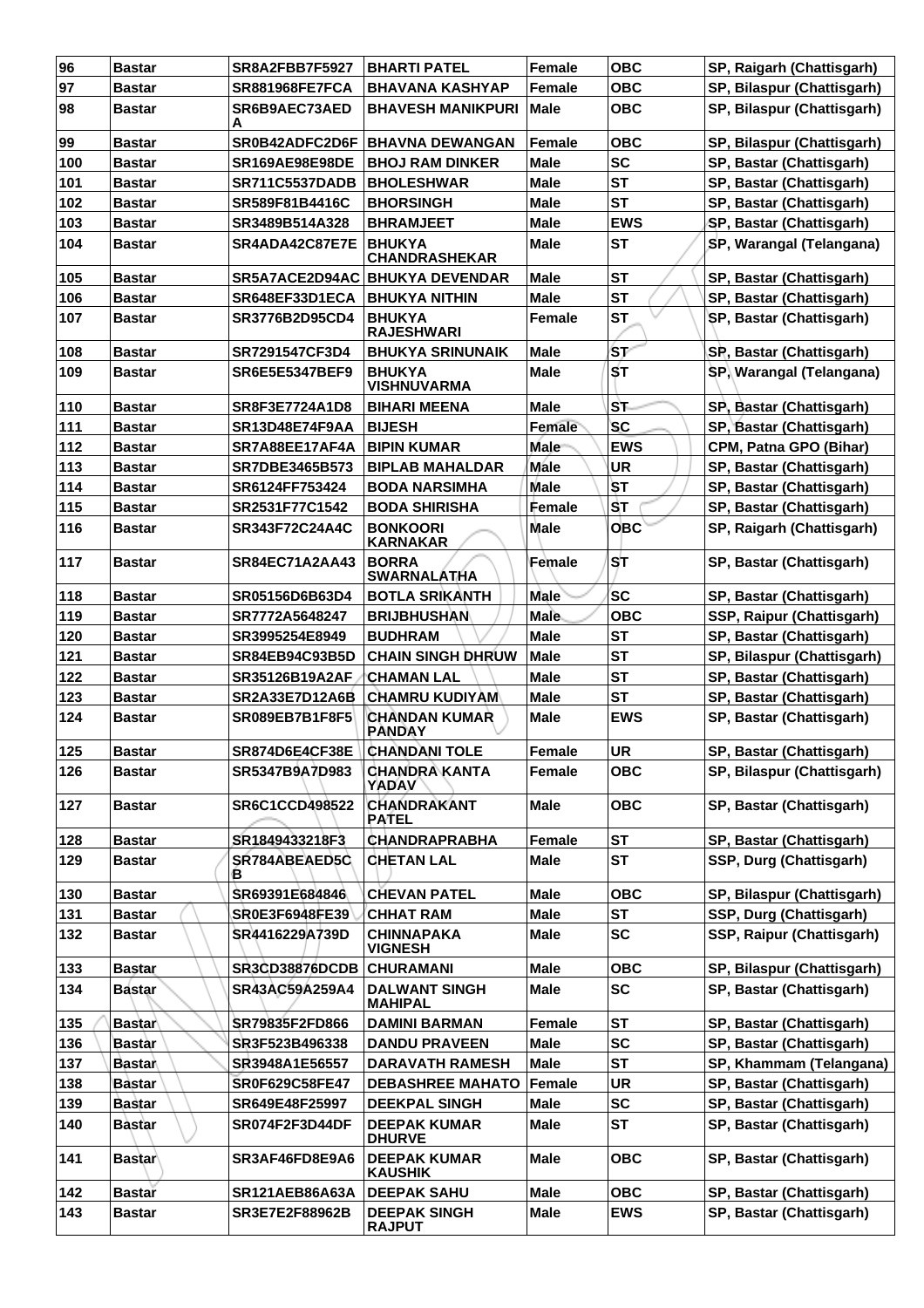| 144 | <b>Bastar</b> | SR3CDF366E1E1F        | <b>DEGAVATH KALYAN</b><br><b>KUMAR</b>    | <b>Male</b>   | <b>ST</b>  | SP, Bastar (Chattisgarh)     |
|-----|---------------|-----------------------|-------------------------------------------|---------------|------------|------------------------------|
| 145 | <b>Bastar</b> | SR5A611E54959B        | <b>DESAM ANUSHA</b>                       | <b>Female</b> | <b>UR</b>  | SP, Bastar (Chattisgarh)     |
| 146 | <b>Bastar</b> | <b>SR5161B9D8BE6E</b> | <b>DEV KUMAR</b><br><b>DEWANGAN</b>       | Male          | <b>OBC</b> | SP, Raigarh (Chattisgarh)    |
| 147 | <b>Bastar</b> | <b>SR4B78A51CA66D</b> | <b>DEVENDRA KUMAR</b><br><b>BANJARE</b>   | <b>Male</b>   | <b>SC</b>  | SP, Bastar (Chattisgarh)     |
| 148 | <b>Bastar</b> | SR1498FB2D5445        | <b>DEVENDRA SINGH</b>                     | Male          | <b>ST</b>  | SP, Bastar (Chattisgarh)     |
| 149 | <b>Bastar</b> | SR341B11A3A7A2        | <b>DHAKESHWAR</b>                         | <b>Male</b>   | <b>ST</b>  | SP, Bastar (Chattisgarh)     |
| 150 | <b>Bastar</b> | SR446BD571F5D2        | <b>DHANANJAY TIWARI</b>                   | <b>Male</b>   | <b>EWS</b> | SP, Bastar (Chattisgarh)     |
| 151 | <b>Bastar</b> | SR0FACA4BFF785        | <b>DHARAMVEER KUMAR Male</b>              |               | <b>SC</b>  | SP, Vaishali (Bihar)         |
| 152 | <b>Bastar</b> | SR35A144D8BDAB        | <b>DHARAVATH</b><br><b>NARENDER</b>       | Male          | <b>ST</b>  | SP, Bastar (Chattisgarh)     |
| 153 | <b>Bastar</b> | <b>SR0524D5D622FA</b> | <b>DHARAVATH VISHAL</b>                   | <b>Male</b>   | <b>ST</b>  | SSP, Raipur (Chattisgarh)    |
| 154 | <b>Bastar</b> | <b>SR3C3E8447B59A</b> | <b>DHARMENDRA</b><br><b>KUMAR</b>         | Male          | UR-        | SP, Bastar (Chattisgarh)     |
| 155 | <b>Bastar</b> | <b>SR37433F42F8AE</b> | <b>DHEERAJ LAL</b>                        | <b>Male</b>   | ST         | SP, Bastar (Chattisgarh)     |
| 156 | <b>Bastar</b> | SR33F7AEEA98E2        | <b>DHIRAJ KUMAR</b>                       | <b>Male</b>   | <b>OBC</b> | SP, Bastar (Chattisgarh)     |
| 157 | <b>Bastar</b> | SR7439112F78CA        | <b>DHRUW VARUN</b><br><b>MADHU</b>        | Male          | ŜŢ         | SP, Bastar (Chattisgarh)     |
| 158 | <b>Bastar</b> | SR84F1F9978D46        | <b>DIGYU RAM</b>                          | Male          | <b>SC</b>  | SP, Bilaspur (Chattisgarh)   |
| 159 | <b>Bastar</b> | SR2331418F954F        | <b>DIKSHA PANDEY</b>                      | Female        | <b>UR</b>  | SP, Bastar (Chattisgarh)     |
| 160 | <b>Bastar</b> | SR58756479C7ED        | <b>DILHARAN KUMAR</b><br><b>TANDAN</b>    | Male          | SC         | SP, Bastar (Chattisgarh)     |
| 161 | <b>Bastar</b> | <b>SR27924E1DEE59</b> | <b>DINESH KUMAR</b><br><b>MANDAVI</b>     | Male          | IST.       | SP, Bastar (Chattisgarh)     |
| 162 | <b>Bastar</b> | <b>SR54229C15CACB</b> | <b>DINU MANHAR</b>                        | Male          | <b>SC</b>  | SP, Bastar (Chattisgarh)     |
| 163 | Bastar        | SR6A54872B7577        | <b>DIPANKUR DWIVEDI</b>                   | Màle          | <b>EWS</b> | SP, Rewa (Madhya<br>Pradesh) |
| 164 | <b>Bastar</b> | SR421D3CD42936        | <b>DIVYA MURTI JHA</b>                    | <b>Male</b>   | <b>EWS</b> | SP, Bastar (Chattisgarh)     |
| 165 | <b>Bastar</b> | <b>SR8C955EE2749E</b> | <b>DOLESHWAR KUMAR</b>                    | <b>Male</b>   | <b>ST</b>  | SP, Bilaspur (Chattisgarh)   |
| 166 | <b>Bastar</b> | SR4162831588BB        | <b>DOMENDRA KUMAR</b><br><b>KOTPARIHA</b> | <b>Male</b>   | <b>ST</b>  | SP, Bastar (Chattisgarh)     |
| 167 | <b>Bastar</b> | SR238562673664        | <b>DOMESHWARI</b>                         | <b>Female</b> | <b>ST</b>  | SP, Bastar (Chattisgarh)     |
| 168 | Bastar        | SR68144D24819F        | <b>DURGESH KUMAR</b><br><b>GUPTA</b>      | Male          | <b>EWS</b> | SP, Bilaspur (Chattisgarh)   |
| 169 | <b>Bastar</b> | SR6CE644E4D78F        | <b>DURGESH SINGH</b><br><b>RAJPUT</b>     | <b>Male</b>   | <b>UR</b>  | SP, Bastar (Chattisgarh)     |
| 170 | Bastar        | SR349C5E4419F5        | <b>ESLAVATH</b><br><b>VENKATESH</b>       | <b>Male</b>   | <b>ST</b>  | SP, Bastar (Chattisgarh)     |
| 171 | <b>Bastar</b> | SR8A1CD7E8DD5B        | <b>FULDHAR</b>                            | <b>Male</b>   | <b>ST</b>  | SP, Bastar (Chattisgarh)     |
| 172 | <b>Bastar</b> | SR3E62478D2331        | <b>FULMATI</b>                            | <b>Female</b> | <b>OBC</b> | SP, Bastar (Chattisgarh)     |
| 173 | <b>Bastar</b> | SR379CE3F64D95        | <b>G PEER SINGH</b>                       | <b>Male</b>   | <b>ST</b>  | SP, Bastar (Chattisgarh)     |
| 174 | <b>Bastar</b> | <b>SR7542CDA5C424</b> | <b>G RUTMERRY</b>                         | Female        | UR         | SP, Bastar (Chattisgarh)     |
| 175 | <b>Bastar</b> | SR6B129447629F        | <b>GAINDRAM</b>                           | <b>Male</b>   | <b>ST</b>  | SP, Bastar (Chattisgarh)     |
| 176 | <b>Bastar</b> | SR2DF584B88A68        | <b>GAJENDRA KUMAR</b><br>MARKAM           | <b>Male</b>   | <b>ST</b>  | SSP, Raipur (Chattisgarh)    |
| 177 | <b>Bastar</b> | SR7799FEF63B68        | <b>GAJENDRA SINGH</b>                     | <b>Male</b>   | <b>SC</b>  | SP, Bastar (Chattisgarh)     |
| 178 | <b>Bastar</b> | SR77D817B9FB78        | <b>GAJENDRA SINGH</b><br><b>RATHOR</b>    | <b>Male</b>   | <b>UR</b>  | SP, Bastar (Chattisgarh)     |
| 179 | <b>Bastar</b> | <b>SR31429AECED21</b> | <b>GAURAV KUMAR</b><br><b>CHANDRA</b>     | <b>Male</b>   | <b>OBC</b> | SP, Bilaspur (Chattisgarh)   |
| 180 | <b>Bastar</b> | SR12E16DA631D4        | <b>GAUTAM KUMAR</b>                       | <b>Male</b>   | <b>EWS</b> | SP, Bastar (Chattisgarh)     |
| 181 | <b>Bastar</b> | SR1F4E4D5C425B        | <b>GAUTAM VERMA</b>                       | <b>Male</b>   | <b>OBC</b> | SP, Bastar (Chattisgarh)     |
| 182 | <b>Bastar</b> | <b>SR57EED8C83A22</b> | <b>GOPAL NARAYAN</b><br><b>SHARMA</b>     | <b>Male</b>   | <b>EWS</b> | SP, Bastar (Chattisgarh)     |
| 183 | <b>Bastar</b> | SR74D4E8B51D3A        | <b>GOVIND CHAND</b>                       | <b>Male</b>   | <b>ST</b>  | SP, Bastar (Chattisgarh)     |
| 184 | <b>Bastar</b> | SR823F2432DD4F        | <b>GOVIND RAM</b>                         | <b>Male</b>   | <b>OBC</b> | SP, Bilaspur (Chattisgarh)   |
| 185 | <b>Bastar</b> | SR49F859B794B6        | <b>GOVINDA DHAMGE</b>                     | <b>Male</b>   | <b>SC</b>  | SP, Bastar (Chattisgarh)     |
| 186 | <b>Bastar</b> | <b>SR64AE82C534E4</b> | <b>GUGULOTH GANESH</b>                    | <b>Male</b>   | <b>ST</b>  | SP, Warangal (Telangana)     |
| 187 | <b>Bastar</b> | SR53ABF8743544        | <b>GUGULOTH RAKESH</b>                    | Male          | <b>ST</b>  | SP, Bastar (Chattisgarh)     |
| 188 | <b>Bastar</b> | SR81E5144FE79F        | <b>GUGULOTH</b><br><b>RAVIKUMAR</b>       | <b>Male</b>   | <b>ST</b>  | SP, Bastar (Chattisgarh)     |
| 189 | <b>Bastar</b> | SR2C834A8A334F        | <b>GUGULOTH SARITHA</b>                   | Female        | <b>ST</b>  | SP, Bastar (Chattisgarh)     |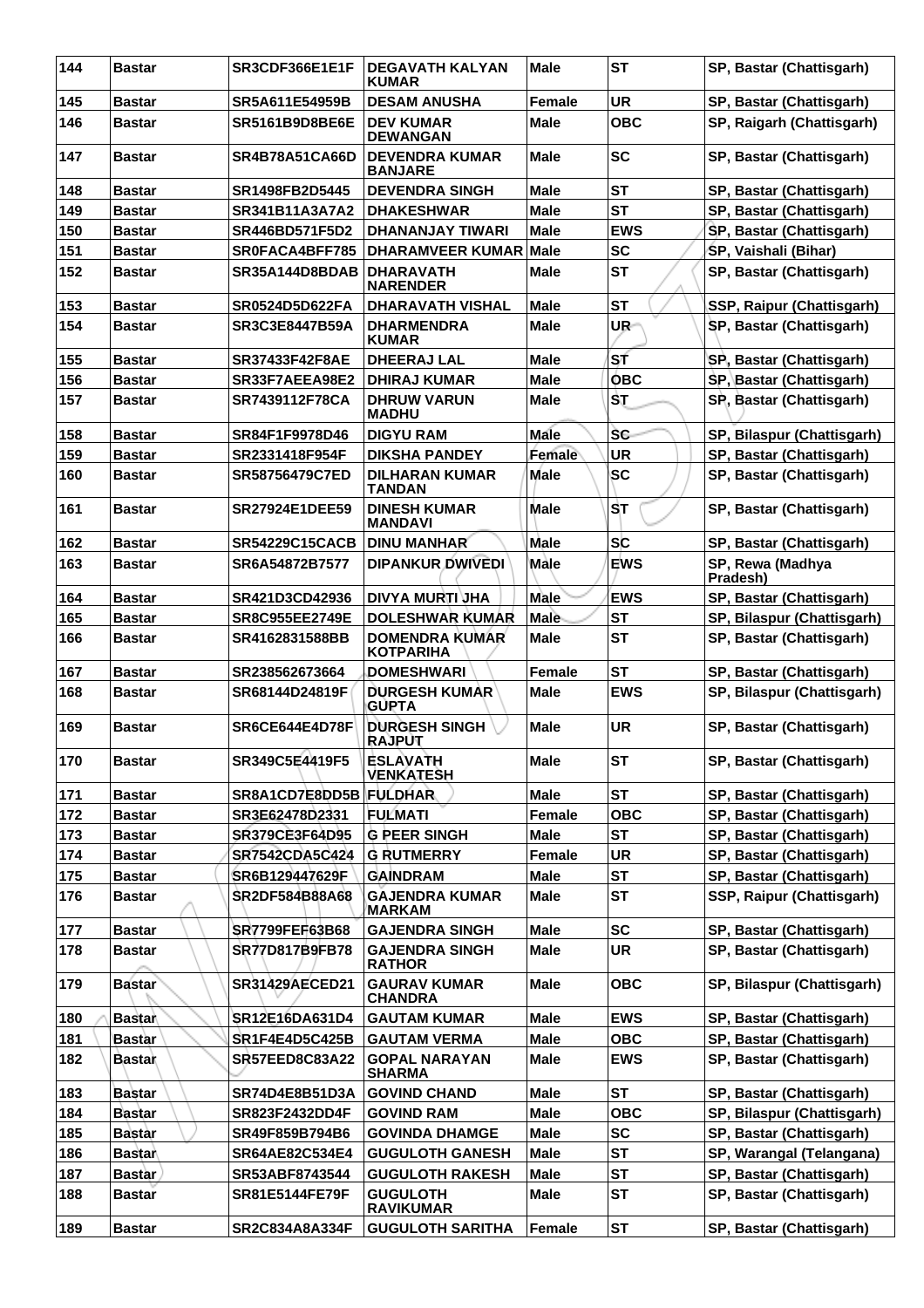| 190 | <b>Bastar</b> | SR0D4713424846        | <b>GUGULOTH SUNITHA</b>                    | <b>Female</b> | <b>ST</b>  | SP, Bastar (Chattisgarh)           |
|-----|---------------|-----------------------|--------------------------------------------|---------------|------------|------------------------------------|
| 191 | <b>Bastar</b> | SR46E4F8C44CF4        | <b>GUGULOTHU PAVAN</b><br><b>KUMAR</b>     | Male          | <b>ST</b>  | SP, Bastar (Chattisgarh)           |
| 192 | Bastar        | SR4A8844A5FDDF        | <b>GULSHAN KUMAR</b>                       | <b>Male</b>   | <b>ST</b>  | SP, Bastar (Chattisgarh)           |
| 193 | <b>Bastar</b> | SR7E15DA5B9423        | <b>GYAN SINGH</b>                          | Male          | <b>ST</b>  | SP, Bilaspur (Chattisgarh)         |
| 194 | <b>Bastar</b> | SR0282F63AFD47        | <b>GYAN SINGH MEENA</b>                    | Male          | <b>ST</b>  | SP, Bastar (Chattisgarh)           |
| 195 | <b>Bastar</b> | SR03448C872542        | <b>HALAVATH KIRAN</b>                      | <b>Male</b>   | <b>ST</b>  | SP, Bastar (Chattisgarh)           |
| 196 | <b>Bastar</b> | SR85628A8A7B49        | <b>HARENDRA KUMAR</b>                      | Male          | <b>ST</b>  | SP, Bastar (Chattisgarh)           |
| 197 | <b>Bastar</b> | SR8947935E23A4        | HARISH KUMAR<br><b>KURRE</b>               | Male          | <b>SC</b>  | SP, Bastar (Chattisgarh)           |
| 198 | Bastar        | SR1D85B98A4499        | <b>HARSHIT KUMAR</b>                       | <b>Male</b>   | <b>UR</b>  | SP, Bastar (Chattisgarh)           |
| 199 | <b>Bastar</b> | SR717AC9F14AD7        | <b>HEENA MANDAL</b>                        | <b>Female</b> | <b>UR</b>  | SP, Bastar (Chattisgarh)           |
| 200 | <b>Bastar</b> | SR3514943D8FD7        | <b>HEERA KUMAR</b>                         | Male          | <b>EWS</b> | SP, Dhanbad (Jharkhand)            |
| 201 | <b>Bastar</b> | SR147C4EBA7FFD        | <b>HEMANDRA KUMAR</b><br>SALAM             | <b>Male</b>   | <b>ST</b>  | SP, Bastar (Chattisgarh)           |
| 202 | <b>Bastar</b> | SR5F7BD4559946        | <b>HEMENDRI THAKUR</b>                     | <b>Female</b> | <b>OBC</b> | SP, Bastar (Chattisgarh)           |
| 203 | <b>Bastar</b> | SR6181569D23AB        | <b>HEMLATA KAKEM</b>                       | Female        | <b>ST</b>  | SP, Bastar (Chattisgarh)           |
| 204 | <b>Bastar</b> | SR579ABB2CFEA3        | <b>HIMANSHI</b>                            | <b>Female</b> | <b>SC</b>  | SP, Bastar (Chattisgarh)           |
| 205 | <b>Bastar</b> | SR24A796AF5BDD        | <b>HITANSHU SAHU</b>                       | Male          | <b>OBC</b> | SP, Bastar (Chattisgarh)           |
| 206 | <b>Bastar</b> | SR8BF6B4FA636A        | <b>HOLIKA KASHYAP</b>                      | Female        | ST.        | SP, Bastar (Chattisgarh)           |
| 207 | <b>Bastar</b> | <b>SR334FB4476EBC</b> | <b>HOLIKA MANDAVI</b>                      | Female        | <b>ST</b>  | SP, Bastar (Chattisgarh)           |
| 208 | <b>Bastar</b> | SR8423B494253A        | <b>HULSI</b>                               | <b>Female</b> | <b>ST</b>  | SP, Bastar (Chattisgarh)           |
| 209 | <b>Bastar</b> | SR0C364EE63736        | <b>INDAL</b>                               | Male          | <b>SC</b>  | SP, Bilaspur (Chattisgarh)         |
| 210 |               | <b>SR52192F1E81AD</b> | <b>ISHWARI</b>                             | Female        | <b>OBC</b> | SP, Bastar (Chattisgarh)           |
|     | <b>Bastar</b> |                       |                                            |               | ST         |                                    |
| 211 | <b>Bastar</b> | SR3E4BE642DDD6        | ∣ISLAVATH SAI KUMAR∖                       | Male          |            | SP, Bastar (Chattisgarh)           |
| 212 | <b>Bastar</b> | SR7BDDD41CFE31        | <b>JAGARNATH KUMAR</b>                     | Male          | <b>OBC</b> | SP, Bastar (Chattisgarh)           |
| 213 | <b>Bastar</b> | SR261D7A49B13F        | <b>JAGAT RAM</b>                           | Male          | <b>ST</b>  | SP, Bastar (Chattisgarh)           |
| 214 | <b>Bastar</b> | SR44949DB945C6        | <b>JAGNATH KASHYAP</b>                     | <b>Male</b>   | <b>ST</b>  | SP, Bastar (Chattisgarh)           |
| 215 | <b>Bastar</b> | SR7739FE5F3181        | <b>JARUPULA</b><br><b>VENKATESH</b>        | <b>Male</b>   | <b>ST</b>  | SP, Bilaspur (Chattisgarh)         |
| 216 | Bastar        | SR241E45A925F6        | <b>JASHWANT KUMAR</b>                      | <b>Male</b>   | <b>SC</b>  | SP, Bastar (Chattisgarh)           |
| 217 | <b>Bastar</b> | SR13B596434279        | <b>JAYA</b>                                | <b>Female</b> | <b>SC</b>  | SP, Bastar (Chattisgarh)           |
| 218 | <b>Bastar</b> | SR47928A62B379        | JHALENDRA JAISWAL                          | <b>Male</b>   | <b>OBC</b> | SSP, Durg (Chattisgarh)            |
| 219 | <b>Bastar</b> | SR22442548FBF3        | JITENDRA KUMAR                             | <b>Male</b>   | <b>SC</b>  | SP, Bilaspur (Chattisgarh)         |
| 220 | <b>Bastar</b> | <b>SR4C6511D882AB</b> | <b>JITESH KUMAR</b>                        | <b>Male</b>   | <b>OBC</b> | SP, Bastar (Chattisgarh)           |
| 221 | <b>Bastar</b> | SR0FF1F57426B2        | <b>JWALA PATRE</b>                         | <b>Male</b>   | <b>SC</b>  | SP, Bastar (Chattisgarh)           |
| 222 | Bastar        | SR47E8A4D34E3C        | <b>JWALAPRASAD</b>                         | <b>Male</b>   | <b>SC</b>  | SP, Bastar (Chattisgarh)           |
| 223 | <b>Bastar</b> | SR7A8CEAFF5A7D JYOT/  |                                            | Female        | <b>SC</b>  | SP, Bastar (Chattisgarh)           |
| 224 | <b>Bastar</b> | SR3B5E571331A7        | <b>JYOTI</b>                               | Female        | <b>SC</b>  | SSP, Durg (Chattisgarh)            |
| 225 | Bastar        | <b>SR05EC6C491D4C</b> | <b>JYOTI KAUSHIK</b>                       | Female        | <b>OBC</b> | SP, Bastar (Chattisgarh)           |
| 226 | <b>Bastar</b> | SR384A4951D1E4        | <b>JYOTI MANDAL</b>                        | Female        | <b>UR</b>  | SP, Bastar (Chattisgarh)           |
| 227 | Bastar        | SR0565947ADD43        | <b>JYOTIRANJAN</b><br><b>DHANGADAMAJHI</b> | Male          | <b>SC</b>  | SP, Bastar (Chattisgarh)           |
| 228 | <b>Bastar</b> | SR359D4696BD58        | JYOTISHA                                   | Female        | <b>ST</b>  | SP, Bastar (Chattisgarh)           |
| 229 | <b>Bastar</b> | SR72975911D148        | <b>KAMAL DEV</b>                           | <b>Male</b>   | <b>UR</b>  | SP, Bastar (Chattisgarh)           |
| 230 | <b>Bastar</b> | <b>SR099F4D6E9F7C</b> | <b>KAMLESH</b><br><b>KHANDEKAT</b>         | Male          | <b>SC</b>  | SP, Bilaspur (Chattisgarh)         |
| 231 | <b>Bastar</b> | SR71DAB1F7593D        | <b>KANCHAN</b>                             | Female        | <b>ST</b>  | SP, Bilaspur (Chattisgarh)         |
| 232 | <b>Bastar</b> | SR55BAF949618c        | <b>KANHAIYA LAL</b><br>YADAV               | Male          | <b>UR</b>  | SP, Bastar (Chattisgarh)           |
| 233 | Bastar        | SR8FA165467B24        | <b>KANHAIYA YADAV</b>                      | <b>Male</b>   | <b>OBC</b> | SP, Bastar (Chattisgarh)           |
| 234 | Bastar        | SR24944FB4A147        | <b>KANSHIRAM</b>                           | <b>Male</b>   | <b>ST</b>  | SP, Bastar (Chattisgarh)           |
| 235 | <b>Bastar</b> | SR617DAC1F1134        | <b>KANTI DEVI</b>                          | Female        | <b>UR</b>  | SP, Bastar (Chattisgarh)           |
| 236 | <b>Bastar</b> | <b>SR222ECD425358</b> | <b>KATROTH ANIL</b>                        | <b>Male</b>   | <b>ST</b>  | SP, Bastar (Chattisgarh)           |
| 237 | <b>Bastar</b> | SR3853EA55A349        | <b>KAUSHAL KUMAR</b>                       | <b>Male</b>   | <b>OBC</b> | SP, Bastar (Chattisgarh)           |
| 238 | <b>Bastar</b> | <b>SR2697842C6DDE</b> | <b>KAUSHAL KUMAR</b>                       | Male          | <b>SC</b>  | SP, Bastar (Chattisgarh)           |
|     |               |                       | <b>NIRALA</b>                              |               |            |                                    |
| 239 | <b>Bastar</b> | <b>SR0447DCD85294</b> | <b>KAUSHIK MANDAL</b>                      | <b>Male</b>   | <b>UR</b>  | SP, Bastar (Chattisgarh)           |
| 240 | <b>Bastar</b> | SR013C4BF6E6F3        | <b>KAVADGAVE</b><br><b>GNYANESHWAR</b>     | <b>Male</b>   | <b>EWS</b> | SP, Bastar (Chattisgarh)           |
| 241 | <b>Bastar</b> | <b>SR047AD4925E7F</b> | <b>KAVATGE RAMU</b>                        | Male          | <b>EWS</b> | SSP, Hyderabad City<br>(Telangana) |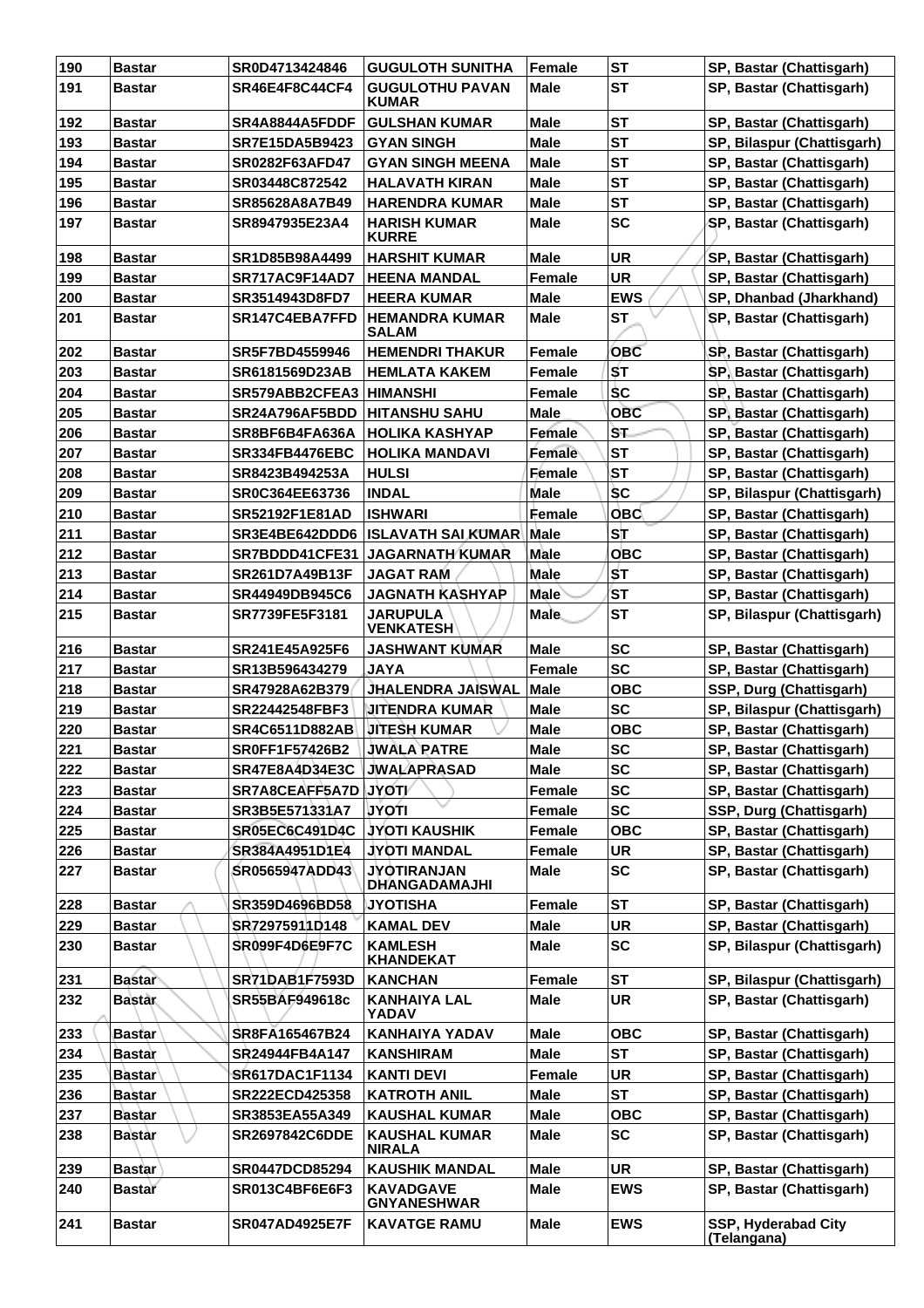| 242 | <b>Bastar</b> | <b>SR0C6244B473FB</b> | <b>KESHAV</b>                                             | Male          | <b>ST</b>  | SP, Bastar (Chattisgarh)                 |
|-----|---------------|-----------------------|-----------------------------------------------------------|---------------|------------|------------------------------------------|
| 243 | <b>Bastar</b> | SR382C6373184B        | <b>KHEMLATA</b>                                           | Female        | <b>SC</b>  | SSP, Raipur (Chattisgarh)                |
| 244 | <b>Bastar</b> | SR02682B948469        | <b>KHILESH KUMAR</b><br><b>HUPENDI</b>                    | <b>Male</b>   | <b>ST</b>  | SP, Bastar (Chattisgarh)                 |
| 245 | <b>Bastar</b> | SR6E7445634784        | <b>KHUSHI RATHORE</b>                                     | Female        | <b>OBC</b> | SP, Bastar (Chattisgarh)                 |
| 246 | <b>Bastar</b> | SR0228A1748D43        | <b>KHUSHWAR</b>                                           | Male          | <b>ST</b>  | SP, Bastar (Chattisgarh)                 |
| 247 | <b>Bastar</b> | SR39F6FDEAB438        | <b>KISHAN KUMAR</b>                                       | <b>Male</b>   | <b>SC</b>  | SP, Bastar (Chattisgarh)                 |
| 248 | <b>Bastar</b> | SR3486A47C119D        | <b>KISHAN KUMAR</b><br><b>KUMHAR</b>                      | <b>Male</b>   | <b>OBC</b> | SP, Bilaspur (Chattisgarh)               |
| 249 | <b>Bastar</b> | SR446768BA4466        | <b>KISHAN KUMAR</b><br><b>RATRE</b>                       | Male          | <b>SC</b>  | SP, Bastar (Chattisgarh)                 |
| 250 | <b>Bastar</b> | SR5A37B842F493        | <b>KISHORE BHANSARE</b>                                   | <b>Male</b>   | <b>SC</b>  | SP, Bastar (Chattisgarh)                 |
| 251 | <b>Bastar</b> | SR724751F8D388        | <b>KODAVATH MANGYA</b>                                    | Male          | <b>ST</b>  | <b>CPM, Hyderabad GPO</b><br>(Telangana) |
| 252 | <b>Bastar</b> | SR0771FBD96768        | <b>KONGALA</b><br><b>JAGADEESH</b>                        | Male          | <b>SC</b>  | SP, Bastar (Chattisgarh)                 |
| 253 | <b>Bastar</b> | SR745A56969D58        | <b>KONGALA</b><br><b>PRASHANTH</b>                        | <b>Male</b>   | <b>SC</b>  | SP, Bastar (Chattisgarh)                 |
| 254 | <b>Bastar</b> | <b>SR7BDC2247967B</b> | <b>KONIKA DEWANGAN</b>                                    | Female        | UR         | SSP, Raipur (Chattisgarh)                |
| 255 | <b>Bastar</b> | SR6634662F4EA9        | <b>KORRA RAHUL</b>                                        | <b>Male</b>   | ST         | SP, Bastar (Chattisgarh)                 |
| 256 | <b>Bastar</b> | SR64458F668496        | <b>KORRA SRILAXMI</b>                                     | Female        | ŠТ         | SP, Bastar (Chattisgarh)                 |
| 257 | <b>Bastar</b> | SR18DFCEC6633C        | <b>KOTHAPALLI</b><br>VENKATA SAI<br><b>ROSHAN KISHORE</b> | Male          | овс        | SP, Bastar (Chattisgarh)                 |
| 258 | <b>Bastar</b> | <b>SR044B92B458AA</b> | <b>KRISHNA KASHYAP</b>                                    | Male          | <b>OBC</b> | SP, Bastar (Chattisgarh)                 |
| 259 | <b>Bastar</b> | SR13ECE8C1F4E1        | <b>KRISHNA KUMAR</b>                                      | <b>Male</b>   | ST         | SP, Bastar (Chattisgarh)                 |
| 260 | <b>Bastar</b> | <b>SR2CBBFA643559</b> | <b>KRISHNA KUMAR</b>                                      | Male          | ОВС        | SP, Bastar (Chattisgarh)                 |
| 261 | <b>Bastar</b> | <b>SR71C81B437FFF</b> | <b>KSHITIJ PANDAY</b>                                     | Male          | <b>UR</b>  | SP, Bastar (Chattisgarh)                 |
| 262 | <b>Bastar</b> | SR4238F63BDE61        | <b>KULDEEP KUMAR</b><br>YADAV                             | <b>Male</b>   | <b>OBC</b> | SP, Bastar (Chattisgarh)                 |
| 263 | <b>Bastar</b> | <b>SR2AECB2C18411</b> | <b>KULDEEP SINGH</b><br><b>CHOUHAN</b>                    | Male          | UR         | SP, Bastar (Chattisgarh)                 |
| 264 | Bastar        | SR8644894247BF        | <b>KULESHWAR SALAM</b>                                    | <b>Male</b>   | <b>ST</b>  | SP, Bastar (Chattisgarh)                 |
| 265 | <b>Bastar</b> | SR67B4463442AC        | <b>KUMAR SAURABH</b>                                      | <b>Male</b>   | <b>OBC</b> | SSP, Patna (Bihar)                       |
| 266 | <b>Bastar</b> | SR844964F74DF2        | <b>KUNDAN KISHOR</b>                                      | <b>Male</b>   | <b>UR</b>  | SP, Vaishali (Bihar)                     |
| 267 | <b>Bastar</b> | SR2732A7C4D31E        | <b>IKUSH PANDEY</b>                                       | <b>Male</b>   | <b>UR</b>  | SP, Bastar (Chattisgarh)                 |
| 268 | <b>Bastar</b> | SR3F6BEF499FBA        | LAKAVATH LAXMAN                                           | <b>Male</b>   | <b>ST</b>  | SP, Bastar (Chattisgarh)                 |
| 269 | <b>Bastar</b> | SR4171E9DF89E2        | <b>LAKHAN</b>                                             | <b>Male</b>   | <b>ST</b>  | SP, Bastar (Chattisgarh)                 |
| 270 | <b>Bastar</b> | SR8DB4266CD268        | <b>LAKHAVATH LAKHAN</b>                                   | Male          | <b>ST</b>  | SP, Bastar (Chattisgarh)                 |
| 271 | <b>Bastar</b> | SR08A458668A3C        | <b>LAKHESH KUMAR</b>                                      | <b>Male</b>   | <b>OBC</b> | SP, Bastar (Chattisgarh)                 |
| 272 | <b>Bastar</b> | SR44545BDEF4CC        | <b>LAKHESHWAR</b><br><b>DEWANGAN</b>                      | Male          | <b>OBC</b> | SP, Bastar (Chattisgarh)                 |
| 273 | <b>Bastar</b> | SR236E39A6928A        | <b>LAKHESHWAR</b><br><b>DEWANGAN</b>                      | <b>Male</b>   | <b>OBC</b> | SP, Bastar (Chattisgarh)                 |
| 274 | <b>Bastar</b> | SR7894291C2CA3        | LAKKIKANT KAUSHIK                                         | <b>Male</b>   | <b>OBC</b> | SP, Bastar (Chattisgarh)                 |
| 275 | <b>Bastar</b> | <b>SR24B29945EEF9</b> | <b>LALIT KUMAR</b>                                        | <b>Male</b>   | <b>OBC</b> | SP, Bastar (Chattisgarh)                 |
| 276 | <b>Bastar</b> | SR1EC7437969E1        | <b>LALITA</b>                                             | <b>Female</b> | <b>ST</b>  | SP, Bastar (Chattisgarh)                 |
| 277 | <b>Bastar</b> | SR543E3F4FBCCE        | <b>LALITA KANWAR</b>                                      | Female        | <b>ST</b>  | SP, Bilaspur (Chattisgarh)               |
| 278 | <b>Bastar</b> | SR12BB54C6614F        | <b>LAXMI PRASAD</b>                                       | <b>Male</b>   | овс        | SP, Bastar (Chattisgarh)                 |
| 279 | <b>Bastar</b> | <b>SR37747C94DAAE</b> | <b>LAXMINATH</b>                                          | <b>Male</b>   | <b>ST</b>  | SP, Bastar (Chattisgarh)                 |
| 280 | <b>Bastar</b> | SR4B212338C1D2        | <b>LIKHENDRA KUMAR</b>                                    | <b>Male</b>   | <b>ST</b>  | SP, Bastar (Chattisgarh)                 |
| 281 | <b>Bastar</b> | SR24FBD3F4D6AF        | <b>LOKESH KUMAR</b><br><b>BANJARE</b>                     | <b>Male</b>   | <b>SC</b>  | SP, Bastar (Chattisgarh)                 |
| 282 | <b>Bastar</b> | <b>SR068D141CE1AE</b> | <b>MADHAGANI JHANSI</b><br><b>RANI</b>                    | Female        | <b>OBC</b> | SSP, Hyderabad South<br>East (Telangana) |
| 283 | Bastar        | <b>SR0F8FE8477C7E</b> | <b>MAHENDRA KUMAR</b><br><b>VATTI</b>                     | <b>Male</b>   | <b>ST</b>  | SP, Bastar (Chattisgarh)                 |
| 284 | <b>Bastar</b> | SR2F896281592E        | <b>MAHESH KUMAR</b>                                       | <b>Male</b>   | <b>OBC</b> | SP, Bastar (Chattisgarh)                 |
| 285 | <b>Bastar</b> | SR4C5A5BA8ED4D        | <b>MAHESH KUMAR</b><br><b>SAHU</b>                        | Male          | <b>OBC</b> | SP, Bastar (Chattisgarh)                 |
| 286 | <b>Bastar</b> | SR51E1394F4374        | <b>MAHESHWAR SAHU</b>                                     | <b>Male</b>   | <b>OBC</b> | SP, Bastar (Chattisgarh)                 |
| 287 | <b>Bastar</b> | SR34A73ADE664B        | <b>MAKSUDAN KEWAT</b>                                     | Male          | <b>UR</b>  | SP, Bastar (Chattisgarh)                 |
| 288 | <b>Bastar</b> | SR1D93E4754274        | <b>MALAVATH</b><br><b>VASANTHA</b>                        | Female        | <b>ST</b>  | SP, Bastar (Chattisgarh)                 |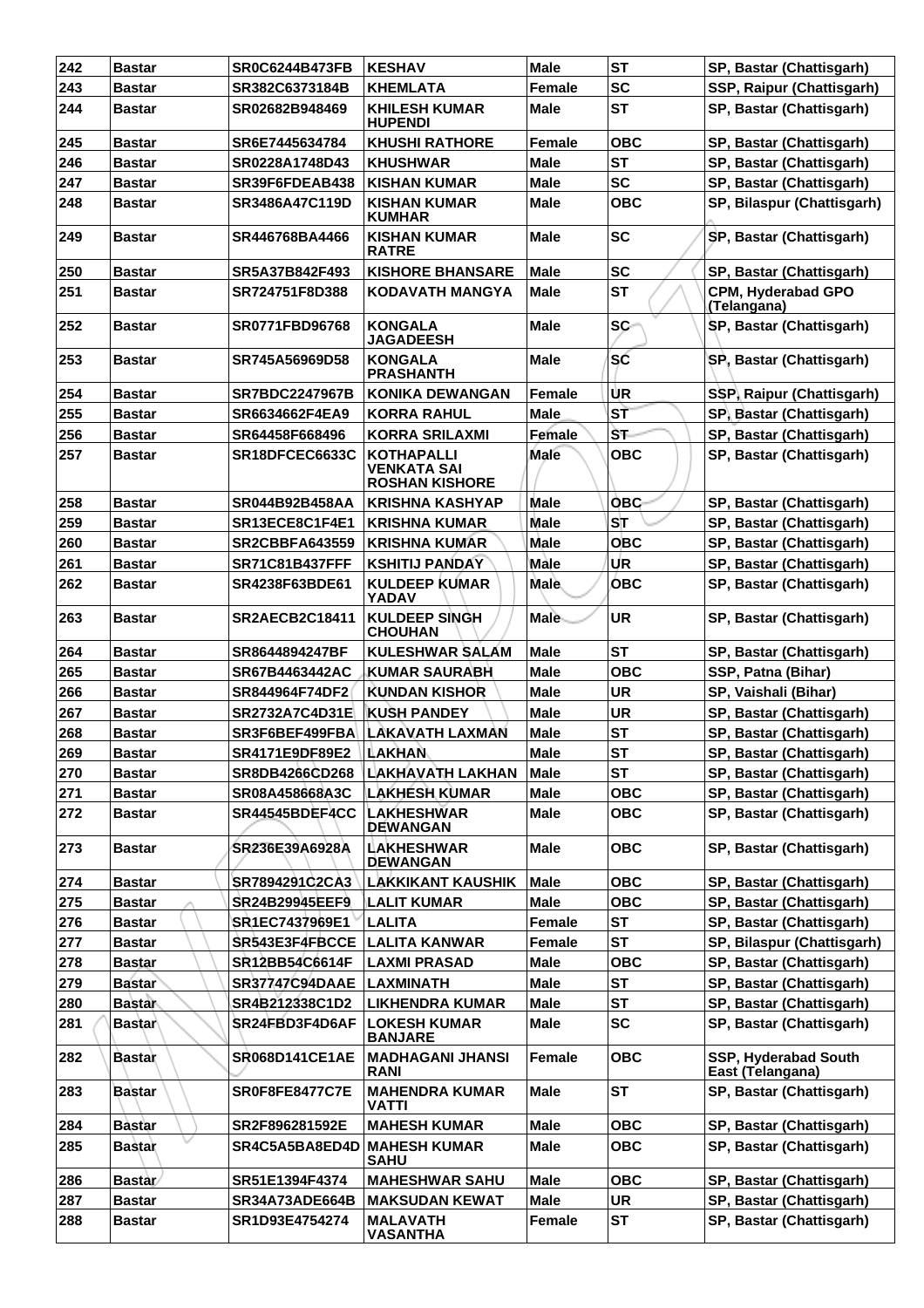| 289 | <b>Bastar</b> | SR1E5EF9824693        | <b>MALOTHU RAJU</b>                          | <b>Male</b>   | <b>ST</b>  | SP, Bastar (Chattisgarh)         |
|-----|---------------|-----------------------|----------------------------------------------|---------------|------------|----------------------------------|
| 290 | <b>Bastar</b> | SR538B3574F89E        | <b>MANISH</b>                                | <b>Male</b>   | <b>OBC</b> | SP, Bastar (Chattisgarh)         |
| 291 | <b>Bastar</b> | SR8C1B6647A648        | <b>MANISH KUMAR</b>                          | <b>Male</b>   | <b>UR</b>  | SP, Bastar (Chattisgarh)         |
| 292 | Bastar        | <b>SR4D2AFAECDDC</b>  | <b>MANISH KUMAR</b>                          | <b>Male</b>   | <b>UR</b>  | SP, Bastar (Chattisgarh)         |
| 293 | Bastar        | Sr19254C5C8BB7        | <b>MANISHA BHARTI</b>                        | Female        | <b>SC</b>  | SP, Bastar (Chattisgarh)         |
| 294 | <b>Bastar</b> | SR46E5AB42F114        | <b>MANISHA CHANDEL</b>                       | Female        | <b>SC</b>  | SP, Bilaspur (Chattisgarh)       |
| 295 | <b>Bastar</b> | <b>SR4F47CA954D47</b> | <b>MANISHA TANDAN</b>                        | Female        | <b>SC</b>  | SP, Bastar (Chattisgarh)         |
| 296 | <b>Bastar</b> | SR42E2165BD977        | <b>MANJEET YADAV</b>                         | <b>Male</b>   | <b>OBC</b> | SP, Bastar (Chattisgarh)         |
| 297 | Bastar        | SR864FE2763324        | <b>MANOJ</b>                                 | <b>Male</b>   | <b>OBC</b> | SP, Bastar (Chattisgarh)         |
| 298 | Bastar        | SR2368C4F88568        | <b>MANOJ KUMAR</b>                           | <b>Male</b>   | <b>SC</b>  | SP, Bastar (Chattisgarh)         |
| 299 | <b>Bastar</b> | SR1F5AEAEB9C42        | MANVENDRA GAUTAM Male                        |               | <b>SC</b>  | SP, Bastar (Chattisgarh)         |
| 300 | <b>Bastar</b> | SR7981AF592F3D        | <b>MAYANK KUMAR</b>                          | <b>Male</b>   | <b>EWS</b> | SP, Bilaspur (Chattisgarh)       |
| 301 | <b>Bastar</b> | SR35C62D722513        | <b>MAYANK RAJ</b>                            | <b>Male</b>   | UR-        | SP, Bastar (Chattisgarh)         |
| 302 | <b>Bastar</b> | SR85CEA4C2B72C        | <b>MD SAHEEM</b>                             | <b>Male</b>   | <b>OBC</b> | SP, Raigarh (Chattisgarh)        |
|     |               |                       |                                              |               |            |                                  |
| 303 | Bastar        | SR72F24FCDB73A        | <b>MD SHAHID HUSSAIN</b>                     | <b>Male</b>   | <b>EWS</b> | SP, Samastipur (Bihar)           |
| 304 | Bastar        | SR2242EB736D4F        | <b>MEGAVATH BHANU</b><br><b>BAI</b>          | Female        | ST         | SP, Bastar (Chattisgarh)         |
| 305 | <b>Bastar</b> |                       | <b>SR8D63CB47BC1B MEGAVATH SURESH</b>        | <b>Male</b>   | <b>ST</b>  | SSP, Secunderabad<br>(Telangana) |
| 306 | Bastar        |                       | <b>SR4DBFAE787AAA MOHIT KUMAR SAHU</b>       | <b>Male</b>   | <b>OBC</b> | SP, Bastar (Chattisgarh)         |
| 307 | <b>Bastar</b> | SR143798864716        | <b>MONESH THAKUR</b>                         | Female        | <b>ST</b>  | SP, Bastar (Chattisgarh)         |
| 308 | <b>Bastar</b> | SR8BB9F6A37217        | <b>MONIKA</b>                                | Female        | <b>OBC</b> | SP, Bastar (Chattisgarh)         |
| 309 | <b>Bastar</b> | SR57B7544FD593        | <b>MOOD NAVEEN</b><br><b>KUMAR</b>           | <b>Male</b>   | <b>ST</b>  | SSP, Raipur (Chattisgarh)        |
| 310 | <b>Bastar</b> | <b>SR65A42C27243D</b> | <b>MR NIRAJ YADAV</b>                        | <b>Male</b>   | <b>OBC</b> | SSP, Azamgarh (Uttar<br>Pradesh) |
| 311 | Bastar        | SR8974EDFF7B8A        | <b>MRIDUL KAHARA</b>                         | <b>Male</b>   | <b>OBC</b> | SP, Bastar (Chattisgarh)         |
| 312 | <b>Bastar</b> | SR31244DA9B594        | <b>MUDAVATH KALYAN</b>                       | Màle          | <b>ST</b>  | SP, Bastar (Chattisgarh)         |
| 313 | <b>Bastar</b> | <b>SR4A7279E9CF45</b> | <b>MUDAVATH SAMPATH</b>                      | Male          | <b>ST</b>  | SP, Warangal (Telangana)         |
| 314 | <b>Bastar</b> | SR2186C96914C8        | <b>MUKESH KUMAR</b>                          | <b>Male</b>   | <b>SC</b>  | SP, Bastar (Chattisgarh)         |
| 315 | Bastar        | <b>SR17B78A9F383C</b> | <b>MUKESH KUMAR</b>                          | <b>Male</b>   | <b>SC</b>  | SP, Samastipur (Bihar)           |
| 316 | Bastar        | SR8786C6C9A8D3        | <b>MUKESH KUMAR</b><br>ATRA                  | <b>Male</b>   | <b>ST</b>  | SP, Bastar (Chattisgarh)         |
| 317 | <b>Bastar</b> | SR49F4A9DD29FF        | <b>MUKESH KUMAR</b><br><b>PANDEY</b>         | <b>Male</b>   | <b>EWS</b> | SP, Bastar (Chattisgarh)         |
| 318 | <b>Bastar</b> | <b>SR57D363AFBE33</b> | <b>MUKESH KUMAR</b><br><b>RAJPUT</b>         | <b>Male</b>   | <b>UR</b>  | SP, Bastar (Chattisgarh)         |
| 319 | Bastar        | <b>SR47EE1D8D435E</b> | <b>MUKESH PRAJAPATI</b>                      | Male          | <b>OBC</b> | SP, Bilaspur (Chattisgarh)       |
| 320 | <b>Bastar</b> | <b>SR77FF41384AEC</b> | <b>MUKTESH KHARIA</b>                        | <b>Male</b>   | <b>ST</b>  | SP, Bastar (Chattisgarh)         |
| 321 | Bastar        | SR0CC279124B92        | <b>MULAYAM SINGH</b><br>YADAV                | <b>Male</b>   | <b>OBC</b> | SP, Bilaspur (Chattisgarh)       |
| 322 | Bastar        | <b>SR7F5C69C6855E</b> | <b>MUSKAN DEY</b>                            | <b>Female</b> | <b>UR</b>  | SP, Bastar (Chattisgarh)         |
| 323 | <b>Bastar</b> | SR25A2B72B3591        | <b>MUSTAK ALI</b>                            | <b>Male</b>   | <b>OBC</b> | SP, Bastar (Chattisgarh)         |
| 324 | Bastar        | SR4B497149449C        | <b>NADENDLA RAVI</b><br><b>KUMAR</b>         | <b>Male</b>   | <b>EWS</b> | SP, Bastar (Chattisgarh)         |
| 325 | Bastar        | SR445CD8D5DE1B        | <b>NAGESHWAR SINGH</b>                       | <b>Male</b>   | <b>SC</b>  | SP, Bilaspur (Chattisgarh)       |
| 326 | <b>Bastar</b> | SR24EF5E5E6115        | <b>NAGESHWAR YADAV</b>                       | <b>Male</b>   | <b>OBC</b> | SP, Bastar (Chattisgarh)         |
| 327 | <b>Bastar</b> | SR53AF4346418B        | <b>NAGINA</b>                                | Female        | <b>ST</b>  | SP, Bastar (Chattisgarh)         |
| 328 | <b>Bastar</b> | SR6282174BA447        | <b>NAMRATA VARE</b>                          | Female        | <b>SC</b>  | SP, Bastar (Chattisgarh)         |
| 329 | Bastar        | SR139F86FFF144        | <b>NAMRATA</b><br><b>VISHWAKARMA</b>         | Female        | <b>OBC</b> | SP, Bastar (Chattisgarh)         |
| 330 | Bastar        | <b>SR5341FC27E4F3</b> | <b>NAND KISHORE</b><br><b>JAGAT</b>          | <b>Male</b>   | <b>UR</b>  | SP, Bastar (Chattisgarh)         |
| 331 | Bastar        | SR7B634F7459CE        | <b>NANDHIKONDA</b><br><b>PREMENDER REDDY</b> | <b>Male</b>   | <b>EWS</b> | SP, Bastar (Chattisgarh)         |
| 332 | <b>Bastar</b> | SR62CB277619A8        | <b>NANDKISHOR</b><br><b>SHARMA</b>           | <b>Male</b>   | <b>EWS</b> | SP, Bastar (Chattisgarh)         |
| 333 | <b>Bastan</b> | SR783A1374D96D        | <b>NARAYAN PRASAD</b><br><b>PATEL</b>        | Male          | <b>OBC</b> | SP, Bastar (Chattisgarh)         |
| 334 | Bastar        | SR34B7336B5452        | <b>NARAYAN SINGH</b>                         | <b>Male</b>   | UR         | SP, Bastar (Chattisgarh)         |
| 335 | <b>Bastar</b> | SR3F2478FB7B45        | <b>NARENDRA KASHYAP</b>                      | <b>Male</b>   | <b>ST</b>  | SP, Bastar (Chattisgarh)         |
| 336 | <b>Bastar</b> | SR3432734B27FF        | <b>NARENDRA KUMAR</b><br><b>KHANDE</b>       | <b>Male</b>   | <b>SC</b>  | SP, Bastar (Chattisgarh)         |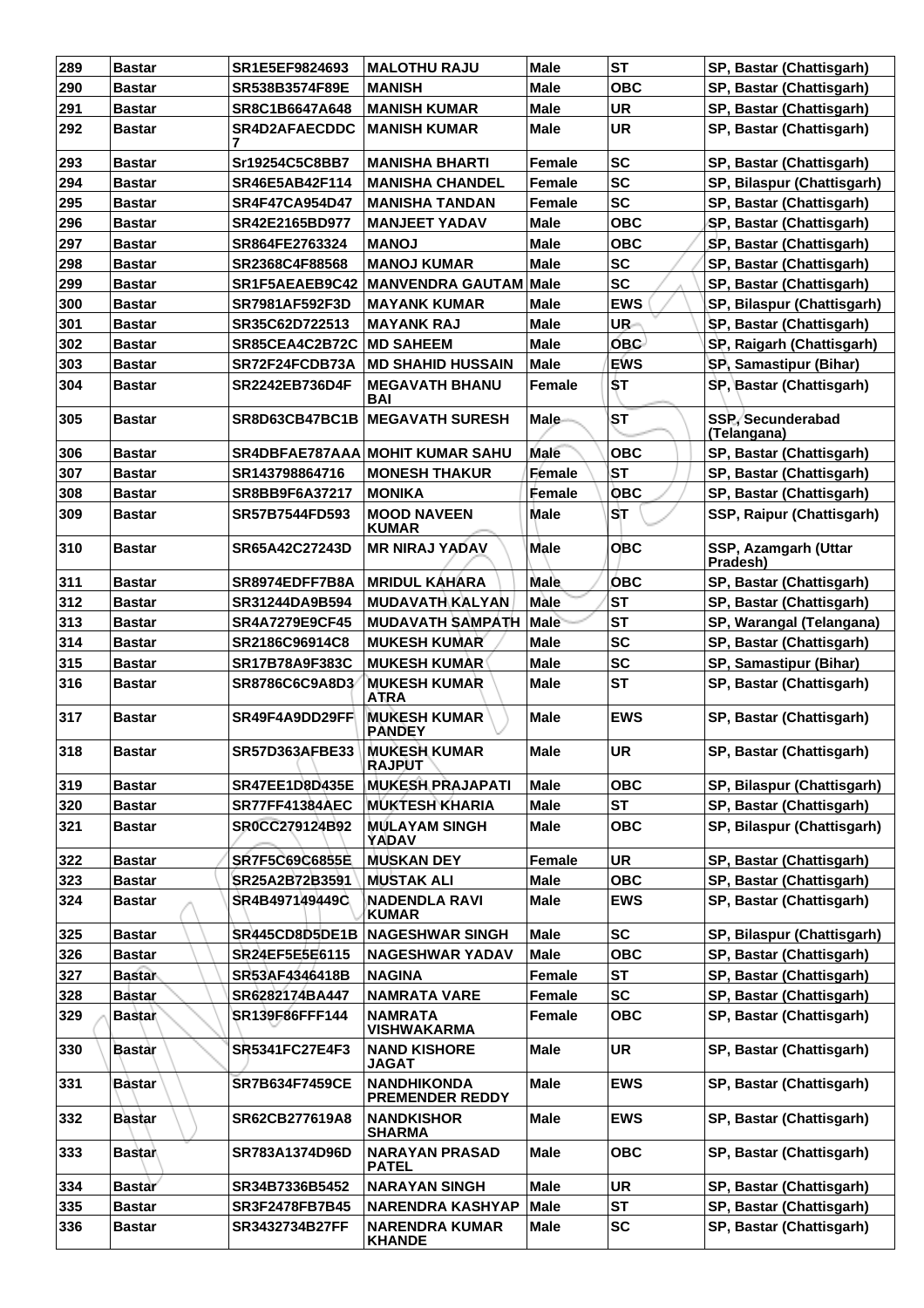| 337 | <b>Bastar</b> | <b>SR3F22EE633F47</b> | NAV KUMAR SARKAR                          | <b>Male</b>   | <b>EWS</b>     | SP, Bastar (Chattisgarh)             |
|-----|---------------|-----------------------|-------------------------------------------|---------------|----------------|--------------------------------------|
| 338 | <b>Bastar</b> | SR096B75C815B6        | NAVIN KUMAR<br><b>CHANDRA</b>             | Male          | <b>OBC</b>     | SP, Bastar (Chattisgarh)             |
| 339 | <b>Bastar</b> | SR327425AD74F8        | <b>NAVIN KUMAR ROY</b>                    | <b>Male</b>   | <b>UR</b>      | SP, Bastar (Chattisgarh)             |
| 340 | Bastar        | <b>SR8EC4984E5D7F</b> | <b>NEEL KUMAR YADAV</b>                   | Male          | <b>OBC</b>     | SP, Bastar (Chattisgarh)             |
| 341 | <b>Bastar</b> | SR1816DAACDA29        | <b>NEERAJ KUMAR</b>                       | Male          | <b>UR</b>      | SP, Bastar (Chattisgarh)             |
| 342 | <b>Bastar</b> | SR016A4B846A3A        | <b>NEHA YADAW</b>                         | Female        | <b>OBC</b>     | SP, Bastar (Chattisgarh)             |
| 343 | <b>Bastar</b> | SR446A43B64E79        | <b>NENAVATH JAIPAL</b>                    | <b>Male</b>   | <b>ST</b>      | SP, Bastar (Chattisgarh)             |
| 344 | <b>Bastar</b> | SR3F1DABA572F6        | <b>NENAVATH NAGESH</b>                    | Male          | <b>ST</b>      | SP, Nalgonda (Telangana)             |
| 345 | <b>Bastar</b> | SR5D41436673A6        | <b>NENAVATH RAMLAL</b>                    | <b>Male</b>   | <b>ST</b>      | SP, Bastar (Chattisgarh)             |
| 346 | <b>Bastar</b> | SR349D2B9C1A21        | <b>NENAVATH</b><br><b>SHAILENDHAR</b>     | <b>Male</b>   | <b>ST</b>      | SP, Bastar (Chattisgarh)             |
| 347 | <b>Bastar</b> | SR43DC4536CFEE        | <b>NIDAMANURI NAGAR</b><br>JUNA           | Male          | <b>OBC</b>     | SP, Narasaraopet (Andhra<br>Pradesh) |
| 348 | <b>Bastar</b> | SR22156EFC8DCD        | <b>NIKITA SORI</b>                        | <b>Female</b> | ST <sup></sup> | SP, Bastar (Chattisgarh)             |
| 349 | <b>Bastar</b> | SR748C8E9381B8        | <b>NIKKI VANDE</b>                        | <b>Female</b> | <b>SC</b>      | SSP, Raipur (Chattisgarh)            |
| 350 | <b>Bastar</b> | SR4E416136632E        | <b>NILESH KUMAR OYAM</b>                  | Male          | ŚТ             | SP, Bastar (Chattisgarh)             |
| 351 | <b>Bastar</b> | SR26CB8342D795        | <b>NIRAJ KUMAR</b>                        | <b>Male</b>   | \$C            | SP, Bilaspur (Chattisgarh)           |
| 352 | <b>Bastar</b> | SR43428D2444C8        | <b>NIRAJ KUMAR RAI</b>                    | Male          | UR             | SP, Bastar (Chattisgarh)             |
| 353 | <b>Bastar</b> | SR586C32BB7195        | <b>NIRANJAN KUMAR</b>                     | Male          | ÙR.            | SP, Bastar (Chattisgarh)             |
| 354 | <b>Bastar</b> | <b>SR12447AC5F6B5</b> | <b>NIRMALA KUMARI</b>                     | Female        | <b>OBC</b>     | SP, Bastar (Chattisgarh)             |
| 355 | <b>Bastar</b> | <b>SR17F1D8CC54D4</b> | <b>NISHA BANO</b>                         | <b>Female</b> | <b>UR</b>      | SP, Bastar (Chattisgarh)             |
| 356 | <b>Bastar</b> | <b>SR5DD957F7641B</b> | <b>NISHA PRASAD</b>                       | Female        | <b>OBC</b>     | SP, Bastar (Chattisgarh)             |
| 357 | <b>Bastar</b> | SR379B617D45D4        | <b>NISHA RAY</b>                          | Female        | UR.            | SP, Bastar (Chattisgarh)             |
| 358 | <b>Bastar</b> | SR8D96E8FCA2C3        | <b>NISHA SINHA</b>                        | Female        | <b>SC</b>      | SP, Bastar (Chattisgarh)             |
| 359 | <b>Bastar</b> | <b>SR6E8A34F556CB</b> | <b>NITESH KUMÁR</b>                       | Male          | <b>OBC</b>     | SP, Bastar (Chattisgarh)             |
| 360 | <b>Bastar</b> | <b>SR4A9FDA422A67</b> | <b>NITESH KUMAR SAHU</b>                  | Male          | <b>OBC</b>     | SP, Bastar (Chattisgarh)             |
| 361 | <b>Bastar</b> | SR025AAC6ED6A3        | <b>NITIN SHARMA</b>                       | <b>Male</b>   | ΊUR.           | SSP, Mathura (Uttar<br>Pradesh)      |
| 362 | <b>Bastar</b> | <b>SR5B5C89F44485</b> | <b>NITISH RANJAN</b>                      | Male          | <b>OBC</b>     | SP, Bastar (Chattisgarh)             |
| 363 | <b>Bastar</b> | SR691231C4521A        | <b>NITYANAND</b>                          | <b>Male</b>   | <b>ST</b>      | SP, Bastar (Chattisgarh)             |
| 364 | <b>Bastar</b> | SR137C4C3FF74B        | <b>NUNAVATH</b><br><b>RAJENDRA PRASAD</b> | Male          | <b>ST</b>      | SP, Bastar (Chattisgarh)             |
| 365 | <b>Bastar</b> | <b>SR4344EF4EB9D4</b> | <b>NUNNA CHARAN</b><br><b>VAMSI</b>       | Male          | <b>EWS</b>     | SP, Bastar (Chattisgarh)             |
| 366 | Bastar        | SR6169683B4F97        | <b>OMPRAKASH PATRE</b>                    | <b>Male</b>   | <b>SC</b>      | SP, Bastar (Chattisgarh)             |
| 367 | <b>Bastar</b> | SR5843151173FF        | <b>RALEE</b>                              | Female        | ST             | SP, Bastar (Chattisgarh)             |
| 368 | <b>Bastar</b> | <b>SR3D88E41767CB</b> | <b>PALLAKONDA</b><br><b>SHASHANK</b>      | <b>Male</b>   | <b>ST</b>      | SP, Bastar (Chattisgarh)             |
| 369 | <b>Bastar</b> | SR8BC457E4CA3E        | <b>PANKAJ KUMAR</b><br><b>CHAUDHARY</b>   | <b>Male</b>   | <b>EWS</b>     | SP, Bastar (Chattisgarh)             |
| 370 | <b>Bastar</b> | <b>SR152E6F2FA56D</b> | <b>PARAMHANSH</b><br><b>KUMAR SHARMA</b>  | <b>Male</b>   | <b>UR</b>      | SP, Bastar (Chattisgarh)             |
| 371 | <b>Bastar</b> | SR48D9DC94726C        | <b>PARMESHVAR</b><br><b>VISHWAKARMA</b>   | Male          | <b>OBC</b>     | SP, Bilaspur (Chattisgarh)           |
| 372 | <b>Bastar</b> | SR1A38881EC991        | <b>PARSHAVENI</b><br><b>SPOORTHI</b>      | Female        | <b>OBC</b>     | SP, Bastar (Chattisgarh)             |
| 373 | <b>Bastar</b> | SR8F5A6648CB94        | <b>PAWAN KUMAR</b><br><b>KENWAT</b>       | <b>Male</b>   | <b>OBC</b>     | SP, Bastar (Chattisgarh)             |
| 374 | <b>Bastar</b> | SR5284271C6E93        | <b>PHULDEV KUMAR</b>                      | <b>Male</b>   | <b>OBC</b>     | SP, Samastipur (Bihar)               |
| 375 | <b>Bastar</b> | SR55F42E6CF435        | <b>PINKI</b>                              | Female        | <b>OBC</b>     | SP, Bastar (Chattisgarh)             |
| 376 | <b>Bastar</b> | <b>SR0BA7664BE4F5</b> | <b>PIYUSH PANDEY</b>                      | <b>Male</b>   | <b>UR</b>      | SP, Bastar (Chattisgarh)             |
| 377 | <b>Bastar</b> | SR4FF71D26EF4D        | <b>POLISETTI SURESH</b>                   | <b>Male</b>   | <b>EWS</b>     | SP, Bastar (Chattisgarh)             |
| 378 | ∣Bastar∖      | SR04C6433F1694        | <b>POOJA SINGH</b><br><b>THAKUR</b>       | Female        | <b>EWS</b>     | SP, Bastar (Chattisgarh)             |
| 379 | <b>Bastar</b> | SR5663147365EB        | <b>POONAM KUMARI</b><br>YADAV             | <b>Female</b> | <b>OBC</b>     | SP, Bastar (Chattisgarh)             |
| 380 | <b>Bastar</b> | SR5942D7D34FA6        | <b>POONAM UIKEY</b>                       | Female        | <b>ST</b>      | SP, Bastar (Chattisgarh)             |
| 381 | <b>Bastar</b> | SR645BE1EFA216        | <b>POSE RAM</b>                           | <b>Male</b>   | <b>ST</b>      | SP, Bastar (Chattisgarh)             |
| 382 | <b>Bastar</b> | SR1FA2A9FF175F        | <b>PRABHAT KUMAR</b>                      | Male          | <b>OBC</b>     | SP, Aurangabad(Bihar)<br>(Bihar)     |
| 383 | <b>Bastar</b> | SR0AFEC842E1EF        | <b>PRABHATI</b>                           | Female        | <b>OBC</b>     | SP, Bastar (Chattisgarh)             |
| 384 | <b>Bastar</b> | SR7522535692DA        | <b>PRADEEP KUMAR</b>                      | <b>Male</b>   | <b>OBC</b>     | SP, Bastar (Chattisgarh)             |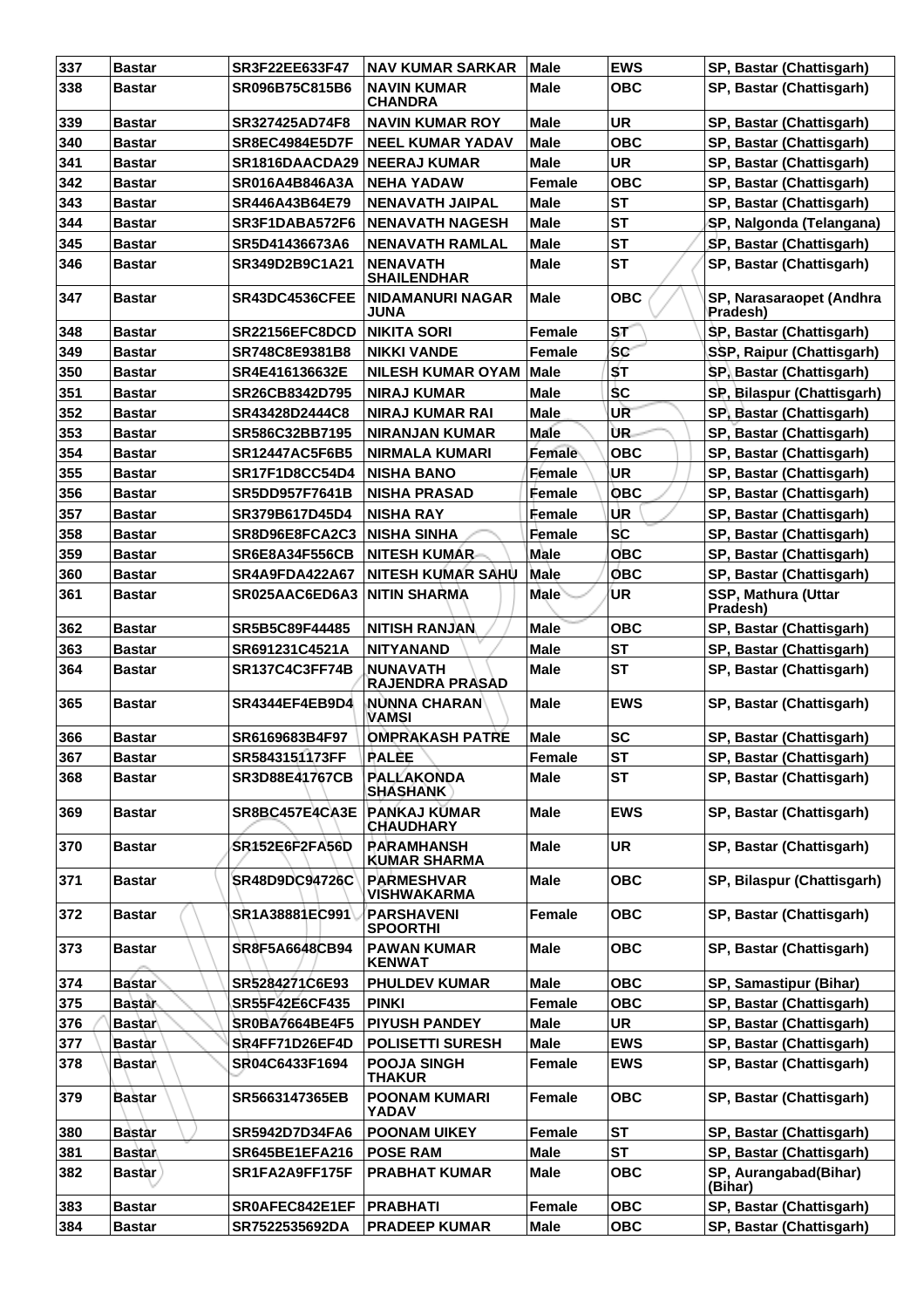| 385 | <b>Bastar</b> | <b>SR23BB16FEC443</b>     | <b>PRADEEP KUMAR</b><br><b>KASHYAP</b> | <b>Male</b>   | <b>ST</b>  | SP, Bastar (Chattisgarh)          |
|-----|---------------|---------------------------|----------------------------------------|---------------|------------|-----------------------------------|
| 386 | <b>Bastar</b> | SR7667A18E9C9C            | <b>PRADEEP YADAV</b>                   | Male          | OBC        | SP, Bastar (Chattisgarh)          |
| 387 | <b>Bastar</b> | SR668DB4311597            | <b>PRAKASH KASHYAP</b>                 | <b>Male</b>   | <b>OBC</b> | SP, Bastar (Chattisgarh)          |
| 388 | <b>Bastar</b> | SR54283D71EA66            | <b>PRAKASH KUMAR</b>                   | Male          | OBC        | SP, Vaishali (Bihar)              |
| 389 | <b>Bastar</b> | <b>SR01FC17D43A45</b>     | <b>PRAMOD KUMAR</b>                    | Male          | <b>OBC</b> | SP, Bilaspur (Chattisgarh)        |
| 390 | <b>Bastar</b> | <b>SR7AC596F25E4E</b>     | <b>PRASHANT KUMAR</b>                  | <b>Male</b>   | <b>UR</b>  | SP, Bastar (Chattisgarh)          |
| 391 | <b>Bastar</b> | SR27711863282E            | <b>PRATIBHA SAHU</b>                   | <b>Female</b> | <b>OBC</b> | SP, Bilaspur (Chattisgarh)        |
| 392 | <b>Bastar</b> | SR8BC758138B41            | <b>PRAVEEN KUMAR</b><br><b>GWAL</b>    | Male          | <b>UR</b>  | SP, Bastar (Chattisgarh)          |
| 393 | <b>Bastar</b> | SR8A7C4D649434            | <b>PRAVEEN KUMAR</b><br><b>SONWANI</b> | <b>Male</b>   | <b>SC</b>  | SP, Bastar (Chattisgarh)          |
| 394 | <b>Bastar</b> | <b>SR2E845778CACA</b>     | <b>PRINCE KUMAR</b>                    | <b>Male</b>   | <b>EWS</b> | SP, Bastar (Chattisgarh)          |
| 395 | <b>Bastar</b> | SR0D1C96E4DB46            | <b>PRINCE SINGHANIA</b>                | Male          | <b>EWS</b> | SP, Bastar (Chattisgarh)          |
| 396 | <b>Bastar</b> | SR1DDBDB9FF746            | <b>PRITI PAL</b>                       | <b>Female</b> | <b>UR</b>  | SP, Bastar (Chattisgarh)          |
| 397 | <b>Bastar</b> | SR41BF5ABBB495   PRIYANKA |                                        | <b>Female</b> | UR'        | SP, Bastar (Chattisgarh)          |
| 398 | <b>Bastar</b> | <b>SR72E3F2F4EB61</b>     | <b>PUPPALA</b><br><b>HARIKRISHNA</b>   | <b>Male</b>   | <b>OBC</b> | SP, Bastar (Chattisgarh)          |
| 399 | <b>Bastar</b> | <b>SR1C47A7A363E6</b>     | <b>PURUSHOTTAM</b><br><b>SINGH</b>     | <b>Male</b>   | <b>EWS</b> | SP, Bastar (Chattisgarh)          |
| 400 | <b>Bastar</b> | <b>SR1F4DB43F844E</b>     | <b>PUSHPA LATA</b>                     | <b>Female</b> | <b>OBC</b> | SP, Bilaspur (Chattisgarh)        |
| 401 | <b>Bastar</b> | SR7F5F2F9EECEE            | <b>RAGHU</b>                           | Male          | <b>OBC</b> | SP, Bastar (Chattisgarh)          |
| 402 | <b>Bastar</b> | SR3F4A26615765            | <b>RAGHVENDRA</b><br><b>DANSENA</b>    | Male          | <b>OBC</b> | SP, Bastar (Chattisgarh)          |
| 403 | <b>Bastar</b> | <b>SR07B5E1949EF6</b>     | <b>RAGINEE</b>                         | Female        | <b>OBC</b> | SP, Bastar (Chattisgarh)          |
| 404 | <b>Bastar</b> | <b>SR894366BDCD5F</b>     | <b>RAHUL</b>                           | <b>Male</b>   | UR         | SP, Bastar (Chattisgarh)          |
| 405 | <b>Bastar</b> | SR711BEAFA99AA RAHUL      |                                        | Male          | <b>SC</b>  | SP, Bilaspur (Chattisgarh)        |
| 406 | <b>Bastar</b> | SR0D53975E8273            | <b>RAHUL KUMAR</b>                     | Male          | ŚС         | SP, Bilaspur (Chattisgarh)        |
| 407 | <b>Bastar</b> | Sr4ba4d6d3c87c            | <b>RAHUL RAJ</b>                       | <b>Male</b>   | <b>EWS</b> | SP, Bastar (Chattisgarh)          |
| 408 | <b>Bastar</b> | SR3A47EF484142            | <b>RAJ KUMAR MISHRA</b>                | <b>Male</b>   | <b>SC</b>  | SP, Bilaspur (Chattisgarh)        |
| 409 | <b>Bastar</b> | <b>SR2FC46E3187EE</b>     | <b>RAJARAM</b>                         | <b>Male</b>   | OBC        | SP, Bastar (Chattisgarh)          |
| 410 | <b>Bastar</b> | SR484BBBD29C55            | <b>RAJAT HALDAR</b>                    | <b>Male</b>   | <b>UR</b>  | SP, Bastar (Chattisgarh)          |
| 411 | <b>Bastar</b> | SR381F9F232A14            | <b>RAJAT KUMAR</b><br><b>MAURYA</b>    | <b>Male</b>   | <b>OBC</b> | SP, Rohtas (Bihar)                |
| 412 | <b>Bastar</b> | SR6A3DF486A6C4            | <b>RAJENDRA KUMAR</b><br><b>JAIN</b>   | Male          | овс        | SP, Bastar (Chattisgarh)          |
| 413 | <b>Bastar</b> | <b>SR7B14A1252DF2</b>     | <b>IRAJESH KUMAR</b>                   | Male          | <b>OBC</b> | SP, Bastar (Chattisgarh)          |
| 414 | <b>Bastar</b> | SR438245C5F1C2            | <b>RAJIV KUMAR</b>                     | <b>Male</b>   | <b>SC</b>  | SP, Bastar (Chattisgarh)          |
| 415 | <b>Bastar</b> | <b>SR7CB61182A4A1</b>     | <b>RAJPAL SINGH</b>                    | <b>Male</b>   | <b>UR</b>  | SP, Bastar (Chattisgarh)          |
| 416 | <b>Bastar</b> | SR232F6867D997            | <b>RAJU KUMAR</b>                      | <b>Male</b>   | <b>OBC</b> | SP, Bastar (Chattisgarh)          |
| 417 | <b>Bastar</b> | SR14BE5B9BBF43            | <b>RAJU SARKAR</b>                     | <b>Male</b>   | <b>EWS</b> | SP, Bastar (Chattisgarh)          |
| 418 | <b>Bastar</b> | SR667AA5D48588            | <b>RAKESH KUMAR</b>                    | Male          | <b>ST</b>  | SP, Bastar (Chattisgarh)          |
| 419 | <b>Bastar</b> | SR6BC71A488972            | <b>RAKESH KUMAR</b>                    | Male          | <b>SC</b>  | SP, Bastar (Chattisgarh)          |
| 420 | <b>Bastar</b> | SR241435574F19            | <b>RAKESH KUMAR</b>                    | <b>Male</b>   | <b>ST</b>  | SP, Bastar (Chattisgarh)          |
| 421 | <b>Bastar</b> | SR45A21737418E            | <b>RAKESH KUMAR</b>                    | Male          | ОВС        | SP, Bilaspur (Chattisgarh)        |
| 422 | <b>Bastar</b> | SR25777CCEACE7            | <b>RAKESH KUMAR</b><br><b>PAIKRA</b>   | <b>Male</b>   | <b>ST</b>  | SP, Bilaspur (Chattisgarh)        |
| 423 | <b>Bastar</b> | <b>SR331D5BF2AE49</b>     | <b>RAKESH SINGH</b>                    | <b>Male</b>   | <b>UR</b>  | SP, Bastar (Chattisgarh)          |
| 424 | <b>Bastar</b> | SR27D48CD4EA4D            | <b>RAM KUMARI</b>                      | Female        | <b>UR</b>  | SP, Bastar (Chattisgarh)          |
| 425 | <b>Bastar</b> | SR3C5435FF312B            | <b>RAMAVATH CHANDU</b>                 | <b>Male</b>   | <b>ST</b>  | SP, Bastar (Chattisgarh)          |
| 426 | <b>Bastar</b> | SR08F564522594            | <b>RAMAVATH PREM</b><br><b>KUMAR</b>   | <b>Male</b>   | <b>ST</b>  | CPM, Hyderabad GPO<br>(Telangana) |
| 427 | <b>Bastar</b> | SR5F6B9951A9D3            | <b>RAMAVATH RAJESH</b><br><b>NAIK</b>  | <b>Male</b>   | <b>ST</b>  | SP, Bastar (Chattisgarh)          |
| 428 | <b>Bastar</b> | SR4F46A293D479            | RAMAVATH RAJITHA                       | Female        | <b>ST</b>  | SP, Bastar (Chattisgarh)          |
| 429 | <b>Bastar</b> | SR562BA3C74387            | <b>RAMAVATH RANI</b>                   | Female        | <b>ST</b>  | SP, Bastar (Chattisgarh)          |
| 430 | <b>Bastar</b> | SR58C341514ED4            | <b>RAMESH ARMO</b>                     | Male          | <b>ST</b>  | SP, Bastar (Chattisgarh)          |
| 431 | <b>Bastar</b> | SR73C48D338614            | <b>RAMPRAVESH MAHTO</b>                | Male          | <b>SC</b>  | SP, Samastipur (Bihar)            |
| 432 | <b>Bastar</b> | <b>SR2D9BC418FE27</b>     | <b>RAMSAGAR KUMMAR</b>                 | <b>Male</b>   | <b>UR</b>  | SP, Bastar (Chattisgarh)          |
| 433 | <b>Bastar</b> | <b>SR0F4837FD14F3</b>     | <b>RANI</b>                            | Female        | <b>SC</b>  | SP, Bastar (Chattisgarh)          |
| 434 | Bastar        | SR43545B1475E3            | <b>RANJAY KUMAR</b>                    | <b>Male</b>   | <b>OBC</b> | SP, Bastar (Chattisgarh)          |
| 435 | Bastar        | SR64B69F158C9D            | <b>RASHMI MITHLESH</b>                 | Female        | UR         | SP, Bastar (Chattisgarh)          |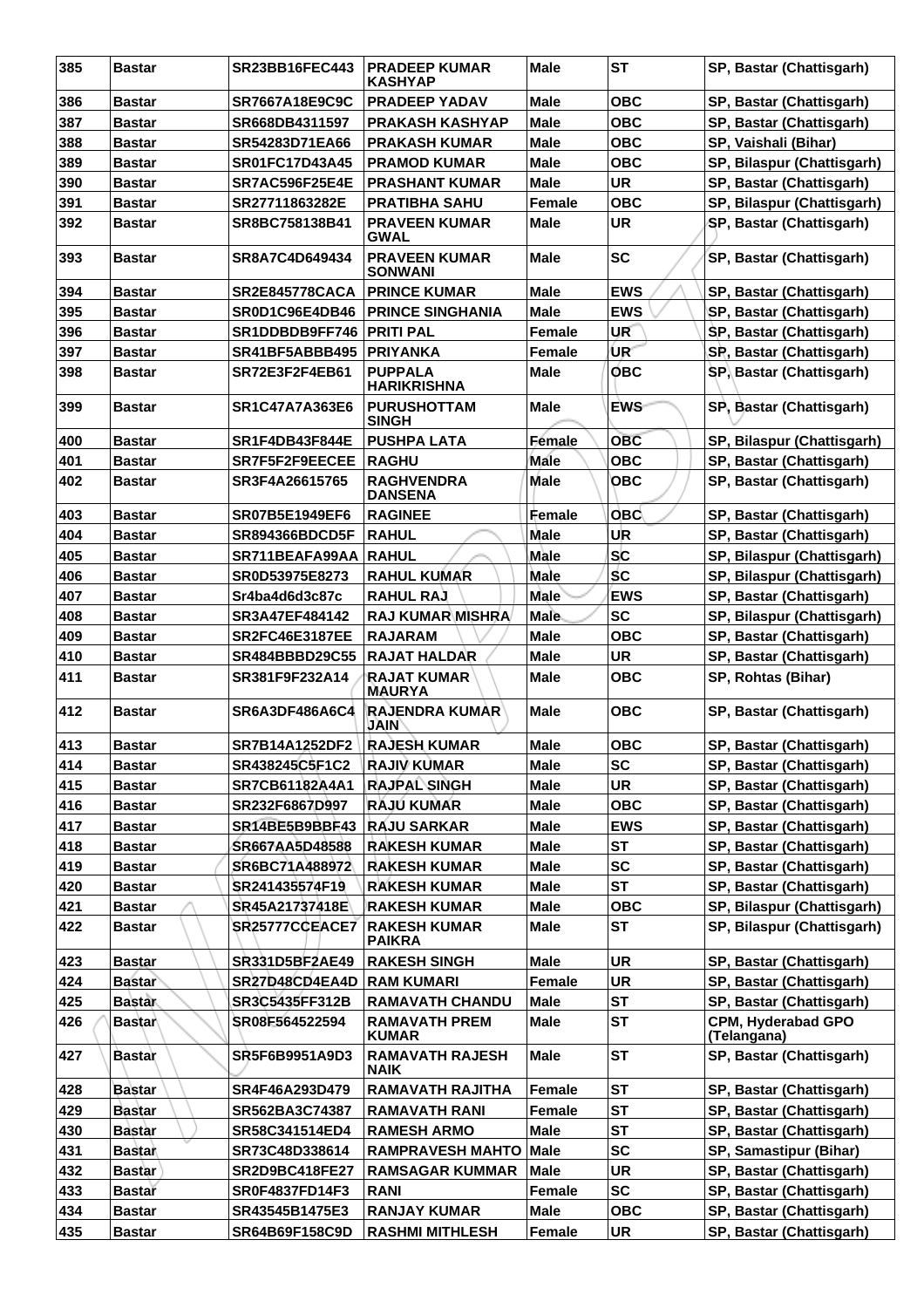| 436 | <b>Bastar</b> | SR38CE8562121B                      | <b>RATIILAL KUMAR</b>                  | <b>Male</b>   | <b>OBC</b> | SP, Raigarh (Chattisgarh)  |
|-----|---------------|-------------------------------------|----------------------------------------|---------------|------------|----------------------------|
| 437 | Bastar        | SR3238841B8BAD                      | <b>RAUTHU SRINIVAS</b>                 | Male          | <b>OBC</b> | SP, Bastar (Chattisgarh)   |
| 438 | <b>Bastar</b> | <b>SR6D4A315E26BE</b>               | <b>RAVEENA MAAN</b>                    | <b>Female</b> | <b>OBC</b> | SP, Bastar (Chattisgarh)   |
| 439 | <b>Bastar</b> | <b>SR65EA639457CD</b>               | <b>RAVENDRA</b>                        | <b>Male</b>   | <b>SC</b>  | SP, Bilaspur (Chattisgarh) |
| 440 | <b>Bastar</b> | SR38F164B5B695                      | <b>RAVI KANT KUMAR</b>                 | <b>Male</b>   | <b>OBC</b> | SP, Bastar (Chattisgarh)   |
| 441 | <b>Bastar</b> | <b>SR027BE57784AB</b>               | <b>RAVI KUMAR</b>                      | <b>Male</b>   | <b>UR</b>  | SP, Bastar (Chattisgarh)   |
| 442 | <b>Bastar</b> | SR1F3C76F63A69                      | <b>RAVI KUMAR</b>                      | <b>Male</b>   | <b>OBC</b> | SP, Bilaspur (Chattisgarh) |
| 443 | Bastar        | SR7F36622A5463                      | <b>RAVI RANJAN KUMAR</b>               | <b>Male</b>   | <b>EWS</b> | SSP, Patna (Bihar)         |
| 444 | <b>Bastar</b> | SR097F7D6B9774                      | <b>RAVINDRA SINGH</b><br><b>RAJPUT</b> | Male          | <b>UR</b>  | SP, Bilaspur (Chattisgarh) |
| 445 | <b>Bastar</b> | SR1A6314A89648                      | <b>RAVISHANKAR</b>                     | <b>Male</b>   | <b>SC</b>  | SP, Bilaspur (Chattisgarh) |
| 446 | <b>Bastar</b> | <b>SR242A78173EED</b>               | <b>RESHMA</b>                          | <b>Female</b> | <b>ST</b>  | SP, Bastar (Chattisgarh)   |
| 447 | <b>Bastar</b> | SR767A1D44EFFE                      | <b>RESHMA MINJ</b>                     | <b>Female</b> | <b>ST</b>  | SP, Bastar (Chattisgarh)   |
| 448 | <b>Bastar</b> | SR2AF4DB38D9D4                      | <b>RISHAV JHA</b>                      | <b>Male</b>   | <b>EWS</b> | SP, Bastar (Chattisgarh)   |
| 449 | <b>Bastar</b> | SR683943561B8D                      | RITESH KUMAR SINGH Male                |               | <b>OBC</b> | SP, Bhojpur (Bihar)        |
| 450 | <b>Bastar</b> | <b>SR552AF6669CF9</b>               | <b>RITIK CHOUBEY</b>                   | <b>Male</b>   | <b>EWS</b> | SP, Bastar (Chattisgarh)   |
| 451 | <b>Bastar</b> | SR82AB871622D6                      | <b>RITU</b>                            | <b>Female</b> | <b>EWS</b> | SP, Bastar (Chattisgarh)   |
| 452 | Bastar        | <b>SR5FC9579D82D3</b>               | <b>ROHIT</b>                           | <b>Male</b>   | <b>OBC</b> | SP, Bastar (Chattisgarh)   |
| 453 | Bastar        | SR248E78A63333                      | <b>ROHIT KUMAR</b>                     | <b>Male</b>   | <b>EWS</b> | SP, Bastar (Chattisgarh)   |
| 454 | <b>Bastar</b> | SR718AB8A5A674                      | <b>RUBY KUMARI</b>                     | Female        | <b>ST</b>  | SP, Purnea (Bihar)         |
| 455 | <b>Bastar</b> | SR793813D93D85                      | <b>RUDRANARAYAN</b><br><b>SAHU</b>     | Mále          | овс        | SP, Bastar (Chattisgarh)   |
| 456 | <b>Bastar</b> | SR5ACBD98AACA<br>А                  | <b>RUDRANI SAHU</b>                    | Female        | <b>OBC</b> | SP, Bastar (Chattisgarh)   |
| 457 | <b>Bastar</b> | SR5A4749722E9F                      | <b>RUPAVATH JHANSI</b>                 | Female        | SΤ         | SP, Bastar (Chattisgarh)   |
| 458 | <b>Bastar</b> | SR72BB19F5763A                      | <b>RUPESH KUMAR</b><br><b>KASHYAP</b>  | Male          | <b>OBC</b> | SP, Bilaspur (Chattisgarh) |
| 459 | <b>Bastar</b> | <b>SR8BA4E9D1E479</b>               | SAGAR KUMAR SAHU                       | Male          | UR         | SP, Bastar (Chattisgarh)   |
| 460 | <b>Bastar</b> | SR7655BA653DA1                      | <b>SAHDEV</b>                          | Male          | <b>SC</b>  | SP, Bastar (Chattisgarh)   |
| 461 | <b>Bastar</b> | <b>SR558AC21B244C</b>               | <b>SAHDEV KUMAR</b>                    | <b>Male</b>   | SC         | SP, Bastar (Chattisgarh)   |
| 462 | Bastar        | <b>SR4BB71746F8BE</b>               | <b>SAHIL BANJARE</b>                   | <b>Male</b>   | <b>SC</b>  | SP, Bastar (Chattisgarh)   |
| 463 | <b>Bastar</b> | SR11966675FC62                      | <b>SAHIL BHARGAV</b>                   | <b>Male</b>   | <b>SC</b>  | SP, Bastar (Chattisgarh)   |
| 464 | <b>Bastar</b> | SR27757AC936F2                      | <b>SAJJAN KUMAR</b>                    | <b>Male</b>   | <b>EWS</b> | SP, Bastar (Chattisgarh)   |
| 465 | <b>Bastar</b> | SR49E3DC89DB81                      | <b>SAKILA MAHAVE</b>                   | <b>Female</b> | <b>SC</b>  | SP, Bastar (Chattisgarh)   |
| 466 | <b>Bastar</b> | SR134D386F491C                      | <b>SALAVATH RAJESH</b>                 | <b>Male</b>   | <b>ST</b>  | SP, Bastar (Chattisgarh)   |
| 467 | <b>Bastar</b> | SR83AE447FFDC9 SAMAR KUMAR          | <b>YADAV</b>                           | Male          | <b>OBC</b> | SSP, Saran (Bihar)         |
| 468 | <b>Bastar</b> | SR23F27638E9BA                      | <b>SAMIR KUMAR</b>                     | <b>Male</b>   | <b>EWS</b> | SP, Bastar (Chattisgarh)   |
| 469 | <b>Bastar</b> | SR733D64AC4431                      | <b>SANDEEP</b>                         | <b>Male</b>   | <b>SC</b>  | SP, Bastar (Chattisgarh)   |
| 470 | Bastar        | SR27869BBB76E5                      | <b>SANDEEP KUMAR</b>                   | Male          | <b>OBC</b> | SP, Bastar (Chattisgarh)   |
| 471 | Bastar        | SR1EB16BE1AD37                      | <b>SANDEEP KUMAR</b>                   | <b>Male</b>   | <b>SC</b>  | SP, Bastar (Chattisgarh)   |
| 472 | <b>Bastar</b> | SR8CA5F3238534                      | <b>SANDEEP KUMAR</b>                   | <b>Male</b>   | <b>OBC</b> | SP, Bastar (Chattisgarh)   |
| 473 | <b>Bastar</b> | <b>SR8983A4D3DDF9</b>               | <b>SANDEEP KUMAR</b><br><b>GUPTA</b>   | <b>Male</b>   | UR         | SP, Bilaspur (Chattisgarh) |
| 474 | Bastar        | SR12DCBA737594                      | <b>SANDHIYA</b>                        | Female        | <b>ST</b>  | SP, Bastar (Chattisgarh)   |
| 475 | <b>Bastar</b> | <b>SR7ACA98C2C4FB SANDHYA LAHRE</b> |                                        | <b>Female</b> | <b>SC</b>  | SP, Bastar (Chattisgarh)   |
| 476 | <b>Bastar</b> | SR4E958BEAC14B SANDHYA TOPPO        |                                        | Female        | <b>ST</b>  | SP, Raigarh (Chattisgarh)  |
| 477 | <b>Bastar</b> | SR34589FC9B442                      | <b>SANGEETA NAG</b>                    | <b>Female</b> | <b>ST</b>  | SP, Bastar (Chattisgarh)   |
| 478 | <b>Bastar</b> | SR3BB42A8D39B5                      | <b>SANJAY</b>                          | <b>Male</b>   | <b>UR</b>  | SP, Bastar (Chattisgarh)   |
| 479 | <b>Bastar</b> | SR3D9416964F53                      | <b>SANJAY KUMAR</b>                    | Male          | <b>OBC</b> | SP, Bastar (Chattisgarh)   |
| 480 | <b>Bastar</b> | SR8431E517AE12                      | <b>SANJAY KUMAR</b>                    | <b>Male</b>   | <b>ST</b>  | SP, Bastar (Chattisgarh)   |
| 481 | Bastar        | SR682E77DB7FB4                      | <b>SANJAY KUMAR</b><br><b>MARKAM</b>   | <b>Male</b>   | <b>ST</b>  | SP, Bastar (Chattisgarh)   |
| 482 | <b>Bastar</b> | SR24EB142178F2                      | <b>SANJAY KUMAR RAI</b>                | <b>Male</b>   | <b>OBC</b> | SP, Bilaspur (Chattisgarh) |
| 483 | <b>Bastar</b> | SR18CED749CEEE                      | <b>SANJEEV KUMAR</b>                   | <b>Male</b>   | <b>EWS</b> | SP, Bastar (Chattisgarh)   |
| 484 | <b>Bastar</b> | SR448C7544F725                      | <b>SANNI</b>                           | <b>Male</b>   | <b>SC</b>  | SP, Bastar (Chattisgarh)   |
| 485 | <b>Bastar</b> | SR61D7E2A7423E                      | <b>SANSKRITI SINGH</b>                 | Female        | <b>UR</b>  | SP, Bastar (Chattisgarh)   |
| 486 | <b>Bastar</b> | SR34E8D2B23974                      | <b>SANTOSH KUMAR</b>                   | <b>Male</b>   | <b>OBC</b> | SP, Bastar (Chattisgarh)   |
| 487 | <b>Bastar</b> | <b>SR557CCD7918D1</b>               | <b>SANTOSH SINGH</b>                   | <b>Male</b>   | <b>ST</b>  | SP, Bilaspur (Chattisgarh) |
| 488 | <b>Bastar</b> | SR045C987AD7C1                      | <b>SANTOSHI</b>                        | <b>Female</b> | <b>OBC</b> | SP, Bastar (Chattisgarh)   |
| 489 | <b>Bastar</b> | SR4BE7582D2C36                      | <b>SANTU RAM ESTAM</b>                 | Male          | <b>ST</b>  | SP, Bastar (Chattisgarh)   |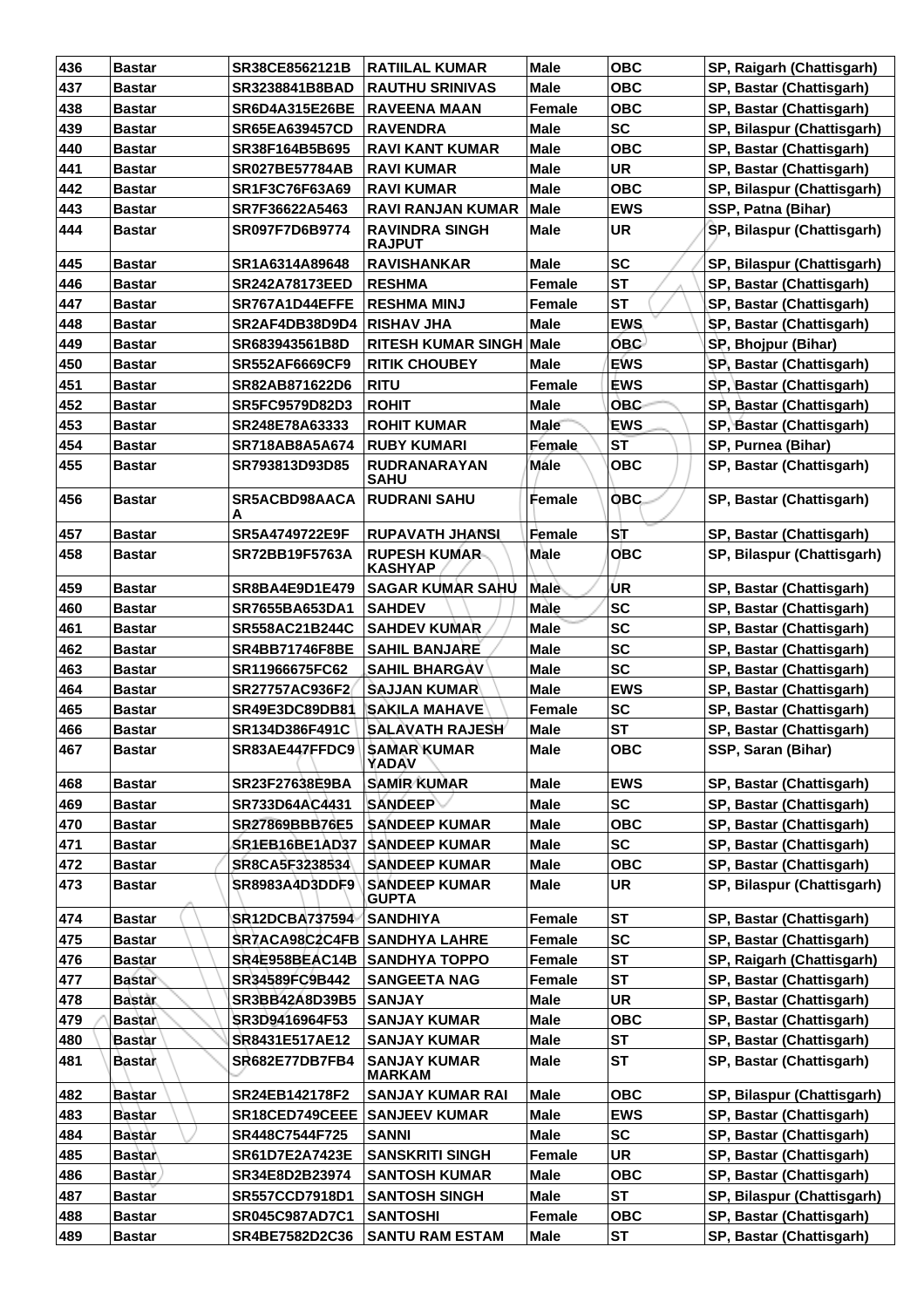| 490 | <b>Bastar</b> | SR2EABB8574444             | <b>SAPAVATH</b><br><b>SREEKANTH</b>                          | <b>Male</b>   | <b>ST</b>  | SP, Warangal (Telangana)   |
|-----|---------------|----------------------------|--------------------------------------------------------------|---------------|------------|----------------------------|
| 491 | <b>Bastar</b> | <b>SR7F88A441EA9E</b>      | <b>SARITA</b>                                                | <b>Female</b> | <b>SC</b>  | SP, Bastar (Chattisgarh)   |
| 492 | <b>Bastar</b> | <b>SR4965469FB8EE</b>      | <b>SARSWATI</b>                                              | <b>Female</b> | <b>OBC</b> | SP, Bastar (Chattisgarh)   |
| 493 | <b>Bastar</b> | SR31A2EB98C9EB             | <b>SATISH KUMAR</b>                                          | <b>Male</b>   | <b>SC</b>  | SP, Bastar (Chattisgarh)   |
| 494 | <b>Bastar</b> | <b>SR65752FDB1F6E</b>      | <b>SATWANT SINGH</b><br><b>MAHIPAL</b>                       | Male          | <b>SC</b>  | SP, Bastar (Chattisgarh)   |
| 495 | <b>Bastar</b> | <b>SR8FE672A12B8E</b>      | <b>SATYBHAMA</b>                                             | <b>Female</b> | <b>OBC</b> | SP, Bastar (Chattisgarh)   |
| 496 | <b>Bastar</b> | SR1E4269BAFBC1             | <b>SAURABH KUMAR</b><br><b>SINHA</b>                         | Male          | <b>OBC</b> | SP, Bastar (Chattisgarh)   |
| 497 | <b>Bastar</b> | SR07985F344339             | <b>SAURABH</b><br><b>VISHWKARMA</b>                          | Male          | <b>OBC</b> | SP, Bastar (Chattisgarh)   |
| 498 | <b>Bastar</b> | <b>SR13114D8A77CD</b>      | <b>SAURAV KUMAR</b>                                          | <b>Male</b>   | <b>UR</b>  | SP, Bastar (Chattisgarh)   |
| 499 | <b>Bastar</b> | <b>SR1DA4D925F22B</b>      | <b>SAVITRI</b>                                               | Female        | <b>ST</b>  | SP, Bastar (Chattisgarh)   |
| 500 | <b>Bastar</b> | SR1A3E5CDCCE5<br>С         | <b>SEEMA</b>                                                 | <b>Female</b> | овс        | SSP, Durg (Chattisgarh)    |
| 501 | <b>Bastar</b> | SR6E93B2B8494B             | <b>SEEMA</b>                                                 | Female        | UR         | SSP, Durg (Chattisgarh)    |
| 502 | <b>Bastar</b> | SR2DC547C465E3             | <b>SEEMA RAJ</b>                                             | Female        | <b>ST</b>  | SP, Bastar (Chattisgarh)   |
| 503 | <b>Bastar</b> | SR1C4F2E73A6AD             | <b>SHAIBAL BISWAS</b>                                        | <b>Male</b>   | UR         | SP, Bastar (Chattisgarh)   |
| 504 | <b>Bastar</b> | <b>SR2E7CAE44927B</b>      | <b>SHAIK AKULA</b><br><b>TABASSUM</b>                        | <b>Female</b> | UR         | SP, Bastar (Chattisgarh)   |
| 505 | <b>Bastar</b> | <b>SR823CD1EF8C16</b>      | <b>SHAIK</b><br><b>AMEENBASHAGARI</b><br><b>MASTHAN VALI</b> | Male          | <b>EWS</b> | SP, Bastar (Chattisgarh)   |
| 506 | <b>Bastar</b> | <b>SR543B1E2F5A3B</b>      | <b>SHAILENDRA PATRA</b>                                      | Male          | ŜT         | SP, Bastar (Chattisgarh)   |
| 507 | <b>Bastar</b> | <b>SR4EE1A3F94479</b>      | <b>SHAILENDRI GOTA</b>                                       | <b>Female</b> | <b>ST</b>  | SP, Bastar (Chattisgarh)   |
| 508 | <b>Bastar</b> | SR0571942FA233             | <b>SHANI</b>                                                 | Male          | <b>OBC</b> | SP, Bastar (Chattisgarh)   |
| 509 | <b>Bastar</b> | SR8C5A4D2CEEA<br>D         | <b>SHEETLA PALKE</b>                                         | Female        | <b>ST</b>  | SP, Bastar (Chattisgarh)   |
| 510 | <b>Bastar</b> | <b>SR33398CA2DD46</b>      | <b>SHIV KUMAR</b>                                            | Male          | <b>ST</b>  | SP, Bastar (Chattisgarh)   |
| 511 | <b>Bastar</b> | SR0A1544372464             | <b>SHIV KUMAR SAHU</b>                                       | <b>Male</b>   | овс        | SP, Bastar (Chattisgarh)   |
| 512 | <b>Bastar</b> | SR67327AC994A7             | <b>SHIVAM SAUMYA</b>                                         | <b>Female</b> | <b>EWS</b> | SP, Bastar (Chattisgarh)   |
| 513 | <b>Bastar</b> | <b>SR5AFD449C7768</b>      | <b>SHIVANI CHAUHAN</b>                                       | Female        | <b>UR</b>  | SP, Bastar (Chattisgarh)   |
| 514 | <b>Bastar</b> | SR29F6C3F86466             | Shivani Netam                                                | Female        | <b>ST</b>  | SP, Bastar (Chattisgarh)   |
| 515 | <b>Bastar</b> | SR7E1D93B133F3             | <b>SHIVSHANKAR</b>                                           | Male          | <b>ST</b>  | SP, Bastar (Chattisgarh)   |
| 516 | <b>Bastar</b> | <b>SR85386F5AAAB8</b>      | ISHOEAB AKHTAR                                               | Male          | овс        | SP, Bastar (Chattisgarh)   |
| 517 | <b>Bastar</b> | <b>SR0262AEB497A2</b>      | <b>SHRADDHA YADAW</b>                                        | <b>Female</b> | овс        | SP, Bastar (Chattisgarh)   |
| 518 | <b>Bastar</b> |                            | SR2B5BC4AADF84 SHREYANSH SINHA                               | Male          | EWS        | SP, Rohtas (Bihar)         |
| 519 | <b>Bastar</b> | <b>SR4F69F2193BBE</b>      | <b>SHRIKANT</b><br><b>VISHWKARMA</b>                         | <b>Male</b>   | <b>OBC</b> | SP, Bastar (Chattisgarh)   |
| 520 | <b>Bastar</b> | <b>SR8451438CBC2F</b>      | <b>SHRINIWAS DURGAM</b>                                      | <b>Male</b>   | <b>UR</b>  | SP, Bastar (Chattisgarh)   |
| 521 | <b>Bastar</b> | SR17E6DCC4F83B             | SHRITI ROY                                                   | <b>Female</b> | <b>EWS</b> | SP, Bastar (Chattisgarh)   |
| 522 | <b>Bastar</b> | <b>SR25AF5BF52F66</b>      | <b>SHUBHAM BAJPAI</b>                                        | <b>Male</b>   | <b>UR</b>  | SP, Bastar (Chattisgarh)   |
| 523 | <b>Bastar</b> | <b>SR6F8FE9393D7E</b>      | <b>SHUBHAM KUMAR</b>                                         | <b>Male</b>   | <b>SC</b>  | SP, Bastar (Chattisgarh)   |
| 524 | <b>Bastar</b> | SR09A3E99AEDA4             | <b>SHUBHAM SINGH</b><br>RAJPUT                               | Male          | <b>EWS</b> | SP, Bastar (Chattisgarh)   |
| 525 | <b>Bastar</b> | SR0FC2DD4C4EAA SHWETA SAHU |                                                              | Female        | овс        | SP, Bastar (Chattisgarh)   |
| 526 | <b>Bastar</b> | SR72E5A46419CE             | <b>SHWETA SAHU</b>                                           | Female        | <b>OBC</b> | SP, Bastar (Chattisgarh)   |
| 527 | <b>Bastar</b> | SR71828E5A415B             | <b>SHYAM SINGH</b>                                           | <b>Male</b>   | <b>SC</b>  | SP, Bastar (Chattisgarh)   |
| 528 | <b>Bastar</b> | <b>SR82F9F84997AE</b>      | <b>SIYARAM USENDI</b>                                        | <b>Male</b>   | <b>ST</b>  | SP, Bastar (Chattisgarh)   |
| 529 | <b>Bastar</b> | <b>SR351A684DDFA4</b>      | SNEHA THAKUR                                                 | <b>Female</b> | <b>UR</b>  | SP, Bastar (Chattisgarh)   |
| 530 | <b>Bastar</b> | SR23C5B275C18E             | <b>SONADHAR SHANDILY</b>                                     | <b>Male</b>   | <b>ST</b>  | SP, Bastar (Chattisgarh)   |
| 531 | Bastar        | SR2723D6A2D624             | <b>SONIA MALI</b>                                            | <b>Female</b> | <b>UR</b>  | SP, Bastar (Chattisgarh)   |
| 532 | <b>Bastar</b> | SR5D6CF1E414A2             | <b>SONIYA</b>                                                | Female        | <b>OBC</b> | SP, Bilaspur (Chattisgarh) |
| 533 | <b>Bastar</b> | SR3F9B1BF6442D             | <b>SONU</b>                                                  | <b>Male</b>   | <b>SC</b>  | SP, Bastar (Chattisgarh)   |
| 534 | <b>Bastar</b> | SR533C961C117F             | <b>SONU</b>                                                  | <b>Male</b>   | <b>OBC</b> | SP, Bastar (Chattisgarh)   |
| 535 | <b>Bastar</b> | SR02424C87C345             | <b>SOURABH BAGHEL</b>                                        | <b>Male</b>   | <b>UR</b>  | SP, Bastar (Chattisgarh)   |
| 536 | <b>Bastan</b> | SR84C7FBD8ECB5             | SRIMANTA BUDHIA                                              | <b>Male</b>   | <b>OBC</b> | SP, Bastar (Chattisgarh)   |
| 537 | <b>Bastar</b> | <b>SR68BED5D287E4</b>      | <b>SUBHASH SINGH</b>                                         | <b>Male</b>   | <b>UR</b>  | SP, Bastar (Chattisgarh)   |
| 538 | <b>Bastar</b> | SR0A16D656A677             | <b>SUDHANSHU KUMAR</b>                                       | Male          | <b>EWS</b> | SP, Bastar (Chattisgarh)   |
| 539 | <b>Bastar</b> | SR5C21455182E7             | <b>SUDHIR</b>                                                | <b>Male</b>   | <b>UR</b>  | SP, Bilaspur (Chattisgarh) |
| 540 | <b>Bastar</b> | SR5F266F59D2E2             | <b>SUDHIR KUMAR</b>                                          | Male          | <b>OBC</b> | SP, Bastar (Chattisgarh)   |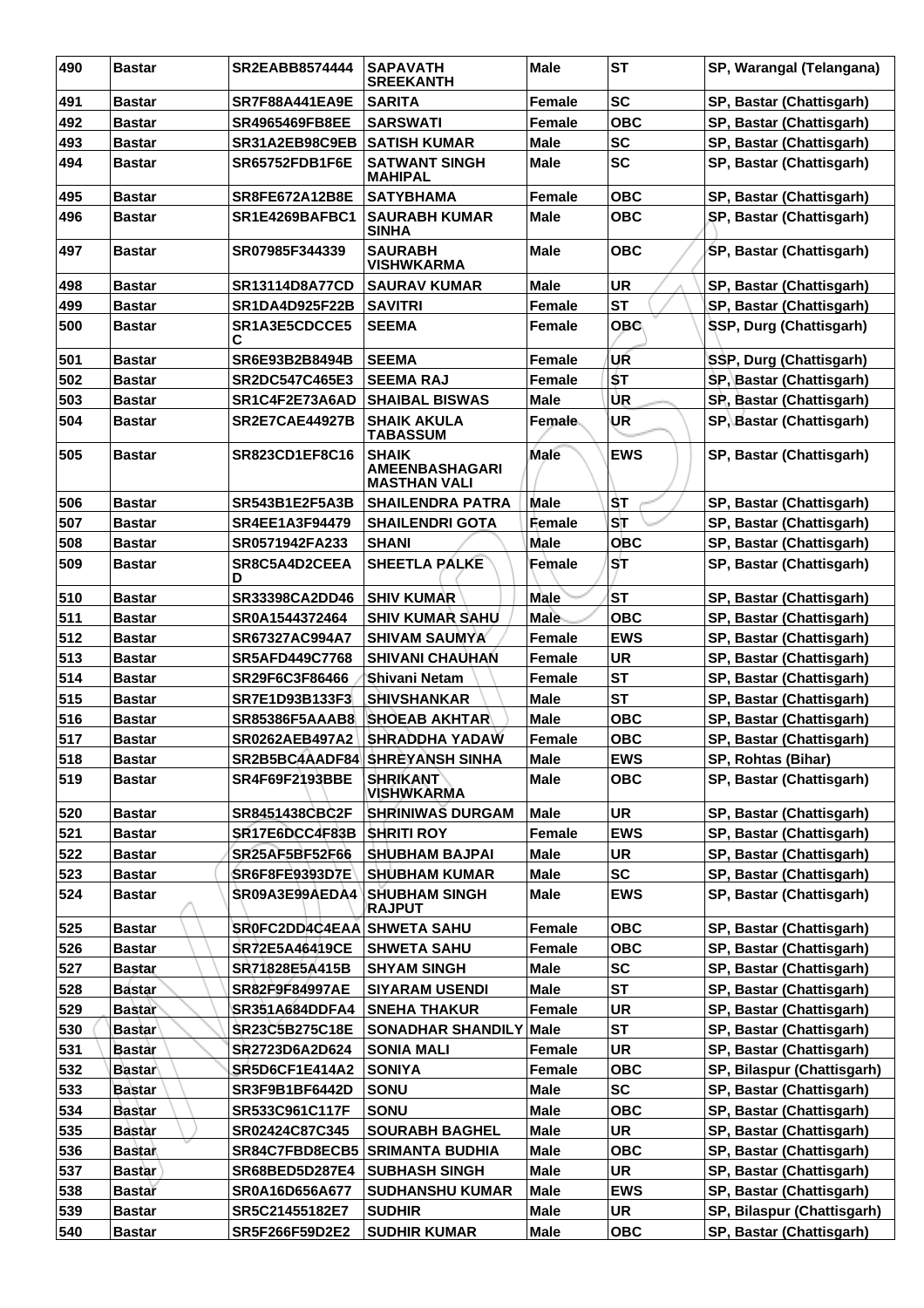| 541        | <b>Bastar</b>                  | SR814E5E8A826F                       | <b>SUDHIR KUMAR</b>                           | <b>Male</b> | <b>SC</b>              | SP, Bastar (Chattisgarh)          |
|------------|--------------------------------|--------------------------------------|-----------------------------------------------|-------------|------------------------|-----------------------------------|
| 542        | <b>Bastar</b>                  | SR43F1AC48BCDA SUDRAN                |                                               | <b>Male</b> | <b>ST</b>              | SP, Bastar (Chattisgarh)          |
| 543        | <b>Bastar</b>                  | SR8334C428C7B7                       | <b>SUJANBATI</b>                              | Female      | <b>ST</b>              | SP, Bastar (Chattisgarh)          |
| 544        | <b>Bastar</b>                  | <b>SR12EAE7ADDEF2 SUKPATI BHARTI</b> |                                               | <b>Male</b> | <b>ST</b>              | SSP, Raipur (Chattisgarh)         |
| 545        | <b>Bastar</b>                  | SR48351762D669                       | <b>SUKUMAR SARANGI</b>                        | Male        | <b>EWS</b>             | SP, Bastar (Chattisgarh)          |
| 546        | <b>Bastar</b>                  | SR08337E686F1F                       | <b>SUMAN</b>                                  | Female      | <b>SC</b>              | SP, Bastar (Chattisgarh)          |
| 547        | <b>Bastar</b>                  | SR61F363C77985                       | <b>SUMAN KUMAR</b>                            | <b>Male</b> | <b>EWS</b>             | SP, Monghyr (Bihar)               |
| 548        | <b>Bastar</b>                  | SR53ADE813EEC6                       | SUMAN SHARMA                                  | Female      | <b>UR</b>              | SP, Bastar (Chattisgarh)          |
| 549        | <b>Bastar</b>                  | SR8684D6AAFFD1                       | <b>SUMANT KUMAR</b>                           | Male        | <b>OBC</b>             | SP, Bastar (Chattisgarh)          |
| 550        | <b>Bastar</b>                  | SR31D24E41C24C                       | <b>SUMER SAHU</b>                             | Male        | <b>OBC</b>             | SP, Bastar (Chattisgarh)          |
| 551        | <b>Bastar</b>                  | <b>SR45563EC486DF</b>                | <b>SUMIT KAUSHIK</b>                          | <b>Male</b> | <b>UR</b>              | SP, Bastar (Chattisgarh)          |
| 552        | <b>Bastar</b>                  | <b>SR8C63CE4BA844</b>                | <b>SUMIT KUMAR</b>                            | <b>Male</b> | <b>UR</b>              | SP, Bastar (Chattisgarh)          |
| 553        | <b>Bastar</b>                  | <b>SR8DF194D4CD44</b>                | <b>SUNEETA</b>                                | Female      | <b>ST</b>              | SP, Bastar (Chattisgarh)          |
| 554        | <b>Bastar</b>                  | <b>SR58F926A32DBC</b>                | <b>SUNIL KUMAR</b>                            | Male        | $S_{\mathcal{F}}$      | SP, Bastar (Chattisgarh)          |
| 555        | <b>Bastar</b>                  | <b>SR12D964CA9BD4</b>                | <b>SUNIL KUMAR</b>                            | <b>Male</b> | <b>SC</b>              | SP, Bastar (Chattisgarh)          |
| 556        | <b>Bastar</b>                  | <b>SR58DC471B6C8F</b>                | <b>SUNIL KUMAR</b>                            | <b>Male</b> | <b>EWS</b>             | SP, Bastar (Chattisgarh)          |
| 557        | <b>Bastar</b>                  | SR0424443857B6                       | <b>SUNIL KUMAR MEENA</b>                      | Male        | \$T                    | SSP, Jaipur City                  |
|            |                                |                                      |                                               |             |                        | (Rajasthan)                       |
| 558        | <b>Bastar</b>                  | SR82F35946AB68                       | <b>SUNIT KUMAR SUNNY</b>                      | <b>Male</b> | UR                     | SSP, Patna (Bihar)                |
| 559        | <b>Bastar</b>                  | SR044266791C41                       | <b>SUNITA</b>                                 | Female      | <b>ST</b>              | SP, Bastar (Chattisgarh)          |
| 560        | <b>Bastar</b>                  | <b>SR13565ED577FC</b>                | <b>SUNITA KUMARI</b>                          | Female      | <b>UR</b>              | SP, Bastar (Chattisgarh)          |
| 561        | <b>Bastar</b>                  | <b>SR077E97948BA8</b>                | <b>SUNNAY KUMAR</b><br><b>SHARMA</b>          | Male        | <b>OBC</b>             | SP, Bilaspur (Chattisgarh)        |
| 562        | <b>Bastar</b>                  | SR8636245CCE94                       | <b>SUNNY JHA</b>                              | <b>Male</b> | <b>EWS</b>             | SP, Bastar (Chattisgarh)          |
| 563        | <b>Bastar</b>                  | <b>SR81AAF4A89525</b>                | <b>SUNTI</b>                                  | Female      | ST                     | SP, Bastar (Chattisgarh)          |
| 564        | <b>Bastar</b>                  | <b>SR22DA459E44CE</b>                | <b>SUPARNA MANDAL</b>                         | Female      | <b>UR</b>              | SP, Bastar (Chattisgarh)          |
| 565        | <b>Bastar</b>                  | SR8C48461C3854                       | <b>SUREKHA KORETI</b>                         | Female      | <b>ST</b>              | SP, Bastar (Chattisgarh)          |
| 566        | <b>Bastar</b>                  | SR018F4F82BD3C                       | <b>SURESH KUMAR</b><br><b>VISHWKARMA</b>      | Male        | <b>OBC</b>             | SP, Bastar (Chattisgarh)          |
| 567        | <b>Bastar</b>                  | SR092CC73592C4                       | <b>SUSHIL KUMAR</b>                           | Male        | <b>UR</b>              | SP, Bastar (Chattisgarh)          |
| 568        | <b>Bastar</b>                  | <b>SR653238CAD7F5</b>                | <b>SUSHILA</b>                                | Female      | <b>OBC</b>             | SP, Bastar (Chattisgarh)          |
| 569        | <b>Bastar</b>                  | SR688A87A97B68                       | <b>SYED CHAND BASHA</b>                       | Male        | <b>EWS</b>             | SSP, Tirupati (Andhra<br>Pradesh) |
| 570        | <b>Bastar</b>                  | SR2DEFA8F3261E                       | <b>ITANUJA NAIK</b>                           | Female      | <b>OBC</b>             | SP, Bastar (Chattisgarh)          |
| 571        | <b>Bastar</b>                  |                                      | SR1CECB85F2BCC TARACHAND SAHU                 | <b>Male</b> | <b>OBC</b>             | SP, Bastar (Chattisgarh)          |
| 572        | <b>Bastar</b>                  | SR2BEC26BD7266   TARUN KUMAR         |                                               | <b>Male</b> | <b>ST</b>              | SP, Bastar (Chattisgarh)          |
| 573        | <b>Bastar</b>                  | SR1885C6559996                       | <b>TEKRAM</b>                                 | <b>Male</b> | <b>OBC</b>             | SP, Bastar (Chattisgarh)          |
| 574        | <b>Bastar</b>                  | SR1897D9B43F67                       | <b>TESHWARI</b>                               | Female      | <b>SC</b>              | SP, Bastar (Chattisgarh)          |
| 575        | <b>Bastar</b>                  | SR395C474A35F4                       | <b>TIKAMCHAND</b><br><b>BANJARE</b>           | Male        | <b>SC</b>              | SP, Bastar (Chattisgarh)          |
| 576        | <b>Bastar</b>                  | SR17C17F2F8D13                       | <b>TOMESH</b>                                 | <b>Male</b> | <b>OBC</b>             | SSP, Raipur (Chattisgarh)         |
| 577        | <b>Bastar</b>                  | <b>SR3AC18718EBe8</b>                | <b>TOMESHWARI</b>                             | Female      | <b>OBC</b>             | SP, Bastar (Chattisgarh)          |
| 578        | <b>Bastar</b>                  | SR0C936B898E79                       | TULSI YADAV                                   | Male        | <b>OBC</b>             | SP, Bastar (Chattisgarh)          |
| 579        | <b>Bastar</b>                  | <b>SR5AB89E5652CE</b>                | <b>TUSHAR KUMAR</b>                           | Male        | <b>EWS</b>             | SP, Bastar (Chattisgarh)          |
| 580        | <b>Bastar</b>                  | SR8A3B4E3A21C3                       | <b>TUSHAR MIRI</b>                            | <b>Male</b> | <b>SC</b>              | SP, Bilaspur (Chattisgarh)        |
| 581        | Bastar                         | SR3D6798D748E1                       | <b>UMEND KUMAR</b><br><b>PAIKRA</b>           | <b>Male</b> | <b>ST</b>              | SSP, Raipur (Chattisgarh)         |
| 582        | <b>Bastar</b>                  | SR63724E841A3D                       | <b>UMENDAR SAI</b>                            | <b>Male</b> | <b>ST</b>              | SP, Bastar (Chattisgarh)          |
| 583        | <b>Bastar</b>                  | SR318889469B77                       | <b>UMESH KUMAR</b><br><b>KASHYAP</b>          | <b>Male</b> | <b>OBC</b>             | SP, Bastar (Chattisgarh)          |
| 584        | <b>Bastar</b>                  | SR595AE19E65A9                       | <b>UMESH RANA</b>                             | <b>Male</b> | <b>ST</b>              | SP, Bastar (Chattisgarh)          |
| 585        | Bastar                         | SR0EFA9CB6E243                       | <b>UPASANA</b>                                | Female      | <b>SC</b>              | SP, Bastar (Chattisgarh)          |
| 586        | <b>Bastar</b>                  | SR3946B44986D9                       | <b>MAHESHWARI</b><br><b>UTPAL KANT</b>        | <b>Male</b> | <b>UR</b>              | SP, Bastar (Chattisgarh)          |
|            | <b>Bastar</b>                  | SR4D76F84F8B72                       | <b>CHOUDHARY</b>                              | <b>Male</b> | <b>SC</b>              | SP, Bilaspur (Chattisgarh)        |
| 587<br>588 | <b>Bastar</b>                  | SR8F14C45B29F2                       | <b>UTTAM KUMAR</b><br><b>UTTRA KUMAR SAHU</b> | <b>Male</b> | <b>OBC</b>             | SP, Bastar (Chattisgarh)          |
| 589        |                                |                                      |                                               |             | <b>ST</b>              |                                   |
|            | <b>Bastar</b>                  | SR75F9EB5BAF9B                       | <b>VANKUDOTH NARESH</b>                       | Male        |                        | SP, Warangal (Telangana)          |
| 590<br>591 | <b>Bastar</b><br><b>Bastar</b> | SR3E54A24D7C33                       | <b>VANKUDOTHU ASHOK Male</b>                  | Female      | <b>ST</b><br><b>ST</b> | SP, Bastar (Chattisgarh)          |
|            |                                | SR68A6B51D65E6                       | <b>VARSHA KORRAM</b>                          |             |                        | SP, Bastar (Chattisgarh)          |
| 592        | <b>Bastar</b>                  | SR785C3E347974                       | <b>VED PRAKASH TIWARI Male</b>                |             | <b>UR</b>              | SP, Bastar (Chattisgarh)          |
| 593        | <b>Bastar</b>                  | SR3ED642419CE1                       | <b>VEDPRAKASH</b>                             | Male        | <b>ST</b>              | SP, Bastar (Chattisgarh)          |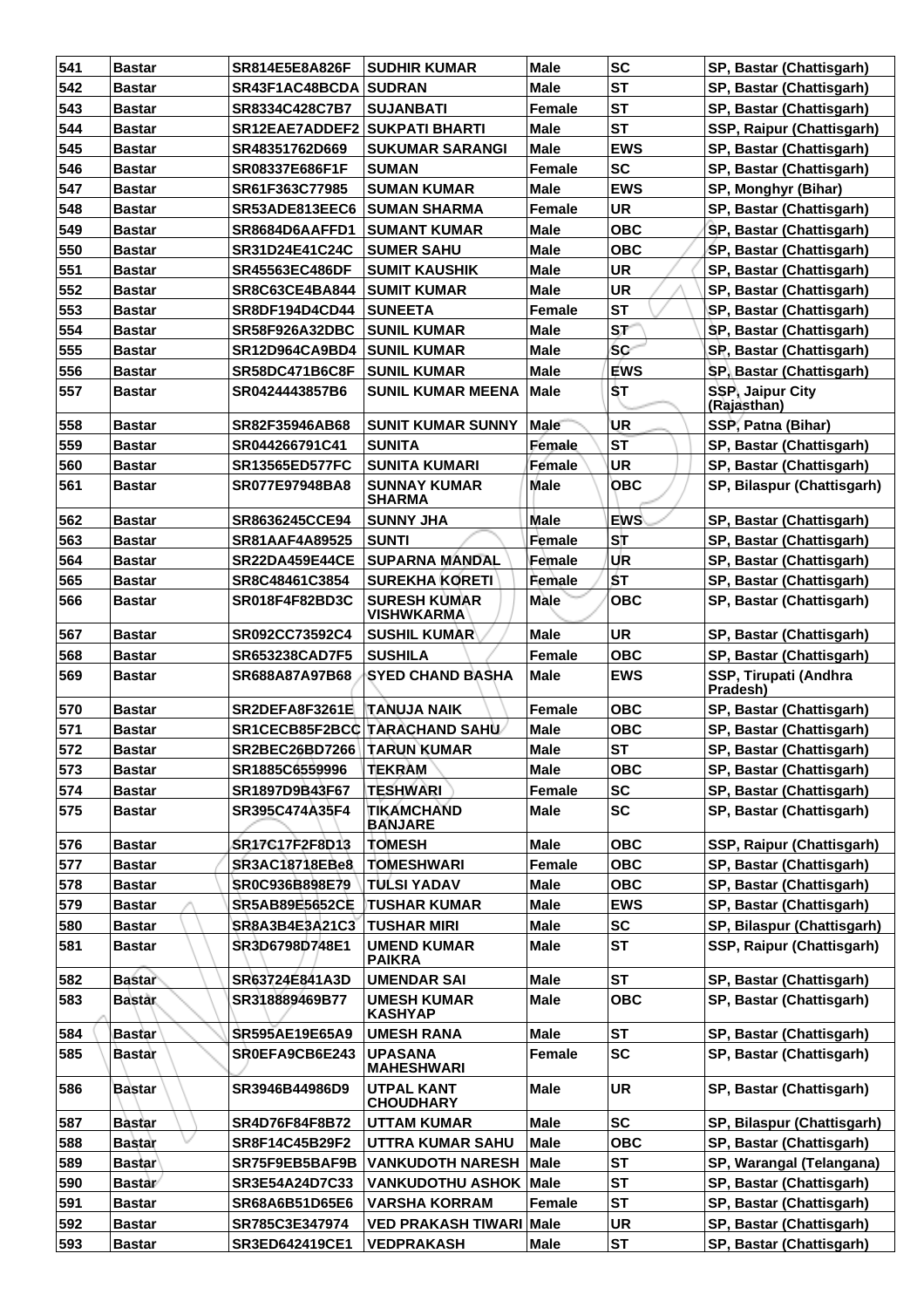| 594 | <b>Bastar</b>   | SR3A74D547C471               | <b>VETTI SUNIL</b>                      | <b>Male</b> | <b>ST</b>  | SP, Bastar (Chattisgarh)   |
|-----|-----------------|------------------------------|-----------------------------------------|-------------|------------|----------------------------|
| 595 | <b>Bastar</b>   | SR66C81265A864               | <b>VICKY KUMAR</b>                      | <b>Male</b> | <b>EWS</b> | SSP, Patna (Bihar)         |
| 596 | <b>Bastar</b>   | <b>SR62A44ECB1A79</b>        | <b>VICKY KUMAR NIRALA</b>               | Male        | <b>SC</b>  | SP, Vaishali (Bihar)       |
| 597 | <b>Bastar</b>   | <b>SR226DF4B994CF</b>        | <b>VIJAY KUMAR SINGH</b>                | <b>Male</b> | <b>OBC</b> | SP, Purnea (Bihar)         |
| 598 | <b>Bastar</b>   | SR88CB4F6E8364               | <b>VIJAY LAXMI</b>                      | Female      | <b>ST</b>  | SP, Bastar (Chattisgarh)   |
| 599 | <b>Bastar</b>   | SR6A753BF937A4               | <b>VIJAYLAXMI</b>                       | Female      | <b>SC</b>  | SP, Bastar (Chattisgarh)   |
| 600 | <b>Bastar</b>   | SR7D6B64CF646B               | <b>VIKAS BAGHEL</b>                     | <b>Male</b> | <b>ST</b>  | SP, Bastar (Chattisgarh)   |
| 601 | <b>Bastar</b>   | SR22DE93ACF2C5               | <b>VIKAS KUMAR</b>                      | <b>Male</b> | <b>SC</b>  | SP, Bilaspur (Chattisgarh) |
| 602 | <b>Bastar</b>   | <b>SR7C4FEB9B8435</b>        | <b>VIKAS SANDRA</b>                     | <b>Male</b> | <b>ST</b>  | SP, Bastar (Chattisgarh)   |
| 603 | <b>Bastar</b>   | SR45E128218575               | <b>VIKASH SHARMA</b>                    | <b>Male</b> | <b>EWS</b> | SP, Bastar (Chattisgarh)   |
| 604 | <b>Bastar</b>   | SR0E3635E7AB6B               | <b>VIKASH SHARMA</b>                    | Male        | <b>EWS</b> | SP, Bastar (Chattisgarh)   |
| 605 | <b>Bastar</b>   | SR0124CB181144               | <b>VIKRAM SINGH</b>                     | <b>Male</b> | <b>OBC</b> | SP, Bastar (Chattisgarh)   |
| 606 | <b>Bastar</b>   | SR5FA4F4653428               | <b>VIKRAM SINGH</b>                     | <b>Male</b> | <b>SC</b>  | SP, Bastar (Chattisgarh)   |
| 607 | <b>Bastar</b>   | <b>SR4CED41331F38</b>        | <b>VINAY KUMAR MANJHI Male</b>          |             | <b>SC</b>  | SP, Bastar (Chattisgarh)   |
| 608 | <b>Bastar</b>   | <b>SR57D4FD44CFCB</b>        | <b>VINAY SAHU</b>                       | <b>Male</b> | ∕UR        | SP, Bastar (Chattisgarh)   |
| 609 | <b>Bastar</b>   | SR681434F73E1D               | <b>VINOD KUMAR</b>                      | <b>Male</b> | <b>SC</b>  | SP, Bastar (Chattisgarh)   |
| 610 | <b>Bastar</b>   | <b>SR3441CC1F551D</b>        | <b>VISHAL KUMAR</b>                     | Male        | <b>OBC</b> | SP, Bastar (Chattisgarh)   |
| 611 | <b>Bastar</b>   | SR12414BE248E4               | <b>VISHNU KUSHWAHA</b>                  | <b>Male</b> | <b>OBC</b> | SP, Bastar (Chattisgarh)   |
| 612 | <b>Bastar</b>   | SR1792A4EE8E1F               | <b>VISLAVATH SHANKER</b>                | Male        | ST.        | SP, Bastar (Chattisgarh)   |
| 613 | <b>Bastar</b>   | SR09FDAFE4385A               | <b>VIVEK KUMAR</b>                      | <b>Male</b> | <b>UR</b>  | SP, Bastar (Chattisgarh)   |
| 614 | <b>Bastar</b>   | SR05CA44BE992A               | YASHI NAMDEO                            | Female      | UR         | SP, Bastar (Chattisgarh)   |
| 615 |                 | SR5DD4CC4E3D84               | <b>YOGESH KUMAR</b>                     | Male        | UR         |                            |
|     | <b>Bastar</b>   |                              | TELAM                                   |             |            | SP, Bastar (Chattisgarh)   |
| 616 | <b>Bastar</b>   | SR184E441F433A               | YOGESH KUMAR<br>YADAW                   | <b>Male</b> | <b>OBC</b> | SP, Bastar (Chattisgarh)   |
| 617 | <b>Bastar</b>   | SR389E72B2CBB4               | <b>YUREKA</b>                           | Female      | <b>OBC</b> | SSP, Durg (Chattisgarh)    |
| 618 | <b>Bastar</b>   | <b>SR3AD47A48598F</b>        | <b>YUVRAJ RAWTE</b>                     | Male        | ŚТ         | SP, Bastar (Chattisgarh)   |
| 619 | <b>Bastar</b>   | SR3BADC7614A3A               | YUVRAJ URWASHA                          | Male        | <b>ST</b>  | SP, Bastar (Chattisgarh)   |
| 620 | <b>Bilaspur</b> | SR1C2F5E13464E               | <b>AKASH SINGH</b><br><b>CHHABRA</b>    | <b>Male</b> | <b>UR</b>  | SP, Bilaspur (Chattisgarh) |
| 621 | <b>Bilaspur</b> | <b>SR05E41C53FEE7</b>        | <b>AMAR SINGH</b>                       | <b>Male</b> | <b>OBC</b> | SP, Bilaspur (Chattisgarh) |
| 622 | <b>Bilaspur</b> | SR0CE919AE64DF               | <b>AMBIKA KUMARI</b>                    | Female      | <b>OBC</b> | SP, Bilaspur (Chattisgarh) |
| 623 | <b>Bilaspur</b> | SR3F632B71AE38               | <b>ANIK DHIRHI</b>                      | <b>Male</b> | <b>SC</b>  | SP, Bilaspur (Chattisgarh) |
| 624 | <b>Bilaspur</b> | <b>SR8F37F89A71ED</b>        | <b>ANKIT KUMAR</b>                      | <b>Male</b> | <b>OBC</b> | SP, Bilaspur (Chattisgarh) |
| 625 | <b>Bilaspur</b> |                              | SR8E224C1DBC9F AREYNSH SONWANI          | Male        | <b>SC</b>  | SP, Bilaspur (Chattisgarh) |
| 626 | <b>Bilaspur</b> | SR58B7B148ABA6 ASHISH KUMAR  |                                         | <b>Male</b> | <b>OBC</b> | SP, Bilaspur (Chattisgarh) |
| 627 | <b>Bilaspur</b> | SR7947462E5F8E               | <b>AVDHESH AHIRESH</b>                  | <b>Male</b> | <b>ST</b>  | SP, Bilaspur (Chattisgarh) |
| 628 | <b>Bilaspur</b> | SR399D49E84A46               | <b>BHARAT SINGH</b><br><b>JAGAT</b>     | Male        | <b>ST</b>  | SP, Bilaspur (Chattisgarh) |
| 629 | <b>Bilaspur</b> | SR744A243169AE               | <b>BITTU KUMAR TIWARY Male</b>          |             | <b>UR</b>  | SP, Bilaspur (Chattisgarh) |
| 630 | <b>Bilaspur</b> | <b>SR5F6E24D74CB3</b>        | <b>DAKKSH SAHU</b>                      | Male        | <b>OBC</b> | SP, Bilaspur (Chattisgarh) |
| 631 | <b>Bilaspur</b> | <b>SR2A797ACE716B</b>        | <b>DEVENDRA KUMAR</b>                   | Male        | <b>SC</b>  | SP, Bilaspur (Chattisgarh) |
| 632 | <b>Bilaspur</b> | <b>SR15E6198E4EF9</b>        | FALANA                                  | Female      | <b>ST</b>  | SP, Bilaspur (Chattisgarh) |
| 633 | <b>Bilaspur</b> | SR7B31F4B166FA               | <b>ISHA SAHU</b>                        | Female      | <b>OBC</b> | SP, Bilaspur (Chattisgarh) |
| 634 | <b>Bilaspur</b> | <b>SR7AA1CC5B1512</b>        | <b>ISHIKA DUBEY</b>                     | Female      | <b>EWS</b> | SP, Bilaspur (Chattisgarh) |
| 635 | <b>Bilaspur</b> | SR2E715D93AE24               | <b>JAGDISH KUMAR</b><br><b>BANJAREY</b> | Male        | <b>SC</b>  | SP, Bilaspur (Chattisgarh) |
| 636 | <b>Bilaspur</b> | SR17FBA735DC2C KAJAL KAUSHAL |                                         | Female      | <b>UR</b>  | SP, Bilaspur (Chattisgarh) |
| 637 | <b>Bilaspur</b> | SR0A4ED35D7A1D               | <b>KHILENDRA PRATAP</b><br><b>SINGH</b> | <b>Male</b> | <b>ST</b>  | SP, Bilaspur (Chattisgarh) |
| 638 | Bilaspur        | SR27F8256EC947               | <b>LILA RAM</b>                         | <b>Male</b> | <b>OBC</b> | SP, Bilaspur (Chattisgarh) |
| 639 | Bilaspur∖       | <b>SR7832F2429FAB</b>        | <b>MANDEEP SINGH</b>                    | <b>Male</b> | <b>UR</b>  | SP, Bilaspur (Chattisgarh) |
| 640 | Bilaspur        | SR54E6A3DAAA23               | <b>MANTU KUMAR</b>                      | <b>Male</b> | UR         | SP, Bilaspur (Chattisgarh) |
| 641 | <b>Bilaspur</b> | SR6DD9C3D2B124               | <b>MANTU KUMAR</b>                      | <b>Male</b> | <b>SC</b>  | SP, Bilaspur (Chattisgarh) |
| 642 | <b>Bilaspur</b> | SR7FAAC74DF495               | <b>MUSKAN SHARMA</b>                    | Female      | <b>EWS</b> | SP, Bilaspur (Chattisgarh) |
| 643 | <b>Bilaspur</b> | SR5C98E3148B44               | <b>NAND KUMAR PORTE</b>                 | Male        | <b>ST</b>  | SP, Bilaspur (Chattisgarh) |
| 644 | <b>Bilaspur</b> | SR3F94FBD7321F               | <b>NIRPA RAM</b>                        | <b>Male</b> | <b>ST</b>  | SP, Bilaspur (Chattisgarh) |
| 645 | <b>Bilaspur</b> | SR147992C841F8               | <b>PADMINEE SHARMA</b>                  | Female      | <b>UR</b>  | SP, Bilaspur (Chattisgarh) |
| 646 | <b>Bilaspur</b> | SR5C821D4938A1               | <b>RAJESH KUMAR</b>                     | Male        | <b>SC</b>  | SP, Bilaspur (Chattisgarh) |
| 647 | <b>Bilaspur</b> | <b>SR78747F1DA39F</b>        | <b>RAJESH KUMAR SAHU</b>                | Male        | <b>OBC</b> | SP, Bilaspur (Chattisgarh) |
| 648 | <b>Bilaspur</b> | SR4B4B34A589A8               | <b>RAJESH MARAVI</b>                    | Male        | <b>ST</b>  | SP, Bilaspur (Chattisgarh) |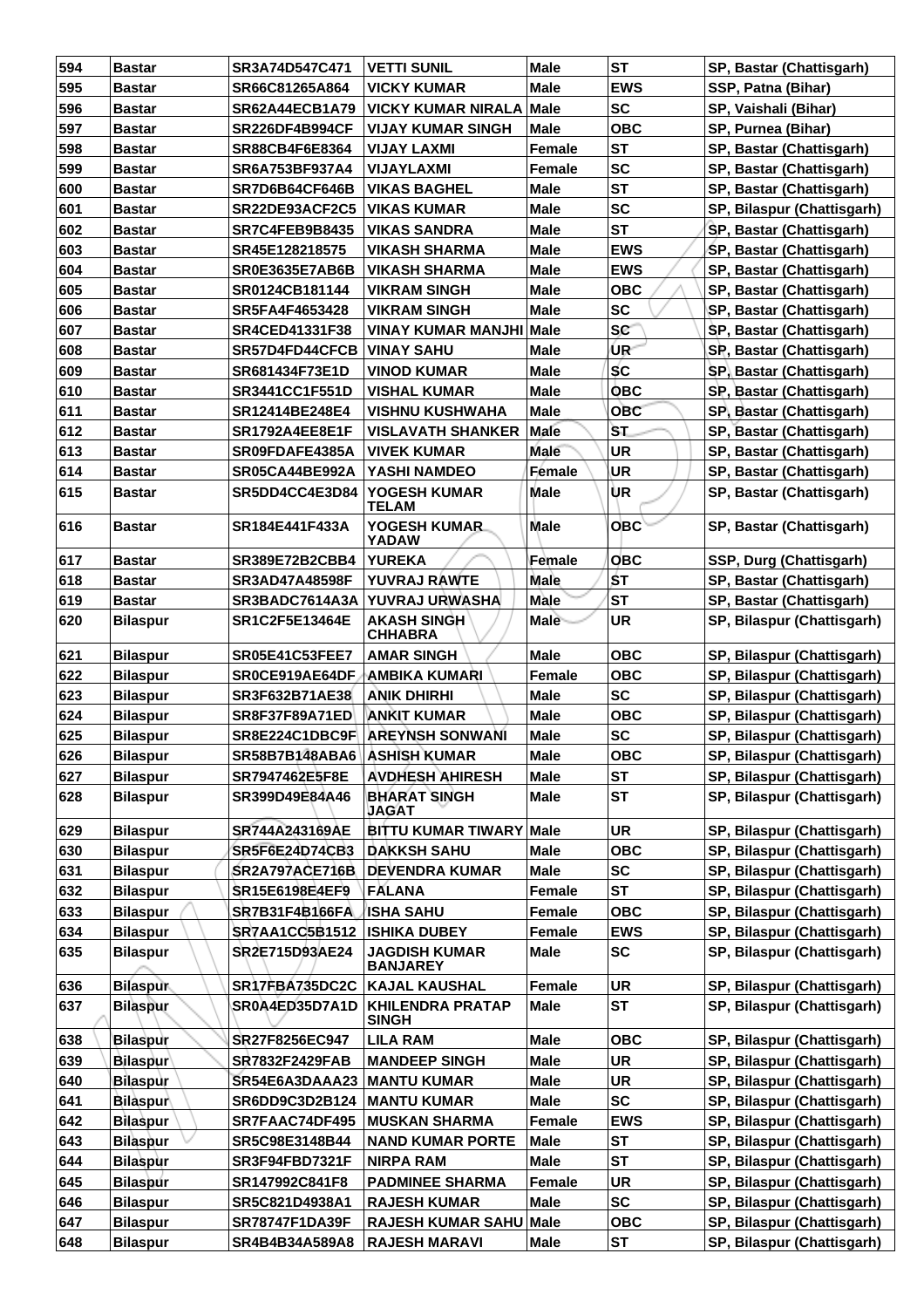| 649        | <b>Bilaspur</b> | SR8D744871F7D8                          | <b>RATNESH KUMAR</b><br><b>RANJAN</b>         | <b>Male</b>           | <b>SC</b>                | SP, Vaishali (Bihar)                               |
|------------|-----------------|-----------------------------------------|-----------------------------------------------|-----------------------|--------------------------|----------------------------------------------------|
| 650        | <b>Bilaspur</b> | <b>SR81C5FF3F3D54</b>                   | <b>RAVI KUMAR JAISWAL</b>                     | <b>Male</b>           | <b>OBC</b>               | SP, Bilaspur (Chattisgarh)                         |
| 651        | <b>Bilaspur</b> | SR8B3D37124768                          | <b>SAPANA</b><br><b>SHRIVASTAVA</b>           | Female                | <b>UR</b>                | SP, Bilaspur (Chattisgarh)                         |
| 652        | <b>Bilaspur</b> | <b>SR36449DAEC22B</b>                   | <b>SHAMBHU SHANKAR</b><br><b>SHARMA</b>       | <b>Male</b>           | <b>OBC</b>               | SP, Bilaspur (Chattisgarh)                         |
| 653        | <b>Bilaspur</b> | SR7AA48E583195                          | <b>SHIV SHANKAR</b>                           | <b>Male</b>           | <b>ST</b>                | SP, Bastar (Chattisgarh)                           |
| 654        | <b>Bilaspur</b> | <b>SR5E6D8A2863CF</b>                   | <b>SHIVRAJ</b>                                | <b>Male</b>           | <b>OBC</b>               | SP, Bilaspur (Chattisgarh)                         |
| 655        | <b>Bilaspur</b> | SR5B98AEBEC944                          | <b>SUNIDHI TOPNO</b>                          | <b>Female</b>         | <b>ST</b>                | SP, Bilaspur (Chattisgarh)                         |
| 656        | <b>Bilaspur</b> | SR2473644E454A                          | <b>YUVRAJ SINGH</b>                           | <b>Male</b>           | <b>ST</b>                | SP, Bilaspur (Chattisgarh)                         |
| 657        | Durg            | SR493254AE58A4                          | <b>AAYUSH KUMAR</b><br><b>TAMBOLI</b>         | Male                  | UR                       | SSP, Durg (Chattisgarh)                            |
| 658        | <b>Durg</b>     | <b>SR721AD63BD8C6</b>                   | <b>ABHAS MISHRA</b>                           | <b>Male</b>           | <b>EWS</b>               | SSP, Durg (Chattisgarh)                            |
| 659        | Durg            |                                         | SR2DAA123BCBB5 ABHISHEK BHUSHAN               | <b>Male</b>           | <b>OBC</b>               | SSP, Durg (Chattisgarh)                            |
| 660        | <b>Durg</b>     | <b>SR8BCCE763974E</b>                   | <b>ABHISHEK KERAM</b>                         | Male                  | ŚΤ.                      | SSP, Durg (Chattisgarh)                            |
| 661        | Durg            | SR2E743144DA1B                          | <b>ADESH KUMAR SINGH</b>                      | Male                  | <b>EWS</b>               | SP, Aurangabad(Bihar)<br>(Bihar)                   |
| 662        | Durg            | SR691C36E4BC36                          | <b>AJAY KUMAR</b>                             | <b>Male</b>           | <b>OBC</b>               | SSP, Durg (Chattisgarh)                            |
| 663        | <b>Durg</b>     | <b>SR0BA7A21E589F</b>                   | <b>AKASH MARKAM</b>                           | <b>Male</b>           | <b>ST</b>                | SSP, Raipur (Chattisgarh)                          |
| 664        | Durg            | <b>SR21EFD6D6583B</b>                   | <b>AKHILESH SINGH</b><br><b>PAIKRA</b>        | <b>Male</b>           | <b>ST</b>                | SSP, Durg (Chattisgarh)                            |
| 665        | Durg            | SR753ACCD75D42                          | <b>AMAN KUMAR HAPPY</b>                       | Male                  | <b>EWS</b>               | SSP, Durg (Chattisgarh)                            |
| 666        | Durg            | SR3C1F3A557994                          | <b>AMAN KUMAR</b><br><b>JANGADE</b>           | Male                  | <b>SC</b>                | SSP, Durg (Chattisgarh)                            |
| 667        | Durg            | <b>SR3BA744E99D5F</b>                   | <b>AMAN YADAV</b>                             | <b>Male</b>           | UR                       | SSP, Durg (Chattisgarh)                            |
| 668        | Durg            | SR5AF574BBCD4D                          | <b>AMARNATH</b><br><b>KHAIRWAR</b>            | <b>Male</b>           | ST                       | SP, Bilaspur (Chattisgarh)                         |
| 669        | Durg            | SR4D69469446E7                          | <b>AMGOTH VARUN</b>                           | <b>Male</b>           | ŚΤ                       | SSP, Raipur (Chattisgarh)                          |
| 670        | Durg            | SR272C7993D2E4                          | AMGOTHU HANUMU<br><b>NAIK</b>                 | Màle                  | <b>ST</b>                | SSP, Durg (Chattisgarh)                            |
| 671        | Durg            | <b>SR229F16B4375D</b>                   | <b>AMIT KUMAR</b>                             | Male                  | <b>EWS</b>               | SSP, Durg (Chattisgarh)                            |
| 672        | <b>Durg</b>     | SR71B44B969D47                          | <b>ANAND KUMAR</b>                            | <b>Male</b>           | <b>OBC</b>               | SSP, Durg (Chattisgarh)                            |
| 673        | Durg            | SR6A39CFDE11CD                          | <b>ANIKET DHARMIK</b>                         | <b>Male</b>           | <b>OBC</b>               | SSP, Durg (Chattisgarh)                            |
| 674        | Durg            | SR7A5182412464                          | <b>ANIRUDRA MISHRA</b>                        | <b>Male</b>           | <b>UR</b>                | SSP, Durg (Chattisgarh)                            |
| 675        | <b>Durg</b>     | SR6C79D4661E84                          | <b>ULIAN</b>                                  | <b>Female</b>         | <b>ST</b>                | SSP, Durg (Chattisgarh)                            |
| 676        | Durg            | SR22F6B644238F                          | <b>ANJU NETAM</b>                             | <b>Female</b>         | <b>ST</b>                | SSP, Durg (Chattisgarh)                            |
| 677        | Durg            | SR74EB987F6345                          | <b>ANJU SUDHAKAR</b>                          | Female                | <b>ST</b>                | SSP, Durg (Chattisgarh)                            |
| 678        | Durg            | SR1E1A672844AF                          | <b>ANKITA MISHRA</b>                          | Female                | <b>UR</b>                | SSP, Durg (Chattisgarh)                            |
| 679        | <b>Durg</b>     | SR0A998EBFAC5B                          | <b>ARJUN AZAD</b>                             | <b>Male</b>           | <b>SC</b>                | SSP, Durg (Chattisgarh)                            |
| 680        | <b>Durg</b>     | SR6312A3283FC4                          | <b>ARUN KUMAR</b>                             | <b>Male</b>           | <b>SC</b>                | SP, Bilaspur (Chattisgarh)                         |
| 681        | <b>Durg</b>     | SR44F7EC9D9714                          | <b>ARUN SINGH</b>                             | <b>Male</b>           | <b>OBC</b>               | SP, Bilaspur (Chattisgarh)                         |
| 682        | Durg            | <b>SR4E69C3E3CF48</b>                   | <b>ARYAN</b>                                  | <b>Male</b>           | <b>SC</b>                | SSP, Durg (Chattisgarh)                            |
| 683        | Durg            | SR2A3719BBD42A                          | <b>ASHISH KUMAR</b><br><b>PATEL</b>           | <b>Male</b>           | <b>OBC</b>               | SSP, Durg (Chattisgarh)                            |
| 684        | <b>Durg</b>     | SR2F9BE3C1D149                          | <b>ASHISH YADAV</b>                           | <b>Male</b>           | <b>OBC</b>               | SSP, Durg (Chattisgarh)                            |
| 685        | Durg            | <b>SR8E9AAC68C772</b>                   | <b>ASHUTOSH ANAND</b>                         | <b>Male</b>           | <b>UR</b>                | SSP, Durg (Chattisgarh)                            |
| 686        | Durg            | SR1AD2D566F136                          | <b>ASHWANI KUMAR</b>                          | <b>Male</b>           | <b>SC</b>                | SSP, Durg (Chattisgarh)                            |
| 687        | Durg            | SR8E721424328C                          | <b>ASTHA AGRAWAL</b>                          | Female                | <b>UR</b>                | SSP, Durg (Chattisgarh)                            |
| 688        | Durg            | SR0EA3179F9F94                          | <b>ATUL</b>                                   | <b>Male</b>           | <b>OBC</b>               | SSP, Durg (Chattisgarh)                            |
| 689        | Durg            | SR1BEF4DF73F49                          | <b>ATUL TAMRAKAR</b>                          | <b>Male</b>           | <b>UR</b>                | SSP, Durg (Chattisgarh)                            |
| 690        | Durg            | SR5E2B926C923A                          | <b>AVINASH TAMBOLI</b>                        | <b>Male</b>           | <b>OBC</b>               | SSP, Durg (Chattisgarh)                            |
| 691        | Durg            | SR02A72D725538                          | <b>AYUSH PANDEY</b>                           | <b>Male</b>           | <b>EWS</b><br><b>EWS</b> | SP, Bilaspur (Chattisgarh)                         |
| 692<br>693 | Dùrg<br>Durg    | SR415C1A135831<br><b>SR21A44D5E7CC4</b> | <b>AYUSH SINGH</b><br><b>BADAVATH SRIKALA</b> | <b>Male</b><br>Female | <b>ST</b>                | SSP, Durg (Chattisgarh)<br>SSP, Durg (Chattisgarh) |
| 694        | Durg            | SR0A8D5BE74DFF                          | <b>BADAVATH SURESH</b>                        | <b>Male</b>           | <b>ST</b>                | SSP, Nizamabad                                     |
|            |                 |                                         |                                               |                       |                          | (Telangana)                                        |
| 695        | Durg            | SR48D5C392777E                          | <b>BHADRAPAL</b>                              | <b>Male</b>           | <b>SC</b>                | SSP, Durg (Chattisgarh)                            |
| 696        | Durg            | SR1255FA6F6F46                          | <b>BHANU</b>                                  | <b>Male</b>           | <b>ST</b>                | SSP, Durg (Chattisgarh)                            |
| 697        | Durg            | SR1D5AD5B7D95A                          | <b>BHAVANA MANDAVI</b>                        | Female                | <b>ST</b>                | SSP, Durg (Chattisgarh)                            |
| 698        | <b>Durg</b>     | SR28C739F61D6D                          | <b>CHANDRA PRAKASH</b>                        | Male                  | <b>ST</b>                | SSP, Durg (Chattisgarh)                            |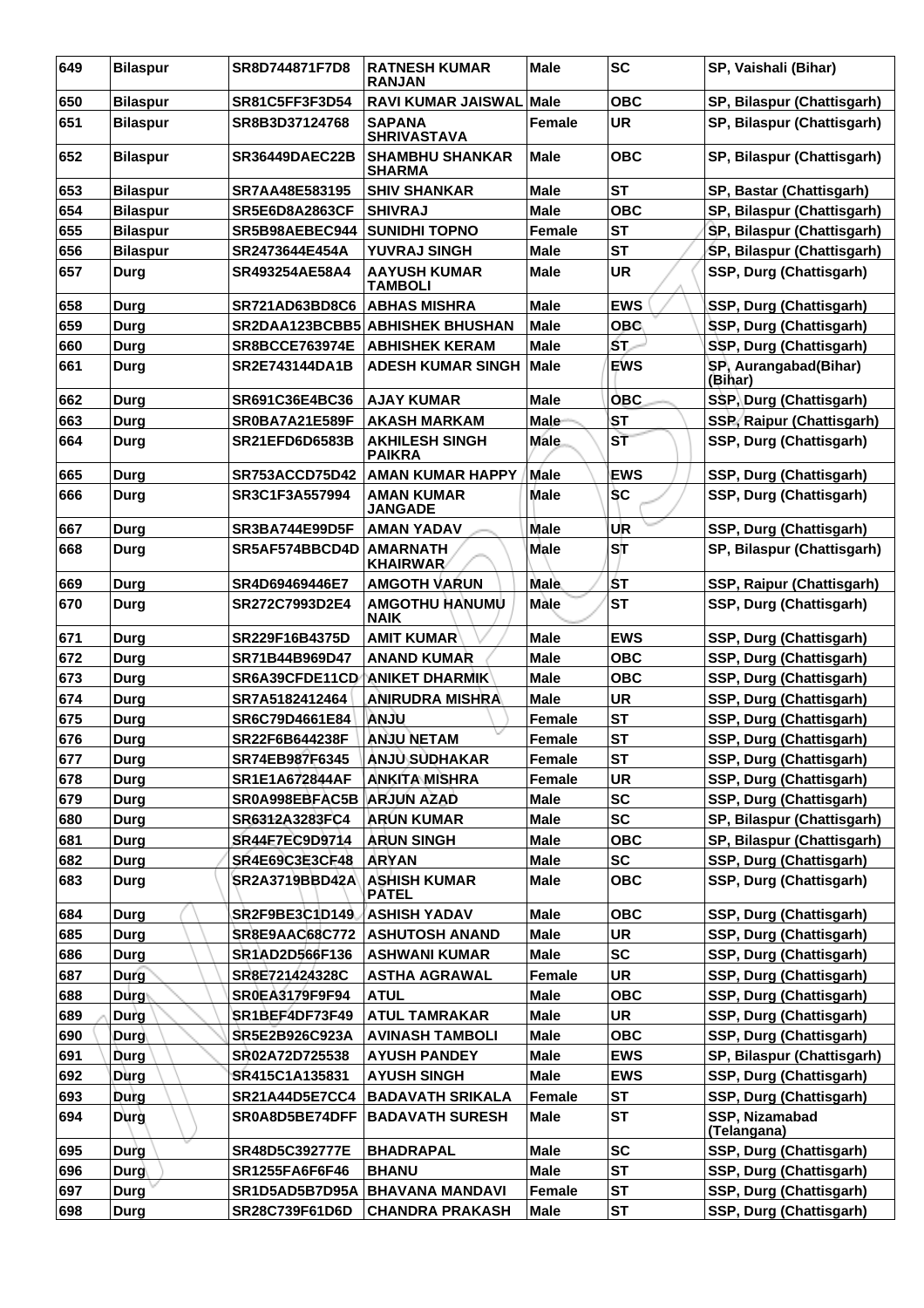| <b>CHANDRA REDDY</b><br><b>UR</b><br>SSP, Durg (Chattisgarh)<br>700<br><b>SR8F4A49A27B3F</b><br>Male<br>Durg<br><b>ST</b><br>701<br>SSP, Durg (Chattisgarh)<br>Durg<br>SR1A6C7EC9FC52<br><b> CHANDRAKALA</b><br><b>Female</b><br>702<br>SR4F8B47C4DD9B<br><b>CHANDRAKALA</b><br><b>Female</b><br><b>OBC</b><br>SSP, Durg (Chattisgarh)<br>Durg<br><b>UR</b><br>703<br><b>CHANDRAPAL SINGH</b><br>SSP, Durg (Chattisgarh)<br>Durg<br>SR4A39B1E4CAC8<br>Male<br><b>ST</b><br>SSP, Durg (Chattisgarh)<br>704<br><b>SR134CBC69C13C</b><br><b>CHETNA KHARE</b><br><b>Female</b><br><b>Durg</b><br><b>ST</b><br>SSP, Durg (Chattisgarh)<br>705<br>SR767BAC38EB1A<br><b>CHHABILAL</b><br><b>Male</b><br><b>Durg</b><br>706<br>SR7DD4CF6DB5DF DANESHVER VERMA<br><b>Female</b><br><b>OBC</b><br>SSP, Durg (Chattisgarh)<br>Durg<br><b>UR</b><br>SSP, Durg (Chattisgarh)<br>707<br><b>Female</b><br><b>SR22A43ABE7BEC DEEPA PATEL</b><br>Durg<br>708<br>SR0B77C4C78E82<br><b>DEEPSHIKHA HALDAR Female</b><br><b>EWS</b><br>SSP, Durg (Chattisgarh)<br>Durg<br><b>SC</b><br>709<br><b>SR1E5792E5BCC6</b><br><b>DEEPTI ARYA</b><br>SSP, Durg (Chattisgarh)<br><b>Female</b><br>Durg<br><b>ST</b><br>710<br>SR4C4BFE4D274F<br><b>DHAL CHAND</b><br><b>Male</b><br>SSP, Durg (Chattisgarh)<br>Durg<br>711<br><b>Male</b><br><b>ST</b><br>SSP, Durg (Chattisgarh)<br>Durg<br><b>SR0A44286EDF59</b><br><b>DHANAVATH ASHOK</b><br>SC.<br>712<br>Durg<br><b>DHANIRAM</b><br><b>Male</b><br>SSP, Durg (Chattisgarh)<br>SR5D46E3E14774<br>UR<br>713<br>SR644414F4CDDA<br><b>DHIRENDRA KUMAR</b><br><b>Male</b><br>SSP, Durg (Chattisgarh)<br>Durg<br>714<br><b>SC</b><br>SSP, Durg (Chattisgarh)<br>SR3D5C58DBDF4C<br><b>DILESHWAR PRASAD</b><br><b>Male</b><br>Durg<br><b>JANGDE</b><br>SR3278C718B4C9<br><b>DILIP SINGH GURJAR</b><br>UR<br>SSP, Durg (Chattisgarh)<br>715<br><b>Male</b><br>Durg<br><b>ST</b><br>SSP, Durg (Chattisgarh)<br>716<br>SR4A32FCB16FA3<br><b>Male</b><br>Durg<br><b>DINESH KUMAR</b><br>717<br><b>ST</b><br>SSP, Durg (Chattisgarh)<br>SR18D7BF4C1C19<br><b>DINESH KUMAR</b><br>Male<br>Durg<br><b>KHARE</b><br>SR21E4BE97B346<br><b>DIPAK KUMAR</b><br><b>Male</b><br><b>OBC</b><br>SSP, Durg (Chattisgarh)<br>718<br>Durg<br><b>OBC</b><br>719<br><b>DIPIKA</b><br>Female<br>SSP, Durg (Chattisgarh)<br>Durg<br>SR644D4DE271B4<br>ST<br>SSP, Durg (Chattisgarh)<br>720<br><b>DIPTI KOMIYA</b><br>Female<br>SR3CD144A6E64B<br>Durg<br>SТ<br>721<br>SR26314696D6B6<br><b>DUBENDRA KUMAR</b><br><b>Male</b><br>SSP, Durg (Chattisgarh)<br>Durg<br><b>SC</b><br>722<br>SR8B53DA5EC1E5<br><b>DURGA KUMARI</b><br>Female<br>SSP, Durg (Chattisgarh)<br>Durg<br>723<br><b>DURGESHWARI</b><br><b>Female</b><br><b>ST</b><br>SSP, Durg (Chattisgarh)<br><b>SR1769E191C9DE</b><br><b>Durg</b><br><b>PAIKHWAR</b><br><b>ST</b><br>724<br>SSP, Durg (Chattisgarh)<br>SR35CB5D884692<br><b>EKESH KUMAR</b><br>Male<br>Durg<br><b>ST</b><br>SP, Hanamkonda<br>725<br>SR8AAD74AB5ED4 ESLAVATH<br><b>Male</b><br>Durg<br><b>VENKATESH</b><br>(Telangana)<br><b>SC</b><br>726<br>SR39C86C152A6F<br><b>GAUKARAN</b><br><b>Male</b><br>SSP, Durg (Chattisgarh)<br>Durg<br><b>SC</b><br>727<br>SSP, Raipur (Chattisgarh)<br>Durg<br>SR16857BD8C9C4<br><b>GAURAV KUMAR</b><br>Male<br><b>SC</b><br>SSP, Durg (Chattisgarh)<br>728<br>SR53AC1F14D4FA<br><b>GAUTAM KUMAR</b><br><b>Male</b><br><b>Durg</b><br>729<br><b>SC</b><br>SSP, Durg (Chattisgarh)<br>Durg<br>SR4792D442A9D8<br><b>GAUTAM KUMAR</b><br><b>Male</b><br><b>Male</b><br><b>OBC</b><br>SSP, Durg (Chattisgarh)<br>730<br><b>Durg</b><br>SR0E37EC52B2AC GIRISH<br>731<br><b>GUGULOTH UDAY</b><br><b>ST</b><br>SSP, Durg (Chattisgarh)<br>SR3C6C3EF323BF<br><b>Male</b><br><b>Durg</b><br>KIRAN<br><b>EWS</b><br>732<br><b>SR61C7CC68895A</b><br><b>GUNJAN LAL</b><br><b>Male</b><br>SP, Bilaspur (Chattisgarh)<br><b>Durg</b><br><b>SC</b><br>SSP, Durg (Chattisgarh)<br>733<br><b>Durg</b><br><b>SR2CB7191CF2E3</b><br>GYANI PRAKASH<br><b>Male</b><br><b>KURREY</b><br><b>ST</b><br>734<br>SR735F43E5CCBA<br><b>GYANSINGH</b><br><b>Male</b><br>SSP, Durg (Chattisgarh)<br>Durg<br>735<br><b>SR54E4487DAAF5</b><br><b>Male</b><br><b>SC</b><br>SSP, Durg (Chattisgarh)<br>Durg<br><b>HÄRPRAKASH</b><br><b>OBC</b><br>736<br><b>Durg</b><br>SR7E5842647DF1<br>HARSH CHANDRAKAR Male<br>SSP, Durg (Chattisgarh)<br>737<br><b>HARSHITA SAHU</b><br>Female<br><b>OBC</b><br>SSP, Durg (Chattisgarh)<br>Durg<br>SR877ADC9DFCF4<br><b>ST</b><br>SSP, Durg (Chattisgarh)<br><b>SR1CB64B23CE79</b><br><b>HEMA</b><br><b>Female</b><br>738<br><b>Durg</b><br><b>ST</b><br>739<br>SR1447F4569734<br><b>INJILEN XESS</b><br><b>Male</b><br>SSP, Durg (Chattisgarh)<br><b>Durg</b><br><b>ST</b><br>740<br>$\mathsf{Durg}_\mathbb{R}$<br>SR61A9C5ABCFA8  ISHA<br>Female<br>SSP, Durg (Chattisgarh)<br><b>UR</b><br>SSP, Durg (Chattisgarh)<br>741<br>Durg<br>SR163722784414<br><b>ISHAN CHOUDHARI</b><br><b>Male</b><br><b>Male</b><br><b>ST</b><br>742<br>SR34F4A46D83F8<br>SP, Bilaspur (Chattisgarh)<br><b>Durg</b><br><b>J KISHAN</b><br>743<br>Female<br><b>OBC</b><br>SSP, Durg (Chattisgarh)<br>Durg<br>SR8BCF8E998742<br><b>JAGRITI SINHA</b><br>744<br><b>JALESHWAR</b><br><b>Male</b><br><b>OBC</b><br>SSP, Durg (Chattisgarh)<br>Durg<br>SR5B1F795F7388<br><b>ST</b><br>745<br><b>Durg</b><br>Female<br>SSP, Durg (Chattisgarh)<br>SR775D19B4C568<br><b>JARAPLA SANDHYA</b><br>746<br><b>Male</b><br>ST<br>SSP, Durg (Chattisgarh)<br>Durg<br>SR2A4E42216BF1<br><b>JASWANT KUMAR</b><br><b>SORI</b><br><b>SC</b><br>747<br><b>Male</b><br>SR23D33B51545D<br><b>JAYSURYA AZAD</b><br>SSP, Durg (Chattisgarh)<br>Durg<br><b>SC</b><br>748<br><b>Durg</b><br>SR743F47824A14<br><b>JOGENDAR</b><br><b>Male</b><br>SSP, Durg (Chattisgarh)<br><b>ST</b><br>749<br><b>Durg</b><br>SR7A59A7B9F481<br><b>Male</b><br>SSP, Durg (Chattisgarh)<br><b>KAMAL BHOI</b><br>750<br>Durg<br><b>Male</b><br><b>SC</b><br>SR32E98E661D5A<br><b>KANISHK</b><br>SSP, Durg (Chattisgarh)<br>751<br><b>SC</b><br><b>Durg</b><br>SR5A747A114CA2<br><b>KARAN</b><br><b>Male</b><br>SSP, Durg (Chattisgarh) | 699 | <b>Durg</b> | <b>SR221D47A8C6D5</b> | <b>CHANDRA PRAKASH</b><br><b>SINGH</b> | <b>Male</b> | <b>EWS</b> | SSP, Durg (Chattisgarh) |
|--------------------------------------------------------------------------------------------------------------------------------------------------------------------------------------------------------------------------------------------------------------------------------------------------------------------------------------------------------------------------------------------------------------------------------------------------------------------------------------------------------------------------------------------------------------------------------------------------------------------------------------------------------------------------------------------------------------------------------------------------------------------------------------------------------------------------------------------------------------------------------------------------------------------------------------------------------------------------------------------------------------------------------------------------------------------------------------------------------------------------------------------------------------------------------------------------------------------------------------------------------------------------------------------------------------------------------------------------------------------------------------------------------------------------------------------------------------------------------------------------------------------------------------------------------------------------------------------------------------------------------------------------------------------------------------------------------------------------------------------------------------------------------------------------------------------------------------------------------------------------------------------------------------------------------------------------------------------------------------------------------------------------------------------------------------------------------------------------------------------------------------------------------------------------------------------------------------------------------------------------------------------------------------------------------------------------------------------------------------------------------------------------------------------------------------------------------------------------------------------------------------------------------------------------------------------------------------------------------------------------------------------------------------------------------------------------------------------------------------------------------------------------------------------------------------------------------------------------------------------------------------------------------------------------------------------------------------------------------------------------------------------------------------------------------------------------------------------------------------------------------------------------------------------------------------------------------------------------------------------------------------------------------------------------------------------------------------------------------------------------------------------------------------------------------------------------------------------------------------------------------------------------------------------------------------------------------------------------------------------------------------------------------------------------------------------------------------------------------------------------------------------------------------------------------------------------------------------------------------------------------------------------------------------------------------------------------------------------------------------------------------------------------------------------------------------------------------------------------------------------------------------------------------------------------------------------------------------------------------------------------------------------------------------------------------------------------------------------------------------------------------------------------------------------------------------------------------------------------------------------------------------------------------------------------------------------------------------------------------------------------------------------------------------------------------------------------------------------------------------------------------------------------------------------------------------------------------------------------------------------------------------------------------------------------------------------------------------------------------------------------------------------------------------------------------------------------------------------------------------------------------------------------------------------------------------------------------------------------------------------------------------------------------------------------------------------------------------------------------------------------------------------------------------------------------------------------------------------------------------------------------------------------------------------------------------------------------------------------------------------------------------------------------------------------------------------------------------------------------------------------------------------------------------------------------------------------------------------------------------------------------------------------------------------------------------------------------------------------------------------------------------------------------------------------------------------------------------------------------------------------------------|-----|-------------|-----------------------|----------------------------------------|-------------|------------|-------------------------|
|                                                                                                                                                                                                                                                                                                                                                                                                                                                                                                                                                                                                                                                                                                                                                                                                                                                                                                                                                                                                                                                                                                                                                                                                                                                                                                                                                                                                                                                                                                                                                                                                                                                                                                                                                                                                                                                                                                                                                                                                                                                                                                                                                                                                                                                                                                                                                                                                                                                                                                                                                                                                                                                                                                                                                                                                                                                                                                                                                                                                                                                                                                                                                                                                                                                                                                                                                                                                                                                                                                                                                                                                                                                                                                                                                                                                                                                                                                                                                                                                                                                                                                                                                                                                                                                                                                                                                                                                                                                                                                                                                                                                                                                                                                                                                                                                                                                                                                                                                                                                                                                                                                                                                                                                                                                                                                                                                                                                                                                                                                                                                                                                                                                                                                                                                                                                                                                                                                                                                                                                                                                                                                                                            |     |             |                       |                                        |             |            |                         |
|                                                                                                                                                                                                                                                                                                                                                                                                                                                                                                                                                                                                                                                                                                                                                                                                                                                                                                                                                                                                                                                                                                                                                                                                                                                                                                                                                                                                                                                                                                                                                                                                                                                                                                                                                                                                                                                                                                                                                                                                                                                                                                                                                                                                                                                                                                                                                                                                                                                                                                                                                                                                                                                                                                                                                                                                                                                                                                                                                                                                                                                                                                                                                                                                                                                                                                                                                                                                                                                                                                                                                                                                                                                                                                                                                                                                                                                                                                                                                                                                                                                                                                                                                                                                                                                                                                                                                                                                                                                                                                                                                                                                                                                                                                                                                                                                                                                                                                                                                                                                                                                                                                                                                                                                                                                                                                                                                                                                                                                                                                                                                                                                                                                                                                                                                                                                                                                                                                                                                                                                                                                                                                                                            |     |             |                       |                                        |             |            |                         |
|                                                                                                                                                                                                                                                                                                                                                                                                                                                                                                                                                                                                                                                                                                                                                                                                                                                                                                                                                                                                                                                                                                                                                                                                                                                                                                                                                                                                                                                                                                                                                                                                                                                                                                                                                                                                                                                                                                                                                                                                                                                                                                                                                                                                                                                                                                                                                                                                                                                                                                                                                                                                                                                                                                                                                                                                                                                                                                                                                                                                                                                                                                                                                                                                                                                                                                                                                                                                                                                                                                                                                                                                                                                                                                                                                                                                                                                                                                                                                                                                                                                                                                                                                                                                                                                                                                                                                                                                                                                                                                                                                                                                                                                                                                                                                                                                                                                                                                                                                                                                                                                                                                                                                                                                                                                                                                                                                                                                                                                                                                                                                                                                                                                                                                                                                                                                                                                                                                                                                                                                                                                                                                                                            |     |             |                       |                                        |             |            |                         |
|                                                                                                                                                                                                                                                                                                                                                                                                                                                                                                                                                                                                                                                                                                                                                                                                                                                                                                                                                                                                                                                                                                                                                                                                                                                                                                                                                                                                                                                                                                                                                                                                                                                                                                                                                                                                                                                                                                                                                                                                                                                                                                                                                                                                                                                                                                                                                                                                                                                                                                                                                                                                                                                                                                                                                                                                                                                                                                                                                                                                                                                                                                                                                                                                                                                                                                                                                                                                                                                                                                                                                                                                                                                                                                                                                                                                                                                                                                                                                                                                                                                                                                                                                                                                                                                                                                                                                                                                                                                                                                                                                                                                                                                                                                                                                                                                                                                                                                                                                                                                                                                                                                                                                                                                                                                                                                                                                                                                                                                                                                                                                                                                                                                                                                                                                                                                                                                                                                                                                                                                                                                                                                                                            |     |             |                       |                                        |             |            |                         |
|                                                                                                                                                                                                                                                                                                                                                                                                                                                                                                                                                                                                                                                                                                                                                                                                                                                                                                                                                                                                                                                                                                                                                                                                                                                                                                                                                                                                                                                                                                                                                                                                                                                                                                                                                                                                                                                                                                                                                                                                                                                                                                                                                                                                                                                                                                                                                                                                                                                                                                                                                                                                                                                                                                                                                                                                                                                                                                                                                                                                                                                                                                                                                                                                                                                                                                                                                                                                                                                                                                                                                                                                                                                                                                                                                                                                                                                                                                                                                                                                                                                                                                                                                                                                                                                                                                                                                                                                                                                                                                                                                                                                                                                                                                                                                                                                                                                                                                                                                                                                                                                                                                                                                                                                                                                                                                                                                                                                                                                                                                                                                                                                                                                                                                                                                                                                                                                                                                                                                                                                                                                                                                                                            |     |             |                       |                                        |             |            |                         |
|                                                                                                                                                                                                                                                                                                                                                                                                                                                                                                                                                                                                                                                                                                                                                                                                                                                                                                                                                                                                                                                                                                                                                                                                                                                                                                                                                                                                                                                                                                                                                                                                                                                                                                                                                                                                                                                                                                                                                                                                                                                                                                                                                                                                                                                                                                                                                                                                                                                                                                                                                                                                                                                                                                                                                                                                                                                                                                                                                                                                                                                                                                                                                                                                                                                                                                                                                                                                                                                                                                                                                                                                                                                                                                                                                                                                                                                                                                                                                                                                                                                                                                                                                                                                                                                                                                                                                                                                                                                                                                                                                                                                                                                                                                                                                                                                                                                                                                                                                                                                                                                                                                                                                                                                                                                                                                                                                                                                                                                                                                                                                                                                                                                                                                                                                                                                                                                                                                                                                                                                                                                                                                                                            |     |             |                       |                                        |             |            |                         |
|                                                                                                                                                                                                                                                                                                                                                                                                                                                                                                                                                                                                                                                                                                                                                                                                                                                                                                                                                                                                                                                                                                                                                                                                                                                                                                                                                                                                                                                                                                                                                                                                                                                                                                                                                                                                                                                                                                                                                                                                                                                                                                                                                                                                                                                                                                                                                                                                                                                                                                                                                                                                                                                                                                                                                                                                                                                                                                                                                                                                                                                                                                                                                                                                                                                                                                                                                                                                                                                                                                                                                                                                                                                                                                                                                                                                                                                                                                                                                                                                                                                                                                                                                                                                                                                                                                                                                                                                                                                                                                                                                                                                                                                                                                                                                                                                                                                                                                                                                                                                                                                                                                                                                                                                                                                                                                                                                                                                                                                                                                                                                                                                                                                                                                                                                                                                                                                                                                                                                                                                                                                                                                                                            |     |             |                       |                                        |             |            |                         |
|                                                                                                                                                                                                                                                                                                                                                                                                                                                                                                                                                                                                                                                                                                                                                                                                                                                                                                                                                                                                                                                                                                                                                                                                                                                                                                                                                                                                                                                                                                                                                                                                                                                                                                                                                                                                                                                                                                                                                                                                                                                                                                                                                                                                                                                                                                                                                                                                                                                                                                                                                                                                                                                                                                                                                                                                                                                                                                                                                                                                                                                                                                                                                                                                                                                                                                                                                                                                                                                                                                                                                                                                                                                                                                                                                                                                                                                                                                                                                                                                                                                                                                                                                                                                                                                                                                                                                                                                                                                                                                                                                                                                                                                                                                                                                                                                                                                                                                                                                                                                                                                                                                                                                                                                                                                                                                                                                                                                                                                                                                                                                                                                                                                                                                                                                                                                                                                                                                                                                                                                                                                                                                                                            |     |             |                       |                                        |             |            |                         |
|                                                                                                                                                                                                                                                                                                                                                                                                                                                                                                                                                                                                                                                                                                                                                                                                                                                                                                                                                                                                                                                                                                                                                                                                                                                                                                                                                                                                                                                                                                                                                                                                                                                                                                                                                                                                                                                                                                                                                                                                                                                                                                                                                                                                                                                                                                                                                                                                                                                                                                                                                                                                                                                                                                                                                                                                                                                                                                                                                                                                                                                                                                                                                                                                                                                                                                                                                                                                                                                                                                                                                                                                                                                                                                                                                                                                                                                                                                                                                                                                                                                                                                                                                                                                                                                                                                                                                                                                                                                                                                                                                                                                                                                                                                                                                                                                                                                                                                                                                                                                                                                                                                                                                                                                                                                                                                                                                                                                                                                                                                                                                                                                                                                                                                                                                                                                                                                                                                                                                                                                                                                                                                                                            |     |             |                       |                                        |             |            |                         |
|                                                                                                                                                                                                                                                                                                                                                                                                                                                                                                                                                                                                                                                                                                                                                                                                                                                                                                                                                                                                                                                                                                                                                                                                                                                                                                                                                                                                                                                                                                                                                                                                                                                                                                                                                                                                                                                                                                                                                                                                                                                                                                                                                                                                                                                                                                                                                                                                                                                                                                                                                                                                                                                                                                                                                                                                                                                                                                                                                                                                                                                                                                                                                                                                                                                                                                                                                                                                                                                                                                                                                                                                                                                                                                                                                                                                                                                                                                                                                                                                                                                                                                                                                                                                                                                                                                                                                                                                                                                                                                                                                                                                                                                                                                                                                                                                                                                                                                                                                                                                                                                                                                                                                                                                                                                                                                                                                                                                                                                                                                                                                                                                                                                                                                                                                                                                                                                                                                                                                                                                                                                                                                                                            |     |             |                       |                                        |             |            |                         |
|                                                                                                                                                                                                                                                                                                                                                                                                                                                                                                                                                                                                                                                                                                                                                                                                                                                                                                                                                                                                                                                                                                                                                                                                                                                                                                                                                                                                                                                                                                                                                                                                                                                                                                                                                                                                                                                                                                                                                                                                                                                                                                                                                                                                                                                                                                                                                                                                                                                                                                                                                                                                                                                                                                                                                                                                                                                                                                                                                                                                                                                                                                                                                                                                                                                                                                                                                                                                                                                                                                                                                                                                                                                                                                                                                                                                                                                                                                                                                                                                                                                                                                                                                                                                                                                                                                                                                                                                                                                                                                                                                                                                                                                                                                                                                                                                                                                                                                                                                                                                                                                                                                                                                                                                                                                                                                                                                                                                                                                                                                                                                                                                                                                                                                                                                                                                                                                                                                                                                                                                                                                                                                                                            |     |             |                       |                                        |             |            |                         |
|                                                                                                                                                                                                                                                                                                                                                                                                                                                                                                                                                                                                                                                                                                                                                                                                                                                                                                                                                                                                                                                                                                                                                                                                                                                                                                                                                                                                                                                                                                                                                                                                                                                                                                                                                                                                                                                                                                                                                                                                                                                                                                                                                                                                                                                                                                                                                                                                                                                                                                                                                                                                                                                                                                                                                                                                                                                                                                                                                                                                                                                                                                                                                                                                                                                                                                                                                                                                                                                                                                                                                                                                                                                                                                                                                                                                                                                                                                                                                                                                                                                                                                                                                                                                                                                                                                                                                                                                                                                                                                                                                                                                                                                                                                                                                                                                                                                                                                                                                                                                                                                                                                                                                                                                                                                                                                                                                                                                                                                                                                                                                                                                                                                                                                                                                                                                                                                                                                                                                                                                                                                                                                                                            |     |             |                       |                                        |             |            |                         |
|                                                                                                                                                                                                                                                                                                                                                                                                                                                                                                                                                                                                                                                                                                                                                                                                                                                                                                                                                                                                                                                                                                                                                                                                                                                                                                                                                                                                                                                                                                                                                                                                                                                                                                                                                                                                                                                                                                                                                                                                                                                                                                                                                                                                                                                                                                                                                                                                                                                                                                                                                                                                                                                                                                                                                                                                                                                                                                                                                                                                                                                                                                                                                                                                                                                                                                                                                                                                                                                                                                                                                                                                                                                                                                                                                                                                                                                                                                                                                                                                                                                                                                                                                                                                                                                                                                                                                                                                                                                                                                                                                                                                                                                                                                                                                                                                                                                                                                                                                                                                                                                                                                                                                                                                                                                                                                                                                                                                                                                                                                                                                                                                                                                                                                                                                                                                                                                                                                                                                                                                                                                                                                                                            |     |             |                       |                                        |             |            |                         |
|                                                                                                                                                                                                                                                                                                                                                                                                                                                                                                                                                                                                                                                                                                                                                                                                                                                                                                                                                                                                                                                                                                                                                                                                                                                                                                                                                                                                                                                                                                                                                                                                                                                                                                                                                                                                                                                                                                                                                                                                                                                                                                                                                                                                                                                                                                                                                                                                                                                                                                                                                                                                                                                                                                                                                                                                                                                                                                                                                                                                                                                                                                                                                                                                                                                                                                                                                                                                                                                                                                                                                                                                                                                                                                                                                                                                                                                                                                                                                                                                                                                                                                                                                                                                                                                                                                                                                                                                                                                                                                                                                                                                                                                                                                                                                                                                                                                                                                                                                                                                                                                                                                                                                                                                                                                                                                                                                                                                                                                                                                                                                                                                                                                                                                                                                                                                                                                                                                                                                                                                                                                                                                                                            |     |             |                       |                                        |             |            |                         |
|                                                                                                                                                                                                                                                                                                                                                                                                                                                                                                                                                                                                                                                                                                                                                                                                                                                                                                                                                                                                                                                                                                                                                                                                                                                                                                                                                                                                                                                                                                                                                                                                                                                                                                                                                                                                                                                                                                                                                                                                                                                                                                                                                                                                                                                                                                                                                                                                                                                                                                                                                                                                                                                                                                                                                                                                                                                                                                                                                                                                                                                                                                                                                                                                                                                                                                                                                                                                                                                                                                                                                                                                                                                                                                                                                                                                                                                                                                                                                                                                                                                                                                                                                                                                                                                                                                                                                                                                                                                                                                                                                                                                                                                                                                                                                                                                                                                                                                                                                                                                                                                                                                                                                                                                                                                                                                                                                                                                                                                                                                                                                                                                                                                                                                                                                                                                                                                                                                                                                                                                                                                                                                                                            |     |             |                       |                                        |             |            |                         |
|                                                                                                                                                                                                                                                                                                                                                                                                                                                                                                                                                                                                                                                                                                                                                                                                                                                                                                                                                                                                                                                                                                                                                                                                                                                                                                                                                                                                                                                                                                                                                                                                                                                                                                                                                                                                                                                                                                                                                                                                                                                                                                                                                                                                                                                                                                                                                                                                                                                                                                                                                                                                                                                                                                                                                                                                                                                                                                                                                                                                                                                                                                                                                                                                                                                                                                                                                                                                                                                                                                                                                                                                                                                                                                                                                                                                                                                                                                                                                                                                                                                                                                                                                                                                                                                                                                                                                                                                                                                                                                                                                                                                                                                                                                                                                                                                                                                                                                                                                                                                                                                                                                                                                                                                                                                                                                                                                                                                                                                                                                                                                                                                                                                                                                                                                                                                                                                                                                                                                                                                                                                                                                                                            |     |             |                       |                                        |             |            |                         |
|                                                                                                                                                                                                                                                                                                                                                                                                                                                                                                                                                                                                                                                                                                                                                                                                                                                                                                                                                                                                                                                                                                                                                                                                                                                                                                                                                                                                                                                                                                                                                                                                                                                                                                                                                                                                                                                                                                                                                                                                                                                                                                                                                                                                                                                                                                                                                                                                                                                                                                                                                                                                                                                                                                                                                                                                                                                                                                                                                                                                                                                                                                                                                                                                                                                                                                                                                                                                                                                                                                                                                                                                                                                                                                                                                                                                                                                                                                                                                                                                                                                                                                                                                                                                                                                                                                                                                                                                                                                                                                                                                                                                                                                                                                                                                                                                                                                                                                                                                                                                                                                                                                                                                                                                                                                                                                                                                                                                                                                                                                                                                                                                                                                                                                                                                                                                                                                                                                                                                                                                                                                                                                                                            |     |             |                       |                                        |             |            |                         |
|                                                                                                                                                                                                                                                                                                                                                                                                                                                                                                                                                                                                                                                                                                                                                                                                                                                                                                                                                                                                                                                                                                                                                                                                                                                                                                                                                                                                                                                                                                                                                                                                                                                                                                                                                                                                                                                                                                                                                                                                                                                                                                                                                                                                                                                                                                                                                                                                                                                                                                                                                                                                                                                                                                                                                                                                                                                                                                                                                                                                                                                                                                                                                                                                                                                                                                                                                                                                                                                                                                                                                                                                                                                                                                                                                                                                                                                                                                                                                                                                                                                                                                                                                                                                                                                                                                                                                                                                                                                                                                                                                                                                                                                                                                                                                                                                                                                                                                                                                                                                                                                                                                                                                                                                                                                                                                                                                                                                                                                                                                                                                                                                                                                                                                                                                                                                                                                                                                                                                                                                                                                                                                                                            |     |             |                       |                                        |             |            |                         |
|                                                                                                                                                                                                                                                                                                                                                                                                                                                                                                                                                                                                                                                                                                                                                                                                                                                                                                                                                                                                                                                                                                                                                                                                                                                                                                                                                                                                                                                                                                                                                                                                                                                                                                                                                                                                                                                                                                                                                                                                                                                                                                                                                                                                                                                                                                                                                                                                                                                                                                                                                                                                                                                                                                                                                                                                                                                                                                                                                                                                                                                                                                                                                                                                                                                                                                                                                                                                                                                                                                                                                                                                                                                                                                                                                                                                                                                                                                                                                                                                                                                                                                                                                                                                                                                                                                                                                                                                                                                                                                                                                                                                                                                                                                                                                                                                                                                                                                                                                                                                                                                                                                                                                                                                                                                                                                                                                                                                                                                                                                                                                                                                                                                                                                                                                                                                                                                                                                                                                                                                                                                                                                                                            |     |             |                       |                                        |             |            |                         |
|                                                                                                                                                                                                                                                                                                                                                                                                                                                                                                                                                                                                                                                                                                                                                                                                                                                                                                                                                                                                                                                                                                                                                                                                                                                                                                                                                                                                                                                                                                                                                                                                                                                                                                                                                                                                                                                                                                                                                                                                                                                                                                                                                                                                                                                                                                                                                                                                                                                                                                                                                                                                                                                                                                                                                                                                                                                                                                                                                                                                                                                                                                                                                                                                                                                                                                                                                                                                                                                                                                                                                                                                                                                                                                                                                                                                                                                                                                                                                                                                                                                                                                                                                                                                                                                                                                                                                                                                                                                                                                                                                                                                                                                                                                                                                                                                                                                                                                                                                                                                                                                                                                                                                                                                                                                                                                                                                                                                                                                                                                                                                                                                                                                                                                                                                                                                                                                                                                                                                                                                                                                                                                                                            |     |             |                       |                                        |             |            |                         |
|                                                                                                                                                                                                                                                                                                                                                                                                                                                                                                                                                                                                                                                                                                                                                                                                                                                                                                                                                                                                                                                                                                                                                                                                                                                                                                                                                                                                                                                                                                                                                                                                                                                                                                                                                                                                                                                                                                                                                                                                                                                                                                                                                                                                                                                                                                                                                                                                                                                                                                                                                                                                                                                                                                                                                                                                                                                                                                                                                                                                                                                                                                                                                                                                                                                                                                                                                                                                                                                                                                                                                                                                                                                                                                                                                                                                                                                                                                                                                                                                                                                                                                                                                                                                                                                                                                                                                                                                                                                                                                                                                                                                                                                                                                                                                                                                                                                                                                                                                                                                                                                                                                                                                                                                                                                                                                                                                                                                                                                                                                                                                                                                                                                                                                                                                                                                                                                                                                                                                                                                                                                                                                                                            |     |             |                       |                                        |             |            |                         |
|                                                                                                                                                                                                                                                                                                                                                                                                                                                                                                                                                                                                                                                                                                                                                                                                                                                                                                                                                                                                                                                                                                                                                                                                                                                                                                                                                                                                                                                                                                                                                                                                                                                                                                                                                                                                                                                                                                                                                                                                                                                                                                                                                                                                                                                                                                                                                                                                                                                                                                                                                                                                                                                                                                                                                                                                                                                                                                                                                                                                                                                                                                                                                                                                                                                                                                                                                                                                                                                                                                                                                                                                                                                                                                                                                                                                                                                                                                                                                                                                                                                                                                                                                                                                                                                                                                                                                                                                                                                                                                                                                                                                                                                                                                                                                                                                                                                                                                                                                                                                                                                                                                                                                                                                                                                                                                                                                                                                                                                                                                                                                                                                                                                                                                                                                                                                                                                                                                                                                                                                                                                                                                                                            |     |             |                       |                                        |             |            |                         |
|                                                                                                                                                                                                                                                                                                                                                                                                                                                                                                                                                                                                                                                                                                                                                                                                                                                                                                                                                                                                                                                                                                                                                                                                                                                                                                                                                                                                                                                                                                                                                                                                                                                                                                                                                                                                                                                                                                                                                                                                                                                                                                                                                                                                                                                                                                                                                                                                                                                                                                                                                                                                                                                                                                                                                                                                                                                                                                                                                                                                                                                                                                                                                                                                                                                                                                                                                                                                                                                                                                                                                                                                                                                                                                                                                                                                                                                                                                                                                                                                                                                                                                                                                                                                                                                                                                                                                                                                                                                                                                                                                                                                                                                                                                                                                                                                                                                                                                                                                                                                                                                                                                                                                                                                                                                                                                                                                                                                                                                                                                                                                                                                                                                                                                                                                                                                                                                                                                                                                                                                                                                                                                                                            |     |             |                       |                                        |             |            |                         |
|                                                                                                                                                                                                                                                                                                                                                                                                                                                                                                                                                                                                                                                                                                                                                                                                                                                                                                                                                                                                                                                                                                                                                                                                                                                                                                                                                                                                                                                                                                                                                                                                                                                                                                                                                                                                                                                                                                                                                                                                                                                                                                                                                                                                                                                                                                                                                                                                                                                                                                                                                                                                                                                                                                                                                                                                                                                                                                                                                                                                                                                                                                                                                                                                                                                                                                                                                                                                                                                                                                                                                                                                                                                                                                                                                                                                                                                                                                                                                                                                                                                                                                                                                                                                                                                                                                                                                                                                                                                                                                                                                                                                                                                                                                                                                                                                                                                                                                                                                                                                                                                                                                                                                                                                                                                                                                                                                                                                                                                                                                                                                                                                                                                                                                                                                                                                                                                                                                                                                                                                                                                                                                                                            |     |             |                       |                                        |             |            |                         |
|                                                                                                                                                                                                                                                                                                                                                                                                                                                                                                                                                                                                                                                                                                                                                                                                                                                                                                                                                                                                                                                                                                                                                                                                                                                                                                                                                                                                                                                                                                                                                                                                                                                                                                                                                                                                                                                                                                                                                                                                                                                                                                                                                                                                                                                                                                                                                                                                                                                                                                                                                                                                                                                                                                                                                                                                                                                                                                                                                                                                                                                                                                                                                                                                                                                                                                                                                                                                                                                                                                                                                                                                                                                                                                                                                                                                                                                                                                                                                                                                                                                                                                                                                                                                                                                                                                                                                                                                                                                                                                                                                                                                                                                                                                                                                                                                                                                                                                                                                                                                                                                                                                                                                                                                                                                                                                                                                                                                                                                                                                                                                                                                                                                                                                                                                                                                                                                                                                                                                                                                                                                                                                                                            |     |             |                       |                                        |             |            |                         |
|                                                                                                                                                                                                                                                                                                                                                                                                                                                                                                                                                                                                                                                                                                                                                                                                                                                                                                                                                                                                                                                                                                                                                                                                                                                                                                                                                                                                                                                                                                                                                                                                                                                                                                                                                                                                                                                                                                                                                                                                                                                                                                                                                                                                                                                                                                                                                                                                                                                                                                                                                                                                                                                                                                                                                                                                                                                                                                                                                                                                                                                                                                                                                                                                                                                                                                                                                                                                                                                                                                                                                                                                                                                                                                                                                                                                                                                                                                                                                                                                                                                                                                                                                                                                                                                                                                                                                                                                                                                                                                                                                                                                                                                                                                                                                                                                                                                                                                                                                                                                                                                                                                                                                                                                                                                                                                                                                                                                                                                                                                                                                                                                                                                                                                                                                                                                                                                                                                                                                                                                                                                                                                                                            |     |             |                       |                                        |             |            |                         |
|                                                                                                                                                                                                                                                                                                                                                                                                                                                                                                                                                                                                                                                                                                                                                                                                                                                                                                                                                                                                                                                                                                                                                                                                                                                                                                                                                                                                                                                                                                                                                                                                                                                                                                                                                                                                                                                                                                                                                                                                                                                                                                                                                                                                                                                                                                                                                                                                                                                                                                                                                                                                                                                                                                                                                                                                                                                                                                                                                                                                                                                                                                                                                                                                                                                                                                                                                                                                                                                                                                                                                                                                                                                                                                                                                                                                                                                                                                                                                                                                                                                                                                                                                                                                                                                                                                                                                                                                                                                                                                                                                                                                                                                                                                                                                                                                                                                                                                                                                                                                                                                                                                                                                                                                                                                                                                                                                                                                                                                                                                                                                                                                                                                                                                                                                                                                                                                                                                                                                                                                                                                                                                                                            |     |             |                       |                                        |             |            |                         |
|                                                                                                                                                                                                                                                                                                                                                                                                                                                                                                                                                                                                                                                                                                                                                                                                                                                                                                                                                                                                                                                                                                                                                                                                                                                                                                                                                                                                                                                                                                                                                                                                                                                                                                                                                                                                                                                                                                                                                                                                                                                                                                                                                                                                                                                                                                                                                                                                                                                                                                                                                                                                                                                                                                                                                                                                                                                                                                                                                                                                                                                                                                                                                                                                                                                                                                                                                                                                                                                                                                                                                                                                                                                                                                                                                                                                                                                                                                                                                                                                                                                                                                                                                                                                                                                                                                                                                                                                                                                                                                                                                                                                                                                                                                                                                                                                                                                                                                                                                                                                                                                                                                                                                                                                                                                                                                                                                                                                                                                                                                                                                                                                                                                                                                                                                                                                                                                                                                                                                                                                                                                                                                                                            |     |             |                       |                                        |             |            |                         |
|                                                                                                                                                                                                                                                                                                                                                                                                                                                                                                                                                                                                                                                                                                                                                                                                                                                                                                                                                                                                                                                                                                                                                                                                                                                                                                                                                                                                                                                                                                                                                                                                                                                                                                                                                                                                                                                                                                                                                                                                                                                                                                                                                                                                                                                                                                                                                                                                                                                                                                                                                                                                                                                                                                                                                                                                                                                                                                                                                                                                                                                                                                                                                                                                                                                                                                                                                                                                                                                                                                                                                                                                                                                                                                                                                                                                                                                                                                                                                                                                                                                                                                                                                                                                                                                                                                                                                                                                                                                                                                                                                                                                                                                                                                                                                                                                                                                                                                                                                                                                                                                                                                                                                                                                                                                                                                                                                                                                                                                                                                                                                                                                                                                                                                                                                                                                                                                                                                                                                                                                                                                                                                                                            |     |             |                       |                                        |             |            |                         |
|                                                                                                                                                                                                                                                                                                                                                                                                                                                                                                                                                                                                                                                                                                                                                                                                                                                                                                                                                                                                                                                                                                                                                                                                                                                                                                                                                                                                                                                                                                                                                                                                                                                                                                                                                                                                                                                                                                                                                                                                                                                                                                                                                                                                                                                                                                                                                                                                                                                                                                                                                                                                                                                                                                                                                                                                                                                                                                                                                                                                                                                                                                                                                                                                                                                                                                                                                                                                                                                                                                                                                                                                                                                                                                                                                                                                                                                                                                                                                                                                                                                                                                                                                                                                                                                                                                                                                                                                                                                                                                                                                                                                                                                                                                                                                                                                                                                                                                                                                                                                                                                                                                                                                                                                                                                                                                                                                                                                                                                                                                                                                                                                                                                                                                                                                                                                                                                                                                                                                                                                                                                                                                                                            |     |             |                       |                                        |             |            |                         |
|                                                                                                                                                                                                                                                                                                                                                                                                                                                                                                                                                                                                                                                                                                                                                                                                                                                                                                                                                                                                                                                                                                                                                                                                                                                                                                                                                                                                                                                                                                                                                                                                                                                                                                                                                                                                                                                                                                                                                                                                                                                                                                                                                                                                                                                                                                                                                                                                                                                                                                                                                                                                                                                                                                                                                                                                                                                                                                                                                                                                                                                                                                                                                                                                                                                                                                                                                                                                                                                                                                                                                                                                                                                                                                                                                                                                                                                                                                                                                                                                                                                                                                                                                                                                                                                                                                                                                                                                                                                                                                                                                                                                                                                                                                                                                                                                                                                                                                                                                                                                                                                                                                                                                                                                                                                                                                                                                                                                                                                                                                                                                                                                                                                                                                                                                                                                                                                                                                                                                                                                                                                                                                                                            |     |             |                       |                                        |             |            |                         |
|                                                                                                                                                                                                                                                                                                                                                                                                                                                                                                                                                                                                                                                                                                                                                                                                                                                                                                                                                                                                                                                                                                                                                                                                                                                                                                                                                                                                                                                                                                                                                                                                                                                                                                                                                                                                                                                                                                                                                                                                                                                                                                                                                                                                                                                                                                                                                                                                                                                                                                                                                                                                                                                                                                                                                                                                                                                                                                                                                                                                                                                                                                                                                                                                                                                                                                                                                                                                                                                                                                                                                                                                                                                                                                                                                                                                                                                                                                                                                                                                                                                                                                                                                                                                                                                                                                                                                                                                                                                                                                                                                                                                                                                                                                                                                                                                                                                                                                                                                                                                                                                                                                                                                                                                                                                                                                                                                                                                                                                                                                                                                                                                                                                                                                                                                                                                                                                                                                                                                                                                                                                                                                                                            |     |             |                       |                                        |             |            |                         |
|                                                                                                                                                                                                                                                                                                                                                                                                                                                                                                                                                                                                                                                                                                                                                                                                                                                                                                                                                                                                                                                                                                                                                                                                                                                                                                                                                                                                                                                                                                                                                                                                                                                                                                                                                                                                                                                                                                                                                                                                                                                                                                                                                                                                                                                                                                                                                                                                                                                                                                                                                                                                                                                                                                                                                                                                                                                                                                                                                                                                                                                                                                                                                                                                                                                                                                                                                                                                                                                                                                                                                                                                                                                                                                                                                                                                                                                                                                                                                                                                                                                                                                                                                                                                                                                                                                                                                                                                                                                                                                                                                                                                                                                                                                                                                                                                                                                                                                                                                                                                                                                                                                                                                                                                                                                                                                                                                                                                                                                                                                                                                                                                                                                                                                                                                                                                                                                                                                                                                                                                                                                                                                                                            |     |             |                       |                                        |             |            |                         |
|                                                                                                                                                                                                                                                                                                                                                                                                                                                                                                                                                                                                                                                                                                                                                                                                                                                                                                                                                                                                                                                                                                                                                                                                                                                                                                                                                                                                                                                                                                                                                                                                                                                                                                                                                                                                                                                                                                                                                                                                                                                                                                                                                                                                                                                                                                                                                                                                                                                                                                                                                                                                                                                                                                                                                                                                                                                                                                                                                                                                                                                                                                                                                                                                                                                                                                                                                                                                                                                                                                                                                                                                                                                                                                                                                                                                                                                                                                                                                                                                                                                                                                                                                                                                                                                                                                                                                                                                                                                                                                                                                                                                                                                                                                                                                                                                                                                                                                                                                                                                                                                                                                                                                                                                                                                                                                                                                                                                                                                                                                                                                                                                                                                                                                                                                                                                                                                                                                                                                                                                                                                                                                                                            |     |             |                       |                                        |             |            |                         |
|                                                                                                                                                                                                                                                                                                                                                                                                                                                                                                                                                                                                                                                                                                                                                                                                                                                                                                                                                                                                                                                                                                                                                                                                                                                                                                                                                                                                                                                                                                                                                                                                                                                                                                                                                                                                                                                                                                                                                                                                                                                                                                                                                                                                                                                                                                                                                                                                                                                                                                                                                                                                                                                                                                                                                                                                                                                                                                                                                                                                                                                                                                                                                                                                                                                                                                                                                                                                                                                                                                                                                                                                                                                                                                                                                                                                                                                                                                                                                                                                                                                                                                                                                                                                                                                                                                                                                                                                                                                                                                                                                                                                                                                                                                                                                                                                                                                                                                                                                                                                                                                                                                                                                                                                                                                                                                                                                                                                                                                                                                                                                                                                                                                                                                                                                                                                                                                                                                                                                                                                                                                                                                                                            |     |             |                       |                                        |             |            |                         |
|                                                                                                                                                                                                                                                                                                                                                                                                                                                                                                                                                                                                                                                                                                                                                                                                                                                                                                                                                                                                                                                                                                                                                                                                                                                                                                                                                                                                                                                                                                                                                                                                                                                                                                                                                                                                                                                                                                                                                                                                                                                                                                                                                                                                                                                                                                                                                                                                                                                                                                                                                                                                                                                                                                                                                                                                                                                                                                                                                                                                                                                                                                                                                                                                                                                                                                                                                                                                                                                                                                                                                                                                                                                                                                                                                                                                                                                                                                                                                                                                                                                                                                                                                                                                                                                                                                                                                                                                                                                                                                                                                                                                                                                                                                                                                                                                                                                                                                                                                                                                                                                                                                                                                                                                                                                                                                                                                                                                                                                                                                                                                                                                                                                                                                                                                                                                                                                                                                                                                                                                                                                                                                                                            |     |             |                       |                                        |             |            |                         |
|                                                                                                                                                                                                                                                                                                                                                                                                                                                                                                                                                                                                                                                                                                                                                                                                                                                                                                                                                                                                                                                                                                                                                                                                                                                                                                                                                                                                                                                                                                                                                                                                                                                                                                                                                                                                                                                                                                                                                                                                                                                                                                                                                                                                                                                                                                                                                                                                                                                                                                                                                                                                                                                                                                                                                                                                                                                                                                                                                                                                                                                                                                                                                                                                                                                                                                                                                                                                                                                                                                                                                                                                                                                                                                                                                                                                                                                                                                                                                                                                                                                                                                                                                                                                                                                                                                                                                                                                                                                                                                                                                                                                                                                                                                                                                                                                                                                                                                                                                                                                                                                                                                                                                                                                                                                                                                                                                                                                                                                                                                                                                                                                                                                                                                                                                                                                                                                                                                                                                                                                                                                                                                                                            |     |             |                       |                                        |             |            |                         |
|                                                                                                                                                                                                                                                                                                                                                                                                                                                                                                                                                                                                                                                                                                                                                                                                                                                                                                                                                                                                                                                                                                                                                                                                                                                                                                                                                                                                                                                                                                                                                                                                                                                                                                                                                                                                                                                                                                                                                                                                                                                                                                                                                                                                                                                                                                                                                                                                                                                                                                                                                                                                                                                                                                                                                                                                                                                                                                                                                                                                                                                                                                                                                                                                                                                                                                                                                                                                                                                                                                                                                                                                                                                                                                                                                                                                                                                                                                                                                                                                                                                                                                                                                                                                                                                                                                                                                                                                                                                                                                                                                                                                                                                                                                                                                                                                                                                                                                                                                                                                                                                                                                                                                                                                                                                                                                                                                                                                                                                                                                                                                                                                                                                                                                                                                                                                                                                                                                                                                                                                                                                                                                                                            |     |             |                       |                                        |             |            |                         |
|                                                                                                                                                                                                                                                                                                                                                                                                                                                                                                                                                                                                                                                                                                                                                                                                                                                                                                                                                                                                                                                                                                                                                                                                                                                                                                                                                                                                                                                                                                                                                                                                                                                                                                                                                                                                                                                                                                                                                                                                                                                                                                                                                                                                                                                                                                                                                                                                                                                                                                                                                                                                                                                                                                                                                                                                                                                                                                                                                                                                                                                                                                                                                                                                                                                                                                                                                                                                                                                                                                                                                                                                                                                                                                                                                                                                                                                                                                                                                                                                                                                                                                                                                                                                                                                                                                                                                                                                                                                                                                                                                                                                                                                                                                                                                                                                                                                                                                                                                                                                                                                                                                                                                                                                                                                                                                                                                                                                                                                                                                                                                                                                                                                                                                                                                                                                                                                                                                                                                                                                                                                                                                                                            |     |             |                       |                                        |             |            |                         |
|                                                                                                                                                                                                                                                                                                                                                                                                                                                                                                                                                                                                                                                                                                                                                                                                                                                                                                                                                                                                                                                                                                                                                                                                                                                                                                                                                                                                                                                                                                                                                                                                                                                                                                                                                                                                                                                                                                                                                                                                                                                                                                                                                                                                                                                                                                                                                                                                                                                                                                                                                                                                                                                                                                                                                                                                                                                                                                                                                                                                                                                                                                                                                                                                                                                                                                                                                                                                                                                                                                                                                                                                                                                                                                                                                                                                                                                                                                                                                                                                                                                                                                                                                                                                                                                                                                                                                                                                                                                                                                                                                                                                                                                                                                                                                                                                                                                                                                                                                                                                                                                                                                                                                                                                                                                                                                                                                                                                                                                                                                                                                                                                                                                                                                                                                                                                                                                                                                                                                                                                                                                                                                                                            |     |             |                       |                                        |             |            |                         |
|                                                                                                                                                                                                                                                                                                                                                                                                                                                                                                                                                                                                                                                                                                                                                                                                                                                                                                                                                                                                                                                                                                                                                                                                                                                                                                                                                                                                                                                                                                                                                                                                                                                                                                                                                                                                                                                                                                                                                                                                                                                                                                                                                                                                                                                                                                                                                                                                                                                                                                                                                                                                                                                                                                                                                                                                                                                                                                                                                                                                                                                                                                                                                                                                                                                                                                                                                                                                                                                                                                                                                                                                                                                                                                                                                                                                                                                                                                                                                                                                                                                                                                                                                                                                                                                                                                                                                                                                                                                                                                                                                                                                                                                                                                                                                                                                                                                                                                                                                                                                                                                                                                                                                                                                                                                                                                                                                                                                                                                                                                                                                                                                                                                                                                                                                                                                                                                                                                                                                                                                                                                                                                                                            |     |             |                       |                                        |             |            |                         |
|                                                                                                                                                                                                                                                                                                                                                                                                                                                                                                                                                                                                                                                                                                                                                                                                                                                                                                                                                                                                                                                                                                                                                                                                                                                                                                                                                                                                                                                                                                                                                                                                                                                                                                                                                                                                                                                                                                                                                                                                                                                                                                                                                                                                                                                                                                                                                                                                                                                                                                                                                                                                                                                                                                                                                                                                                                                                                                                                                                                                                                                                                                                                                                                                                                                                                                                                                                                                                                                                                                                                                                                                                                                                                                                                                                                                                                                                                                                                                                                                                                                                                                                                                                                                                                                                                                                                                                                                                                                                                                                                                                                                                                                                                                                                                                                                                                                                                                                                                                                                                                                                                                                                                                                                                                                                                                                                                                                                                                                                                                                                                                                                                                                                                                                                                                                                                                                                                                                                                                                                                                                                                                                                            |     |             |                       |                                        |             |            |                         |
|                                                                                                                                                                                                                                                                                                                                                                                                                                                                                                                                                                                                                                                                                                                                                                                                                                                                                                                                                                                                                                                                                                                                                                                                                                                                                                                                                                                                                                                                                                                                                                                                                                                                                                                                                                                                                                                                                                                                                                                                                                                                                                                                                                                                                                                                                                                                                                                                                                                                                                                                                                                                                                                                                                                                                                                                                                                                                                                                                                                                                                                                                                                                                                                                                                                                                                                                                                                                                                                                                                                                                                                                                                                                                                                                                                                                                                                                                                                                                                                                                                                                                                                                                                                                                                                                                                                                                                                                                                                                                                                                                                                                                                                                                                                                                                                                                                                                                                                                                                                                                                                                                                                                                                                                                                                                                                                                                                                                                                                                                                                                                                                                                                                                                                                                                                                                                                                                                                                                                                                                                                                                                                                                            |     |             |                       |                                        |             |            |                         |
|                                                                                                                                                                                                                                                                                                                                                                                                                                                                                                                                                                                                                                                                                                                                                                                                                                                                                                                                                                                                                                                                                                                                                                                                                                                                                                                                                                                                                                                                                                                                                                                                                                                                                                                                                                                                                                                                                                                                                                                                                                                                                                                                                                                                                                                                                                                                                                                                                                                                                                                                                                                                                                                                                                                                                                                                                                                                                                                                                                                                                                                                                                                                                                                                                                                                                                                                                                                                                                                                                                                                                                                                                                                                                                                                                                                                                                                                                                                                                                                                                                                                                                                                                                                                                                                                                                                                                                                                                                                                                                                                                                                                                                                                                                                                                                                                                                                                                                                                                                                                                                                                                                                                                                                                                                                                                                                                                                                                                                                                                                                                                                                                                                                                                                                                                                                                                                                                                                                                                                                                                                                                                                                                            |     |             |                       |                                        |             |            |                         |
|                                                                                                                                                                                                                                                                                                                                                                                                                                                                                                                                                                                                                                                                                                                                                                                                                                                                                                                                                                                                                                                                                                                                                                                                                                                                                                                                                                                                                                                                                                                                                                                                                                                                                                                                                                                                                                                                                                                                                                                                                                                                                                                                                                                                                                                                                                                                                                                                                                                                                                                                                                                                                                                                                                                                                                                                                                                                                                                                                                                                                                                                                                                                                                                                                                                                                                                                                                                                                                                                                                                                                                                                                                                                                                                                                                                                                                                                                                                                                                                                                                                                                                                                                                                                                                                                                                                                                                                                                                                                                                                                                                                                                                                                                                                                                                                                                                                                                                                                                                                                                                                                                                                                                                                                                                                                                                                                                                                                                                                                                                                                                                                                                                                                                                                                                                                                                                                                                                                                                                                                                                                                                                                                            |     |             |                       |                                        |             |            |                         |
|                                                                                                                                                                                                                                                                                                                                                                                                                                                                                                                                                                                                                                                                                                                                                                                                                                                                                                                                                                                                                                                                                                                                                                                                                                                                                                                                                                                                                                                                                                                                                                                                                                                                                                                                                                                                                                                                                                                                                                                                                                                                                                                                                                                                                                                                                                                                                                                                                                                                                                                                                                                                                                                                                                                                                                                                                                                                                                                                                                                                                                                                                                                                                                                                                                                                                                                                                                                                                                                                                                                                                                                                                                                                                                                                                                                                                                                                                                                                                                                                                                                                                                                                                                                                                                                                                                                                                                                                                                                                                                                                                                                                                                                                                                                                                                                                                                                                                                                                                                                                                                                                                                                                                                                                                                                                                                                                                                                                                                                                                                                                                                                                                                                                                                                                                                                                                                                                                                                                                                                                                                                                                                                                            |     |             |                       |                                        |             |            |                         |
|                                                                                                                                                                                                                                                                                                                                                                                                                                                                                                                                                                                                                                                                                                                                                                                                                                                                                                                                                                                                                                                                                                                                                                                                                                                                                                                                                                                                                                                                                                                                                                                                                                                                                                                                                                                                                                                                                                                                                                                                                                                                                                                                                                                                                                                                                                                                                                                                                                                                                                                                                                                                                                                                                                                                                                                                                                                                                                                                                                                                                                                                                                                                                                                                                                                                                                                                                                                                                                                                                                                                                                                                                                                                                                                                                                                                                                                                                                                                                                                                                                                                                                                                                                                                                                                                                                                                                                                                                                                                                                                                                                                                                                                                                                                                                                                                                                                                                                                                                                                                                                                                                                                                                                                                                                                                                                                                                                                                                                                                                                                                                                                                                                                                                                                                                                                                                                                                                                                                                                                                                                                                                                                                            |     |             |                       |                                        |             |            |                         |
|                                                                                                                                                                                                                                                                                                                                                                                                                                                                                                                                                                                                                                                                                                                                                                                                                                                                                                                                                                                                                                                                                                                                                                                                                                                                                                                                                                                                                                                                                                                                                                                                                                                                                                                                                                                                                                                                                                                                                                                                                                                                                                                                                                                                                                                                                                                                                                                                                                                                                                                                                                                                                                                                                                                                                                                                                                                                                                                                                                                                                                                                                                                                                                                                                                                                                                                                                                                                                                                                                                                                                                                                                                                                                                                                                                                                                                                                                                                                                                                                                                                                                                                                                                                                                                                                                                                                                                                                                                                                                                                                                                                                                                                                                                                                                                                                                                                                                                                                                                                                                                                                                                                                                                                                                                                                                                                                                                                                                                                                                                                                                                                                                                                                                                                                                                                                                                                                                                                                                                                                                                                                                                                                            |     |             |                       |                                        |             |            |                         |
|                                                                                                                                                                                                                                                                                                                                                                                                                                                                                                                                                                                                                                                                                                                                                                                                                                                                                                                                                                                                                                                                                                                                                                                                                                                                                                                                                                                                                                                                                                                                                                                                                                                                                                                                                                                                                                                                                                                                                                                                                                                                                                                                                                                                                                                                                                                                                                                                                                                                                                                                                                                                                                                                                                                                                                                                                                                                                                                                                                                                                                                                                                                                                                                                                                                                                                                                                                                                                                                                                                                                                                                                                                                                                                                                                                                                                                                                                                                                                                                                                                                                                                                                                                                                                                                                                                                                                                                                                                                                                                                                                                                                                                                                                                                                                                                                                                                                                                                                                                                                                                                                                                                                                                                                                                                                                                                                                                                                                                                                                                                                                                                                                                                                                                                                                                                                                                                                                                                                                                                                                                                                                                                                            |     |             |                       |                                        |             |            |                         |
|                                                                                                                                                                                                                                                                                                                                                                                                                                                                                                                                                                                                                                                                                                                                                                                                                                                                                                                                                                                                                                                                                                                                                                                                                                                                                                                                                                                                                                                                                                                                                                                                                                                                                                                                                                                                                                                                                                                                                                                                                                                                                                                                                                                                                                                                                                                                                                                                                                                                                                                                                                                                                                                                                                                                                                                                                                                                                                                                                                                                                                                                                                                                                                                                                                                                                                                                                                                                                                                                                                                                                                                                                                                                                                                                                                                                                                                                                                                                                                                                                                                                                                                                                                                                                                                                                                                                                                                                                                                                                                                                                                                                                                                                                                                                                                                                                                                                                                                                                                                                                                                                                                                                                                                                                                                                                                                                                                                                                                                                                                                                                                                                                                                                                                                                                                                                                                                                                                                                                                                                                                                                                                                                            |     |             |                       |                                        |             |            |                         |
|                                                                                                                                                                                                                                                                                                                                                                                                                                                                                                                                                                                                                                                                                                                                                                                                                                                                                                                                                                                                                                                                                                                                                                                                                                                                                                                                                                                                                                                                                                                                                                                                                                                                                                                                                                                                                                                                                                                                                                                                                                                                                                                                                                                                                                                                                                                                                                                                                                                                                                                                                                                                                                                                                                                                                                                                                                                                                                                                                                                                                                                                                                                                                                                                                                                                                                                                                                                                                                                                                                                                                                                                                                                                                                                                                                                                                                                                                                                                                                                                                                                                                                                                                                                                                                                                                                                                                                                                                                                                                                                                                                                                                                                                                                                                                                                                                                                                                                                                                                                                                                                                                                                                                                                                                                                                                                                                                                                                                                                                                                                                                                                                                                                                                                                                                                                                                                                                                                                                                                                                                                                                                                                                            |     |             |                       |                                        |             |            |                         |
|                                                                                                                                                                                                                                                                                                                                                                                                                                                                                                                                                                                                                                                                                                                                                                                                                                                                                                                                                                                                                                                                                                                                                                                                                                                                                                                                                                                                                                                                                                                                                                                                                                                                                                                                                                                                                                                                                                                                                                                                                                                                                                                                                                                                                                                                                                                                                                                                                                                                                                                                                                                                                                                                                                                                                                                                                                                                                                                                                                                                                                                                                                                                                                                                                                                                                                                                                                                                                                                                                                                                                                                                                                                                                                                                                                                                                                                                                                                                                                                                                                                                                                                                                                                                                                                                                                                                                                                                                                                                                                                                                                                                                                                                                                                                                                                                                                                                                                                                                                                                                                                                                                                                                                                                                                                                                                                                                                                                                                                                                                                                                                                                                                                                                                                                                                                                                                                                                                                                                                                                                                                                                                                                            |     |             |                       |                                        |             |            |                         |
|                                                                                                                                                                                                                                                                                                                                                                                                                                                                                                                                                                                                                                                                                                                                                                                                                                                                                                                                                                                                                                                                                                                                                                                                                                                                                                                                                                                                                                                                                                                                                                                                                                                                                                                                                                                                                                                                                                                                                                                                                                                                                                                                                                                                                                                                                                                                                                                                                                                                                                                                                                                                                                                                                                                                                                                                                                                                                                                                                                                                                                                                                                                                                                                                                                                                                                                                                                                                                                                                                                                                                                                                                                                                                                                                                                                                                                                                                                                                                                                                                                                                                                                                                                                                                                                                                                                                                                                                                                                                                                                                                                                                                                                                                                                                                                                                                                                                                                                                                                                                                                                                                                                                                                                                                                                                                                                                                                                                                                                                                                                                                                                                                                                                                                                                                                                                                                                                                                                                                                                                                                                                                                                                            |     |             |                       |                                        |             |            |                         |
|                                                                                                                                                                                                                                                                                                                                                                                                                                                                                                                                                                                                                                                                                                                                                                                                                                                                                                                                                                                                                                                                                                                                                                                                                                                                                                                                                                                                                                                                                                                                                                                                                                                                                                                                                                                                                                                                                                                                                                                                                                                                                                                                                                                                                                                                                                                                                                                                                                                                                                                                                                                                                                                                                                                                                                                                                                                                                                                                                                                                                                                                                                                                                                                                                                                                                                                                                                                                                                                                                                                                                                                                                                                                                                                                                                                                                                                                                                                                                                                                                                                                                                                                                                                                                                                                                                                                                                                                                                                                                                                                                                                                                                                                                                                                                                                                                                                                                                                                                                                                                                                                                                                                                                                                                                                                                                                                                                                                                                                                                                                                                                                                                                                                                                                                                                                                                                                                                                                                                                                                                                                                                                                                            |     |             |                       |                                        |             |            |                         |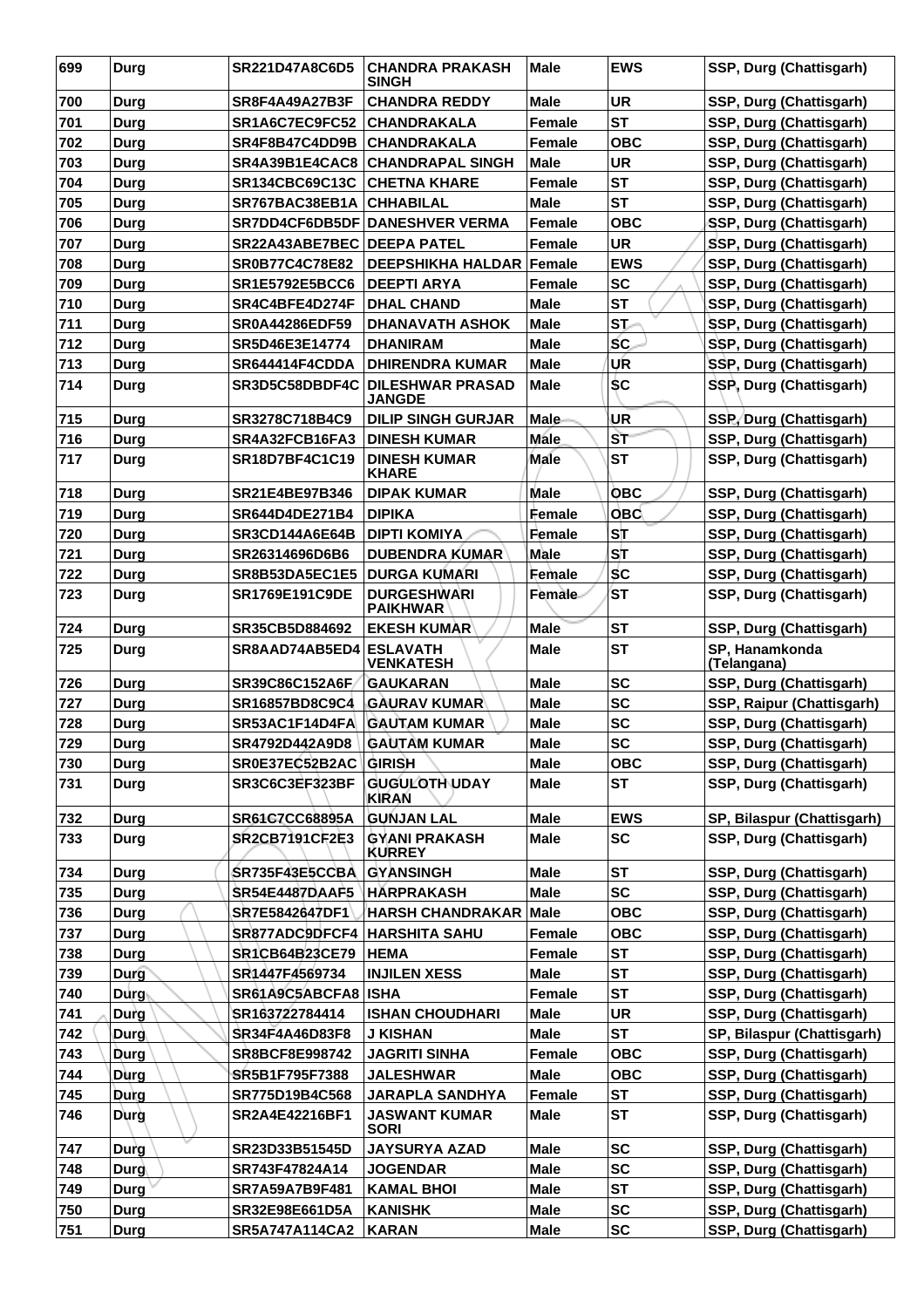| 752 | <b>Durg</b> | SR3211E4C51775                     | <b>KARAN SINGH</b>                      | <b>Male</b>   | <b>UR</b>  | SSP, Durg (Chattisgarh)        |
|-----|-------------|------------------------------------|-----------------------------------------|---------------|------------|--------------------------------|
| 753 | Durg        | <b>SR4D71BCE54164</b>              | <b>KASHI RAM KHUNTE</b>                 | <b>Male</b>   | <b>SC</b>  | SSP, Raipur (Chattisgarh)      |
| 754 | <b>Durg</b> | SR23D34F215596                     | <b>KATRAVATH MAHIPAL</b>                | Male          | <b>ST</b>  | SSP, Durg (Chattisgarh)        |
| 755 | <b>Durg</b> | <b>SR37E93BAFB747</b>              | <b>KAUSHLESH KUMAR</b>                  | <b>Male</b>   | <b>OBC</b> | SSP, Durg (Chattisgarh)        |
| 756 | Durg        | <b>SR2AAC99B5A838</b>              | <b>KAVITA</b>                           | <b>Female</b> | <b>UR</b>  | SSP, Durg (Chattisgarh)        |
| 757 | <b>Durg</b> | SR4B655A664992                     | <b>KESHAB PATRO</b>                     | <b>Male</b>   | <b>SC</b>  | SSP, Durg (Chattisgarh)        |
| 758 | Durg        | SR7D3E4D24BEC5                     | <b>KETU PRAVEEN</b>                     | <b>Male</b>   | <b>UR</b>  | SSP, Durg (Chattisgarh)        |
| 759 | Durg        | SR1D1B887493D1                     | <b>KHILENDRA KUMAR</b><br>ALHA          | <b>Male</b>   | <b>ST</b>  | SSP, Durg (Chattisgarh)        |
| 760 | <b>Durg</b> | <b>SR0574BCCCDB8F KISHAN KUMAR</b> |                                         | <b>Male</b>   | <b>SC</b>  | SSP, Durg (Chattisgarh)        |
| 761 | <b>Durg</b> | <b>SR212EEEE33273</b>              | <b>KISHAN KUMAR</b>                     | <b>Male</b>   | <b>OBC</b> | SP, Bilaspur (Chattisgarh)     |
| 762 | Durg        | <b>SR2B6442E7FFE2</b>              | <b>KOMAL SAHU</b>                       | <b>Male</b>   | <b>OBC</b> | SSP, Durg (Chattisgarh)        |
| 763 | Durg        | SR3522BDB98B2D                     | KORRA SRILAXMI                          | <b>Female</b> | <b>ST</b>  | SSP, Durg (Chattisgarh)        |
| 764 | <b>Durg</b> | SR54B974623BE4                     | <b>KRIPASHANKAR</b><br><b>GUPTA</b>     | <b>Male</b>   | UR-        | SSP, Durg (Chattisgarh)        |
| 765 | Durg        | SR25A5B668C384                     | <b>KRISHNA KUMAR</b><br><b>SAHU</b>     | <b>Male</b>   | <b>OBC</b> | SSP, Durg (Chattisgarh)        |
| 766 | Durg        | SR73689A9CDCBF                     | <b>KUNDAN KUMAR</b>                     | <b>Male</b>   | <b>OBC</b> | SSP, Durg (Chattisgarh)        |
| 767 | Durg        | SR155E719B4A31                     | <b>KUSH KUMAR</b>                       | <b>Male</b>   | SŤ         | SSP, Durg (Chattisgarh)        |
| 768 | Durg        | SR87A2D6C4D594                     | <b>LALITA TARAM</b>                     | Female        | <b>ST</b>  | SSP, Durg (Chattisgarh)        |
| 769 | <b>Durg</b> | SR1AD5B1966B4B                     | <b>LAXMI SUDHAKAR</b>                   | Female        | <b>ST</b>  | SSP, Durg (Chattisgarh)        |
| 770 | Durg        | SR77446C494FC2                     | <b>LAXMI VERMA</b>                      | Female        | <b>OBC</b> | SSP, Durg (Chattisgarh)        |
| 771 | <b>Durg</b> | SR6B27E19BC4AA                     | LAXMI YADAV                             | Female        | <b>OBC</b> | SSP, Durg (Chattisgarh)        |
| 772 | <b>Durg</b> | SR849C87B9B674                     | LOKESH KUMAR                            | <b>Male</b>   | <b>OBC</b> | SSP, Durg (Chattisgarh)        |
| 773 | Durg        | <b>SR0564D4C31EF2</b>              | <b>LOMESH BADHAT</b>                    | <b>Male</b>   | SΤ         | SSP, Durg (Chattisgarh)        |
| 774 | <b>Durg</b> | SR4F26BA4C9B9D                     | <b>MADHU</b>                            | Female        | ST         | SSP, Durg (Chattisgarh)        |
| 775 | <b>Durg</b> | SR39437949C9C8                     | <b>MADHU KOTHARI</b>                    | Female        | <b>ST</b>  | SSP, Durg (Chattisgarh)        |
| 776 | Durg        | SR76D3DAAC1A27                     | <b>MAMTA SINGH</b>                      | Female-       | ΊUR        | SSP, Durg (Chattisgarh)        |
| 777 | Durg        | <b>SR2BA292999EAD</b>              | <b>MANDEEP</b>                          | <b>Male</b>   | <b>UR</b>  | SSP, Durg (Chattisgarh)        |
| 778 | Durg        | SR6B58299D9599                     | <b>MANISH BAITHA</b>                    | <b>Male</b>   | <b>SC</b>  | SSP, Durg (Chattisgarh)        |
| 779 | Durg        | SR68FF92F784C6                     | <b>MANISH KUMAR</b>                     | <b>Male</b>   | <b>OBC</b> | SSP, Durg (Chattisgarh)        |
| 780 | Durg        | SR7947A844723E                     | <b>MANISH KUMAR</b>                     | <b>Male</b>   | <b>UR</b>  | SSP, Durg (Chattisgarh)        |
| 781 | <b>Durg</b> | SR1279429A52AD                     | <b>MANISH KUMAR</b>                     | <b>Male</b>   | <b>OBC</b> | SSP, Durg (Chattisgarh)        |
| 782 | Durg        |                                    | <b>SR24EEEBAFB22E MANISH KUMAR RAM</b>  | <b>Male</b>   | <b>SC</b>  | SSP, Durg (Chattisgarh)        |
| 783 | Durg        | <b>SR6E323EA47CF8</b>              | <b>MANTU KUMAR</b>                      | Male          | <b>OBC</b> | SSP, Durg (Chattisgarh)        |
| 784 | Durg        |                                    | SR8B9317CFEA49 MAYANK JAISWAL           | <b>Male</b>   | <b>OBC</b> | SSP, Durg (Chattisgarh)        |
| 785 | <b>Durg</b> | <b>SR8D1C6EE6348C</b>              | <b>MAYANK KUMAR</b><br><b>THAKUR</b>    | Male          | <b>ST</b>  | SSP, Durg (Chattisgarh)        |
| 786 | Durg        | SR6AE9EAE5D575                     | <b>MAYANK SHIV</b>                      | <b>Male</b>   | <b>SC</b>  | SSP, Durg (Chattisgarh)        |
| 787 | Durg        | SR02CAE54D24CF                     | MEENA                                   | <b>Female</b> | <b>OBC</b> | SSP, Durg (Chattisgarh)        |
| 788 | Durg        | SR743EFF4C6667                     | <b>MEGHA SHUKLA</b>                     | <b>Female</b> | <b>EWS</b> | SSP, Durg (Chattisgarh)        |
| 789 | <b>Durg</b> | SR75EFEEC3611D                     | <b>MITHLESH SINGH</b><br><b>MARAI</b>   | <b>Male</b>   | ST         | SSP, Durg (Chattisgarh)        |
| 790 | Durg        | SR8CC7A651ADCA MITHUN              | <b>VISHWAKARMA</b>                      | <b>Male</b>   | <b>OBC</b> | SSP, Durg (Chattisgarh)        |
| 791 | Durg        | SR3CF9C9E91C49                     | <b>MOHNISH KUMAR</b><br><b>BHANDARI</b> | <b>Male</b>   | <b>ST</b>  | SSP, Durg (Chattisgarh)        |
| 792 | <b>Durg</b> | SR362145338B34                     | <b>MONIKA</b>                           | <b>Female</b> | <b>ST</b>  | SSP, Durg (Chattisgarh)        |
| 793 | Durg        | SR792E4752BF89                     | <b>MONIKA MASIYA</b>                    | <b>Female</b> | <b>ST</b>  | SSP, Durg (Chattisgarh)        |
| 794 | Durg        | SR14FA47CA4AA4                     | <b>MONU KUMAR</b>                       | <b>Male</b>   | <b>EWS</b> | SSP, Durg (Chattisgarh)        |
| 795 | Durg        | SR43445B48D9FA                     | <b>MUKESH KUMAR</b>                     | <b>Male</b>   | <b>OBC</b> | SSP, Durg (Chattisgarh)        |
| 796 | Durg        | SR644B485CB113                     | <b>MUSHTAQUE AHMED</b>                  | <b>Male</b>   | <b>UR</b>  | SSP, Durg (Chattisgarh)        |
| 797 | Durg        | SR15C2DA8FCB49                     | <b>MUSKAN</b><br><b>KHOBRAGADE</b>      | <b>Female</b> | <b>SC</b>  | SSP, Durg (Chattisgarh)        |
| 798 | Durg        | SR07E7FD462439                     | <b>MUSTAK ALI</b>                       | <b>Male</b>   | <b>OBC</b> | SSP, Durg (Chattisgarh)        |
| 799 | Durg        | SR2F715F457429                     | <b>N ANIL KUMAR</b>                     | <b>Male</b>   | <b>OBC</b> | SP, Tenali (Andhra<br>Pradesh) |
| 800 | Durg        | <b>SR544ACFD4CCF8 NAGESH KUMAR</b> |                                         | <b>Male</b>   | <b>ST</b>  | SSP, Durg (Chattisgarh)        |
| 801 | <b>Durg</b> | SR78C79364157B                     | <b>NANDLAL</b>                          | <b>Male</b>   | <b>OBC</b> | SSP, Durg (Chattisgarh)        |
| 802 | Durg        | SR6FCCCF8446C7                     | <b>NARENDRA SINGH</b><br><b>THAKUR</b>  | <b>Male</b>   | <b>EWS</b> | SSP, Durg (Chattisgarh)        |
| 803 | Durg        | SR51C8374B4A47                     | <b>NARESH KUMAR</b>                     | <b>Male</b>   | <b>OBC</b> | SSP, Durg (Chattisgarh)        |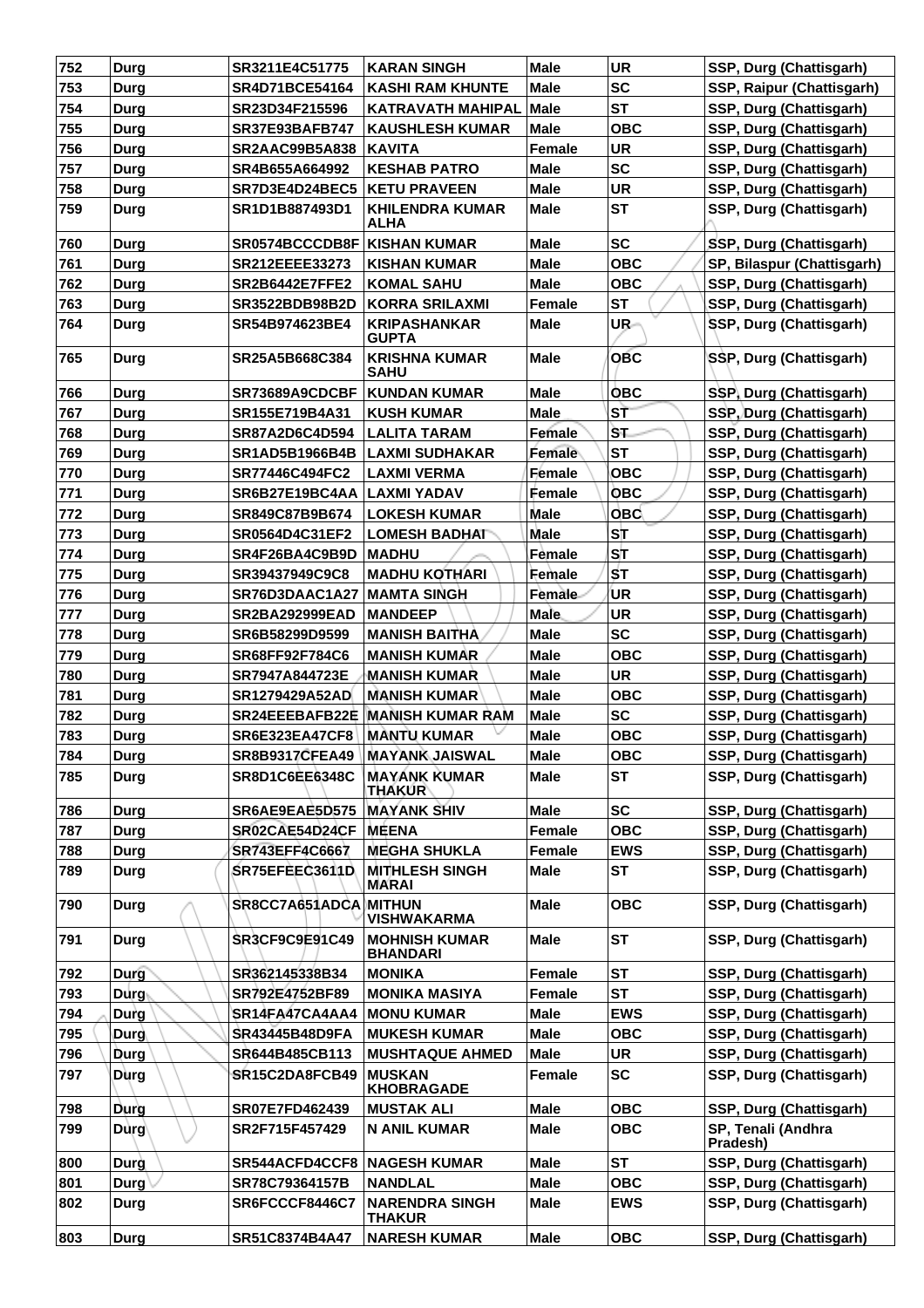| 804 | Durg        | SR151E5E8962E7                 | <b>NAVEEN KUMAR</b>                        | <b>Male</b>   | <b>OBC</b> | SSP, Raipur (Chattisgarh)  |
|-----|-------------|--------------------------------|--------------------------------------------|---------------|------------|----------------------------|
| 805 | Durg        | SR0EAB99B856FA                 | <b>NAVNEET</b>                             | <b>Male</b>   | <b>EWS</b> | SSP, Durg (Chattisgarh)    |
| 806 | Durg        | SR148B9AB1244A                 | <b>NAYAN KUMAR</b>                         | <b>Male</b>   | <b>UR</b>  | SSP, Durg (Chattisgarh)    |
| 807 | <b>Durg</b> | SR2D72BE864EB2                 | <b>NEELKANT BHANDARI</b>                   | Male          | <b>ST</b>  | SSP, Durg (Chattisgarh)    |
| 808 | Durg        | SR8A4A4FC22E6E                 | <b>NEETU THAKUR</b>                        | Female        | <b>ST</b>  | SSP, Durg (Chattisgarh)    |
| 809 | Durg        | SR7517F8F14DB1                 | <b>NEHA JAISWAL</b>                        | Female        | <b>OBC</b> | SSP, Durg (Chattisgarh)    |
| 810 | Durg        | <b>SR7445334DEAE3</b>          | <b>NEHA KURREY</b>                         | <b>Female</b> | <b>SC</b>  | SP, Bastar (Chattisgarh)   |
| 811 | Durg        | SR343E144E974B                 | <b>NIDHI PANDEY</b>                        | Female        | <b>UR</b>  | SSP, Durg (Chattisgarh)    |
| 812 | Durg        | SR09429144F5D2                 | <b>NIKHIL KASHYAP</b>                      | <b>Male</b>   | <b>OBC</b> | SSP, Raipur (Chattisgarh)  |
| 813 | <b>Durg</b> | <b>SR2DC54C32DE85</b>          | <b>NIKHIL KUMAR</b><br><b>THAKUR</b>       | <b>Male</b>   | <b>ST</b>  | SSP, Durg (Chattisgarh)    |
| 814 | <b>Durg</b> | SR717ADD2DA4E6                 | <b>NIKHIL VERMA</b>                        | Male          | ОВС        | SSP, Durg (Chattisgarh)    |
| 815 | <b>Durg</b> | <b>SR7A4FE49799C3</b>          | <b>NILESH</b>                              | <b>Male</b>   | <b>SC</b>  | SSP, Durg (Chattisgarh)    |
| 816 | Durg        | SR3D4EB2ACBC23 NIROTTAM        |                                            | <b>Male</b>   | UR-        | SSP, Durg (Chattisgarh)    |
| 817 | Durg        | SR4F518A148C8B                 | <b>NISHA KUMARI</b>                        | Female        | SΤ.        | SSP, Durg (Chattisgarh)    |
| 818 | Durg        | <b>SR63B5C9DFB978</b>          | <b>NITEESH KUMAR</b><br><b>MAHANT</b>      | Male          | <b>OBC</b> | SSP, Durg (Chattisgarh)    |
| 819 | Durg        | SR3D4D34D4CAB1 NITESH KUMAR    |                                            | <b>Male</b>   | <b>SC</b>  | SSP, Durg (Chattisgarh)    |
| 820 | Durg        | SR7B22C9DFDF51                 | <b>NITISH KUMAR</b><br><b>SHARMA</b>       | <b>Male</b>   | <b>EWS</b> | SSP, Durg (Chattisgarh)    |
| 821 | Durg        | SR02FB462CC556                 | <b>NITSH KUMAR</b>                         | Male          | <b>SC</b>  | SSP, Durg (Chattisgarh)    |
| 822 | <b>Durg</b> | SR5681576AB58D                 | <b>NIYATI SHARMA</b>                       | Female        | UR         | SSP, Durg (Chattisgarh)    |
| 823 | Durg        | SR778C147D5279                 | <b>OM PRAKASH SAHU</b>                     | Male          | <b>OBC</b> | SSP, Durg (Chattisgarh)    |
| 824 | Durg        | SR26572A532114                 | <b>OMPRAKASH NETAM</b>                     | Male          | ISТ        | SSP, Durg (Chattisgarh)    |
| 825 | Durg        | SR51BFCF62BA62                 | <b>ONKAR</b><br><b>CHANDRAWANSHI</b>       | <b>Male</b>   | SТ         | SSP, Durg (Chattisgarh)    |
| 826 | Durg        | SR1D9ECCAF1BE8 PALLAVI RAWTE   |                                            | Female        | <b>ST</b>  | SSP, Durg (Chattisgarh)    |
| 827 | Durg        | SR82F279E89634                 | <b>PARDEEP KUMAR</b>                       | Male          | <b>SC</b>  | SSP, Durg (Chattisgarh)    |
| 828 | <b>Durg</b> | SR05C94B469726                 | <b>PARVEEN KUMAR</b>                       | <b>Male</b>   | <b>UR</b>  | SSP, Durg (Chattisgarh)    |
| 829 | Durg        | SR17DA4A42D512                 | <b>PATHULOTHU</b><br><b>MOTHILAL</b>       | Male          | <b>ST</b>  | SSP, Durg (Chattisgarh)    |
| 830 | Durg        | <b>SR5FD79D5D7B71</b>          | <b>PAWAN KUMAR</b>                         | Male          | <b>OBC</b> | SSP, Durg (Chattisgarh)    |
| 831 | <b>Durg</b> | SR4851EA291F43                 | <b>PIYUSH KUMAR</b>                        | <b>Male</b>   | <b>OBC</b> | SSP, Durg (Chattisgarh)    |
| 832 | Durg        | SR8A78BCCE55E2                 | <b>POOJA</b>                               | Female        | <b>ST</b>  | SSP, Durg (Chattisgarh)    |
| 833 | Durg        | SR145354ED5944                 | <b>POOJA KUMARI</b>                        | <b>Female</b> | UR         | SSP, Durg (Chattisgarh)    |
| 834 | Durg        | SR3F1544234D69                 | <b>PRADEEP KUMAR</b>                       | <b>Male</b>   | <b>UR</b>  | SSP, Durg (Chattisgarh)    |
| 835 | Durg        | SR7CA8244EEF4A   PRADEEP KUMAR | <b>TANDAN</b>                              | <b>Male</b>   | <b>SC</b>  | SSP, Durg (Chattisgarh)    |
| 836 | Durg        | SR14F3A6DF9469                 | <b>PRAKASH CHAURE</b>                      | <b>Male</b>   | <b>ST</b>  | SSP, Durg (Chattisgarh)    |
| 837 | <b>Durg</b> | SR0989BA281885                 | <b>PRAKASH KUMAR</b>                       | <b>Male</b>   | <b>SC</b>  | SSP, Durg (Chattisgarh)    |
| 838 | Durg        | SR54A161E44685                 | PRAMENDRA SINGH                            | <b>Male</b>   | <b>ST</b>  | SSP, Durg (Chattisgarh)    |
| 839 | <b>Durg</b> | SR05A8F18DC911                 | <b>PRAMOD KUMAR</b>                        | <b>Male</b>   | <b>UR</b>  | SSP, Durg (Chattisgarh)    |
| 840 | <b>Durg</b> | SR2448B4AD46B3                 | <b>PRATIBHA SAHU</b>                       | Female        | <b>OBC</b> | SSP, Durg (Chattisgarh)    |
| 841 | <b>Durg</b> | SR21EDDAC62B73                 | <b>PRAVEEN KR VERMA</b>                    | <b>Male</b>   | <b>OBC</b> | SSP, Durg (Chattisgarh)    |
| 842 | Durg        | SR41587994C7CC                 | <b>PRAVIN</b>                              | <b>Male</b>   | <b>OBC</b> | SSP, Durg (Chattisgarh)    |
| 843 | <b>Durg</b> | <b>SR17B444CADE79</b>          | <b>PREM KUMAR</b>                          | <b>Male</b>   | <b>OBC</b> | SSP, Durg (Chattisgarh)    |
| 844 | <b>Durg</b> | SR75366E43EE48                 | <b>PREMA SAHU</b>                          | Female        | <b>OBC</b> | SSP, Durg (Chattisgarh)    |
| 845 | Durg        | SR05A14EB354A4                 | <b>PRINCE KACHHAP</b>                      | <b>Male</b>   | <b>ST</b>  | SSP, Durg (Chattisgarh)    |
| 846 | Durg        | SR1F1E336CCBE4                 | <b>PRIYANKA SINGH</b>                      | Female        | UR         | SSP, Durg (Chattisgarh)    |
| 847 | Durg        | SR3A845343849D                 | PUSHPANJALI VERMA                          | Female        | UR         | SSP, Durg (Chattisgarh)    |
| 848 | <b>Durg</b> | SR33379A26472A                 | <b>PUSHPENDRA</b><br><b>NAGWANSHI</b>      | <b>Male</b>   | <b>ST</b>  | SSP, Durg (Chattisgarh)    |
| 849 | Durg        | SR7849B1C2A473                 | <b>RACHNA DHURE</b>                        | Female        | <b>OBC</b> | SSP, Durg (Chattisgarh)    |
| 850 | Durg        | SR144644D735D3                 | <b>RAGINI</b>                              | Female        | <b>UR</b>  | SSP, Durg (Chattisgarh)    |
| 851 | Durg        | <b>SR2F73988CEAF4</b>          | <b>RAHUL KUMAR</b>                         | <b>Male</b>   | <b>OBC</b> | SSP, Durg (Chattisgarh)    |
| 852 | Durg        | SR846F984F5F4E                 | <b>RAHUL KUMAR</b>                         | <b>Male</b>   | <b>EWS</b> | SSP, Durg (Chattisgarh)    |
| 853 | Durg        | SR41548D7E3D33                 | <b>RAHUL KUMAR</b>                         | <b>Male</b>   | <b>SC</b>  | SP, Raigarh (Chattisgarh)  |
| 854 | $Durg\$     | SR7CCCEF582D2C                 | <b>RAHUL KUMAR</b><br><b>CHANDRAVANSHI</b> | <b>Male</b>   | <b>OBC</b> | SSP, Durg (Chattisgarh)    |
| 855 | <b>Durg</b> | <b>SR5D218C34CCFF</b>          | <b>RAHUL SINGH</b>                         | <b>Male</b>   | <b>UR</b>  | SP, Bilaspur (Chattisgarh) |
| 856 | <b>Durg</b> | SR6C5924544252                 | <b>RAHUL SINGH</b><br><b>KANWAR</b>        | <b>Male</b>   | <b>ST</b>  | SSP, Durg (Chattisgarh)    |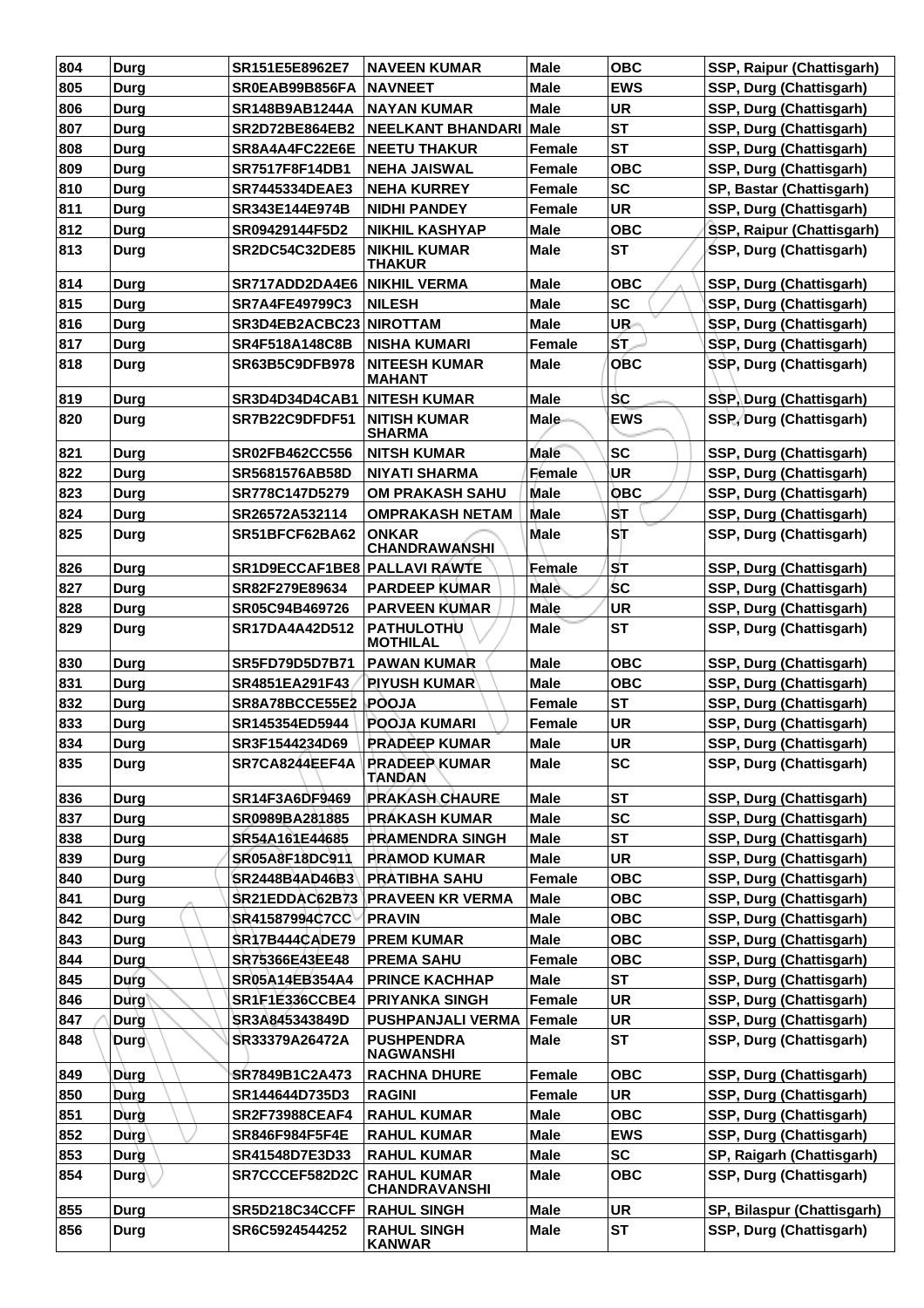| 857 | Durg        | SR3FD9CB4A19D9 RAJ MESHRAM |                                        | <b>Male</b>   | <b>OBC</b> | SSP, Durg (Chattisgarh)    |
|-----|-------------|----------------------------|----------------------------------------|---------------|------------|----------------------------|
| 858 | Durg        | SR31DED924EBF5             | <b>RAJAT KUMAR</b><br><b>MAURY</b>     | Male          | <b>OBC</b> | SP, Rohtas (Bihar)         |
| 859 | Durg        | SR61577412A95F             | <b>RAJENDRA KUMAR</b><br><b>DHIRHI</b> | <b>Male</b>   | <b>SC</b>  | SSP, Durg (Chattisgarh)    |
| 860 | Durg        | SR343CC86C4D79             | <b>RAJKUMARI</b>                       | <b>Female</b> | <b>OBC</b> | SSP, Durg (Chattisgarh)    |
| 861 | Durg        | SR3E7B77F4FDDE             | <b>RAJU KUMAR BHARTI</b>               | <b>Male</b>   | <b>UR</b>  | SSP, Durg (Chattisgarh)    |
| 862 | Durg        | SR1C5388A4243F             | <b>RAKESH KUMAR</b>                    | <b>Male</b>   | <b>ST</b>  | SSP, Durg (Chattisgarh)    |
| 863 | Durg        | SR7A3EDB5D3493             | <b>RAKHEE VERMA</b>                    | <b>Female</b> | <b>OBC</b> | SSP, Durg (Chattisgarh)    |
| 864 | Durg        | SR09962C6B4CD7             | <b>RAMAVATH RAJESH</b><br>NAYAK        | Male          | <b>ST</b>  | SSP, Durg (Chattisgarh)    |
| 865 | Durg        | <b>SR499D48C46AED</b>      | <b>RAMJILAL</b>                        | <b>Male</b>   | <b>SC</b>  | SP, Bilaspur (Chattisgarh) |
| 866 | Durg        | <b>SR07AA42681EA5</b>      | <b>RASHMI SHUKLA</b>                   | <b>Female</b> | <b>EWS</b> | SP, Bilaspur (Chattisgarh) |
| 867 | Durg        | SR7764186ED6B1             | <b>RASPUTH PAVAN</b><br><b>KUMAR</b>   | Male          | <b>ST</b>  | SP, Bilaspur (Chattisgarh) |
| 868 | Durg        | Sr19D91E33bDa5             | <b>RAUSHAN KUMAR</b>                   | <b>Male</b>   | <b>EWS</b> | SSP, Durg (Chattisgarh)    |
| 869 | Durg        | SR18E4B44D887F             | <b>RAVILAL MARKAM</b>                  | Male          | ST         | SSP, Durg (Chattisgarh)    |
| 870 | Durg        | SR5429C91EBD73             | <b>RAYAPURAM SIRISHA</b>               | Female        | \$T        | SSP, Durg (Chattisgarh)    |
| 871 | Durg        | SR7A124CDA28E2             | <b>RENU NETAM</b>                      | <b>Female</b> | ST.        | SSP, Durg (Chattisgarh)    |
| 872 | Durg        | SR7FA9F32C2F39             | <b>RENU SAHU</b>                       | <b>Female</b> | <b>OBC</b> | SSP, Durg (Chattisgarh)    |
| 873 | <b>Durg</b> | SR0CC35DCDAF33 RENU SINGH  |                                        | Female        | <b>ST</b>  | SP, Bilaspur (Chattisgarh) |
| 874 | Durg        | SR412482CF1A9C             | <b>RENUKA SAHU</b>                     | Female        | <b>OBC</b> | SSP, Durg (Chattisgarh)    |
| 875 | <b>Durg</b> | SR44415981B49C             | <b>RESHAMEE</b>                        | Female        | SТ         | SSP, Durg (Chattisgarh)    |
| 876 | Durg        | SR713F245C4E14             | <b>RICHA VERMA</b>                     | Female        | <b>OBC</b> | SSP, Durg (Chattisgarh)    |
| 877 | Durg        | SR79CB42651BA6             | <b>RISHABH AGRAWAL</b>                 | <b>Male</b>   | <b>EWS</b> | SSP, Durg (Chattisgarh)    |
| 878 | Durg        | <b>SR371F49DCB688</b>      | <b>RITESH</b><br><b>CHANDRAWANSHI</b>  | <b>Male</b>   | SĪT        | SSP, Durg (Chattisgarh)    |
| 879 | Durg        | SR76F47F9DEFFC             | <b>RITIK</b>                           | <b>Male</b>   | ОВС        | SSP, Durg (Chattisgarh)    |
| 880 | Durg        | SR11911C97427B             | <b>ROHIT KUMAR</b>                     | <b>Male</b>   | <b>EWS</b> | SP, Bilaspur (Chattisgarh) |
| 881 | Durg        | <b>SR684C445FABD9</b>      | <b>ROHIT RAJ</b>                       | <b>Male</b>   | <b>EWS</b> | SSP, Raipur (Chattisgarh)  |
| 882 | <b>Durg</b> | <b>SR15B849E683CC</b>      | <b>ROMAN TARAM</b>                     | <b>Male</b>   | <b>ST</b>  | SSP, Durg (Chattisgarh)    |
| 883 | Durg        | SR6877D755448A             | <b>ROSHAN</b>                          | <b>Male</b>   | <b>ST</b>  | SSP, Durg (Chattisgarh)    |
| 884 | <b>Durg</b> | SR819488B3FD59             | <b>ROSHAN KUMAR</b>                    | Male          | <b>OBC</b> | SSP, Durg (Chattisgarh)    |
| 885 | <b>Durg</b> | SR81A6E9597C71             | <b>ROSHAN LAL SAHU</b>                 | <b>Male</b>   | <b>OBC</b> | SSP, Durg (Chattisgarh)    |
| 886 | Durg        | <b>SR324C2A64EEA3</b>      | <b>RUPESH</b>                          | <b>Male</b>   | <b>ST</b>  | SSP, Durg (Chattisgarh)    |
| 887 | <b>Durg</b> | SR0BD87E4A1ADD SAHIL KUMAR |                                        | <b>Male</b>   | <b>OBC</b> | SSP, Durg (Chattisgarh)    |
| 888 | Durg        | SR744C491BD545             | SAKET KUMAR                            | <b>Male</b>   | <b>OBC</b> | SSP, Durg (Chattisgarh)    |
| 889 | <b>Durg</b> | SR481CAAE5FC4F             | <b>SAKET KUMAR</b>                     | <b>Male</b>   | <b>SC</b>  | SP, Bastar (Chattisgarh)   |
| 890 | Durg        | SR046BE72276B1             | <b>SAKET KUMAR SAHU</b>                | <b>Male</b>   | <b>OBC</b> | SSP, Durg (Chattisgarh)    |
| 891 | Durg        | SR45531777295C             | <b>SAMMI KAPUR</b><br><b>BHARDWAJ</b>  | <b>Male</b>   | <b>SC</b>  | SP, Bastar (Chattisgarh)   |
| 892 | Durg        | <b>SR357C4BF7853B</b>      | <b>SANJAY KUMAR</b>                    | <b>Male</b>   | <b>OBC</b> | SSP, Durg (Chattisgarh)    |
| 893 | Durg        | SR2945DF6AF214             | <b>SANOJ KUMAR</b><br><b>SARTHI</b>    | <b>Male</b>   | <b>SC</b>  | SSP, Durg (Chattisgarh)    |
| 894 | Durg        | SR6599A75DA824             | <b>SANSKAR GUPTA</b>                   | <b>Male</b>   | <b>EWS</b> | SSP, Durg (Chattisgarh)    |
| 895 | <b>Durg</b> | SR8261A6BEAD4F             | <b>SAPAN BISWAS</b>                    | <b>Male</b>   | <b>SC</b>  | SSP, Durg (Chattisgarh)    |
| 896 | Durg        | <b>SR41E94C45AE63</b>      | <b>SARASWATI</b>                       | Female        | <b>SC</b>  | SSP, Durg (Chattisgarh)    |
| 897 | <b>Durg</b> | SR6D585AB9ECD6             | <b>SAREET KUMAR</b>                    | <b>Male</b>   | <b>ST</b>  | SSP, Durg (Chattisgarh)    |
| 898 | Durg (      | SR25515DDB1893             | <b>SAROJ</b>                           | Female        | <b>ST</b>  | SSP, Durg (Chattisgarh)    |
| 899 | Durg        | SR7A4F5775654A             | <b>SARTHAK GHOSH</b>                   | <b>Male</b>   | <b>UR</b>  | SSP, Durg (Chattisgarh)    |
| 900 | <b>Durg</b> | SR2D36C711CAED             | <b>SARVPREET KAUR</b><br><b>BHATIA</b> | <b>Female</b> | <b>UR</b>  | SSP, Durg (Chattisgarh)    |
| 901 | <b>Durg</b> | <b>SR55B6EC146D9F</b>      | <b>SATISH KUMAR SINGH Male</b>         |               | <b>OBC</b> | SSP, Durg (Chattisgarh)    |
| 902 | Durg        | SR75754429E76E             | <b>SATYAPRAKASH</b><br><b>KURRE</b>    | <b>Male</b>   | <b>SC</b>  | SP, Bilaspur (Chattisgarh) |
| 903 | Dùrg        | <b>SR128E4A7FB4A8</b>      | <b>SAVITA</b>                          | Female        | <b>ST</b>  | SSP, Durg (Chattisgarh)    |
| 904 | Durg        | SR74AEAEB286E2             | <b>SEVTI</b>                           | Female        | <b>ST</b>  | SSP, Durg (Chattisgarh)    |
| 905 | <b>Durg</b> | SR7A6EF18DB7F8             | <b>SHASHIKANT</b>                      | <b>Male</b>   | <b>SC</b>  | SP, Bilaspur (Chattisgarh) |
| 906 | <b>Durg</b> | SR73C31368B524             | <b>SHASHWAT MISHRA</b>                 | <b>Male</b>   | <b>EWS</b> | SSP, Durg (Chattisgarh)    |
| 907 | <b>Durg</b> | SR5EA89A4A7F9E             | <b>SHEKHAR KUMAR</b>                   | <b>Male</b>   | <b>UR</b>  | SSP, Durg (Chattisgarh)    |
| 908 | <b>Durg</b> | <b>SR8AD24242DF2B</b>      | <b>SHIKSHIT KUMAR</b><br><b>PANDEY</b> | <b>Male</b>   | <b>EWS</b> | SSP, Durg (Chattisgarh)    |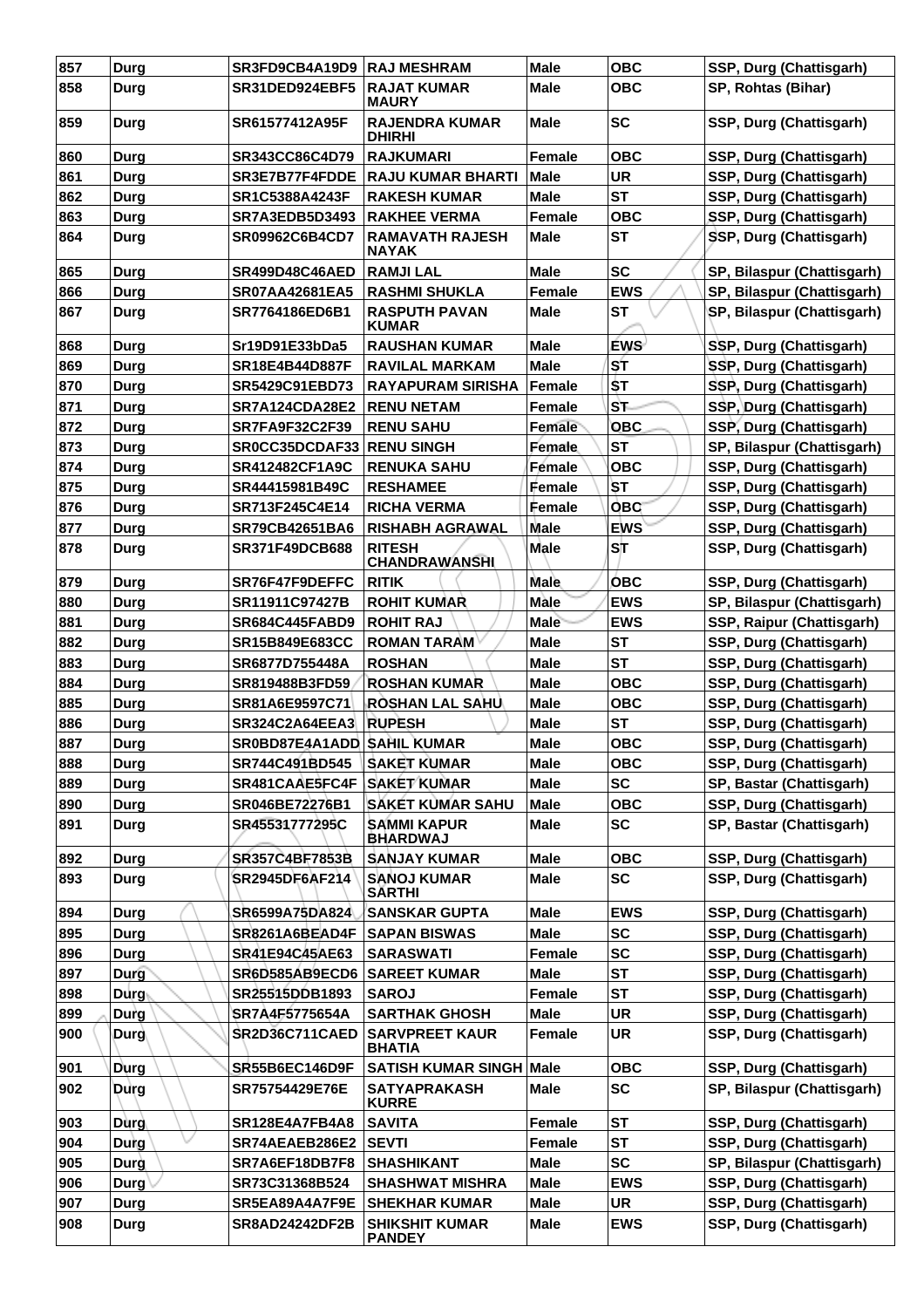| 909 | <b>Durg</b>    | SR533664922147        | <b>SHRESHTHA GUPTA</b>                    | <b>Female</b> | <b>EWS</b> | SSP, Durg (Chattisgarh)          |
|-----|----------------|-----------------------|-------------------------------------------|---------------|------------|----------------------------------|
| 910 | Durg           | <b>SR05DB6B19A67E</b> | <b>SHREY SINHA</b>                        | <b>Male</b>   | <b>UR</b>  | <b>SSP, Durg (Chattisgarh)</b>   |
| 911 | Durg           | SR151436A94133        | <b>SHRIYA GUPTA</b>                       | <b>Female</b> | <b>EWS</b> | SSP, Durg (Chattisgarh)          |
| 912 | Durg           | SR73EE89C642E7        | <b>SHUBHAAM TIWARI</b>                    | <b>Male</b>   | <b>UR</b>  | SSP, Durg (Chattisgarh)          |
| 913 | <b>Durg</b>    | SR09F1469D547B        | <b>SHUBHAM KUMAR</b>                      | <b>Male</b>   | <b>EWS</b> | SP, Nawadha (Bihar)              |
| 914 | Durg           | SR7F1D934745B7        | <b>SHUBHAM KUMAR</b><br><b>DUBEY</b>      | <b>Male</b>   | <b>EWS</b> | SSP, Durg (Chattisgarh)          |
| 915 | <b>Durg</b>    | SR3662B2C4C772        | <b>SHUBHAM PATEL</b>                      | <b>Male</b>   | <b>OBC</b> | SSP, Durg (Chattisgarh)          |
| 916 | <b>Durg</b>    | SR5699B99A34D6        | <b>SHWETA SINGH</b>                       | <b>Female</b> | <b>UR</b>  | SSP, Durg (Chattisgarh)          |
| 917 | <b>Durg</b>    | SR1914329A9443        | <b>SOMLAL</b>                             | <b>Male</b>   | <b>ST</b>  | SSP, Durg (Chattisgarh)          |
| 918 | Durg           | SR24B382AC675C        | <b>SONU KUMAR</b><br><b>MANDAL</b>        | <b>Male</b>   | <b>ST</b>  | SSP, Durg (Chattisgarh)          |
| 919 | Durg           | <b>SR6AE9F2414E2D</b> | <b>SONU SINGH RAJPUT</b>                  | <b>Male</b>   | <b>EWS</b> | SSP, Durg (Chattisgarh)          |
| 920 | <b>Durg</b>    |                       | <b>SR0ACEBA146C2D SOURABH MISHRA</b>      | <b>Male</b>   | <b>EWS</b> | SSP, Durg (Chattisgarh)          |
| 921 | <b>Durg</b>    | <b>SR0AA1355B341E</b> | <b>SOURABH VASANIK</b>                    | <b>Male</b>   | SC         | SSP, Durg (Chattisgarh)          |
| 922 | Durg           | SR3446F8368344        | <b>SUJEET KUMAR</b>                       | <b>Male</b>   | SC         | SP, Vaishali (Bihar)             |
| 923 | Durg           | <b>SR44AF2F4712DC</b> | <b>SUMIT KUMAR</b>                        | <b>Male</b>   | <b>SC</b>  | SSP, Durg (Chattisgarh)          |
| 924 | Durg           | SR6133EAA54743        | SUMIT KUMAR SINGH                         | <b>Male</b>   | <b>EWS</b> | SSP, Durg (Chattisgarh)          |
| 925 | Durg           | SR74B3AF4A2249        | <b>SUNIL RAJAK</b>                        | <b>Male</b>   | <b>OBC</b> | SP, Bilaspur (Chattisgarh)       |
| 926 | Durg           | SR38E335F389F1        | <b>SURYAKANT BHARTI</b>                   | <b>Male</b>   | SC         | SSP, Durg (Chattisgarh)          |
| 927 | Durg           | <b>SR377163CB2AC5</b> | <b>SURYAKANT SINGH</b><br><b>KANWAR</b>   | Male          | <b>ST</b>  | SSP, Durg (Chattisgarh)          |
| 928 | <b>Durg</b>    | SR46E5C8E4AE2D        | <b>SUSHIL KUMAR</b>                       | <b>Male</b>   | <b>EWS</b> | SSP, Durg (Chattisgarh)          |
| 929 | <b>Durg</b>    | SR3B2882AC195D        | <b>SWARNIM SINHA</b>                      | <b>Male</b>   | <b>OBC</b> | SSP, Durg (Chattisgarh)          |
| 930 | <b>Durg</b>    | <b>SR0E24227C46BD</b> | <b>TAMINI</b>                             | Female        | ST         | SSP, Durg (Chattisgarh)          |
| 931 | Durg           | SR4776325C44CD        | <b>TANUJ KUMAR</b>                        | Male          | <b>OBC</b> | SSP, Durg (Chattisgarh)          |
| 932 | Durg           | SR7771C4F4D167        | <b>TEJASWITA</b>                          | Female        | <b>ST</b>  | SSP, Durg (Chattisgarh)          |
| 933 | Durg           | SR8C41142464A9        | <b>TORAN</b>                              | <b>Male</b>   | <b>ST</b>  | SSP, Durg (Chattisgarh)          |
| 934 | Durg           | <b>SR2C57D4E39CE3</b> | <b>UMASHANKAR</b>                         | <b>Male</b>   | <b>SC</b>  | SSP, Durg (Chattisgarh)          |
| 935 | Durg           | SR46D94A9F49AA        | <b>VARTIKA SINGH</b>                      | Female        | <b>EWS</b> | SSP, Raipur (Chattisgarh)        |
|     |                |                       | <b>SENGAR</b>                             |               |            |                                  |
| 936 | Durg           | SR8FD489C5F385        | <b>VARUN THAKUR</b>                       | Male          | <b>ST</b>  | SSP, Durg (Chattisgarh)          |
| 937 | <b>Durg</b>    | SR4CF9C7FA7B3E        | <b>VIBHA</b>                              | Female        | <b>SC</b>  | SSP, Durg (Chattisgarh)          |
| 938 | Durg           | SR75558962EF45        | <b>VIDYA CHARAN</b>                       | <b>Male</b>   | <b>SC</b>  | SP, Bilaspur (Chattisgarh)       |
| 939 | <b>Durg</b>    | SR231C54B426AD        | <b>YAUV</b>                               | <b>Male</b>   | <b>ST</b>  | SSP, Durg (Chattisgarh)          |
| 940 | <b>Durg</b>    | SR64D653428526        | VIKAS                                     | <b>Male</b>   | <b>SC</b>  | SSP, Durg (Chattisgarh)          |
| 941 | Durg           | SR6E445A2798BB        | <b>VIKRAM</b>                             | <b>Male</b>   | <b>SC</b>  | SSP, Durg (Chattisgarh)          |
| 942 | Durg           | SR7ABDB44EAF52        | <b>VINITA KUMRE</b>                       | Female        | <b>ST</b>  | SSP, Durg (Chattisgarh)          |
| 943 | <b>Durg</b>    | SR416487B867AE        | <b>VIPIN KUMAR</b>                        | <b>Male</b>   | <b>SC</b>  | SSP, Durg (Chattisgarh)          |
| 944 | <b>Durg</b>    | SR7972B9AD41F6        | <b>VIRENDRA KUMAR</b><br><b>NAGWANSHI</b> | <b>Male</b>   | <b>ST</b>  | SSP, Durg (Chattisgarh)          |
| 945 | Durg           | SR6195CD381B56        | <b>VISHAL KUMAR</b>                       | <b>Male</b>   | <b>UR</b>  | SSP, Durg (Chattisgarh)          |
| 946 | <b>Durg</b>    | SR497743FE553F        | <b>VISHAL KUMAR SINGH Male</b>            |               | <b>EWS</b> | SP, East Champaran<br>(Bihar)    |
| 947 | Durg           | SR736E55396263        | <b>VISHESH KUMAR</b><br><b>DUBEY</b>      | <b>Male</b>   | <b>UR</b>  | SSP, Durg (Chattisgarh)          |
| 948 | <b>Durg</b>    | SR417ACA3FA84A        | <b>VISHISH</b><br><b>CHANDRAVANSHI</b>    | <b>Male</b>   | <b>OBC</b> | SSP, Durg (Chattisgarh)          |
| 949 | Durg           | SR2A84B98D7D37        | <b>VIVEK</b><br><b>CHANDRAVANSHI</b>      | <b>Male</b>   | <b>OBC</b> | SSP, Durg (Chattisgarh)          |
| 950 | Durg           | SR3E84A43AF675        | <b>YOGESH</b>                             | <b>Male</b>   | UR         | SSP, Durg (Chattisgarh)          |
| 951 | Durg           | SR1EFA68D234C9        | <b>YOGESH KUMAR</b><br><b>JURESHIYA</b>   | <b>Male</b>   | <b>ST</b>  | SSP, Durg (Chattisgarh)          |
| 952 | Raigarh        | <b>SR3C6344AF7AF4</b> | <b>ABHAY MINJ</b>                         | <b>Male</b>   | <b>ST</b>  | SP, Raigarh (Chattisgarh)        |
| 953 | <b>Ralgarh</b> | SR821FEB489548        | <b>ABHINANDAN</b>                         | <b>Male</b>   | <b>ST</b>  | SP, Raigarh (Chattisgarh)        |
| 954 | Raigarh        | SR7D774DF95248        | <b>AMAN KUMAR</b>                         | <b>Male</b>   | <b>EWS</b> | SP, Aurangabad(Bihar)<br>(Bihar) |
| 955 | Raigarh        | SR46472DB288C3        | <b>AMIT SINGH</b>                         | <b>Male</b>   | <b>UR</b>  | SP, Raigarh (Chattisgarh)        |
| 956 | Raigarh        | SR7646B414164E        | <b>ANAND BHASKAR</b>                      | <b>Male</b>   | <b>UR</b>  | SP, Raigarh (Chattisgarh)        |
| 957 | Raigarh        | SR1E426DAD3244        | <b>ANAND KUMAR DAS</b>                    | <b>Male</b>   | <b>EWS</b> | SP, Raigarh (Chattisgarh)        |
| 958 | Raigarh        | SR3D398544CA42        | <b>ANIL KAPOOR</b><br><b>BHARDWAJ</b>     | <b>Male</b>   | <b>SC</b>  | SP, Raigarh (Chattisgarh)        |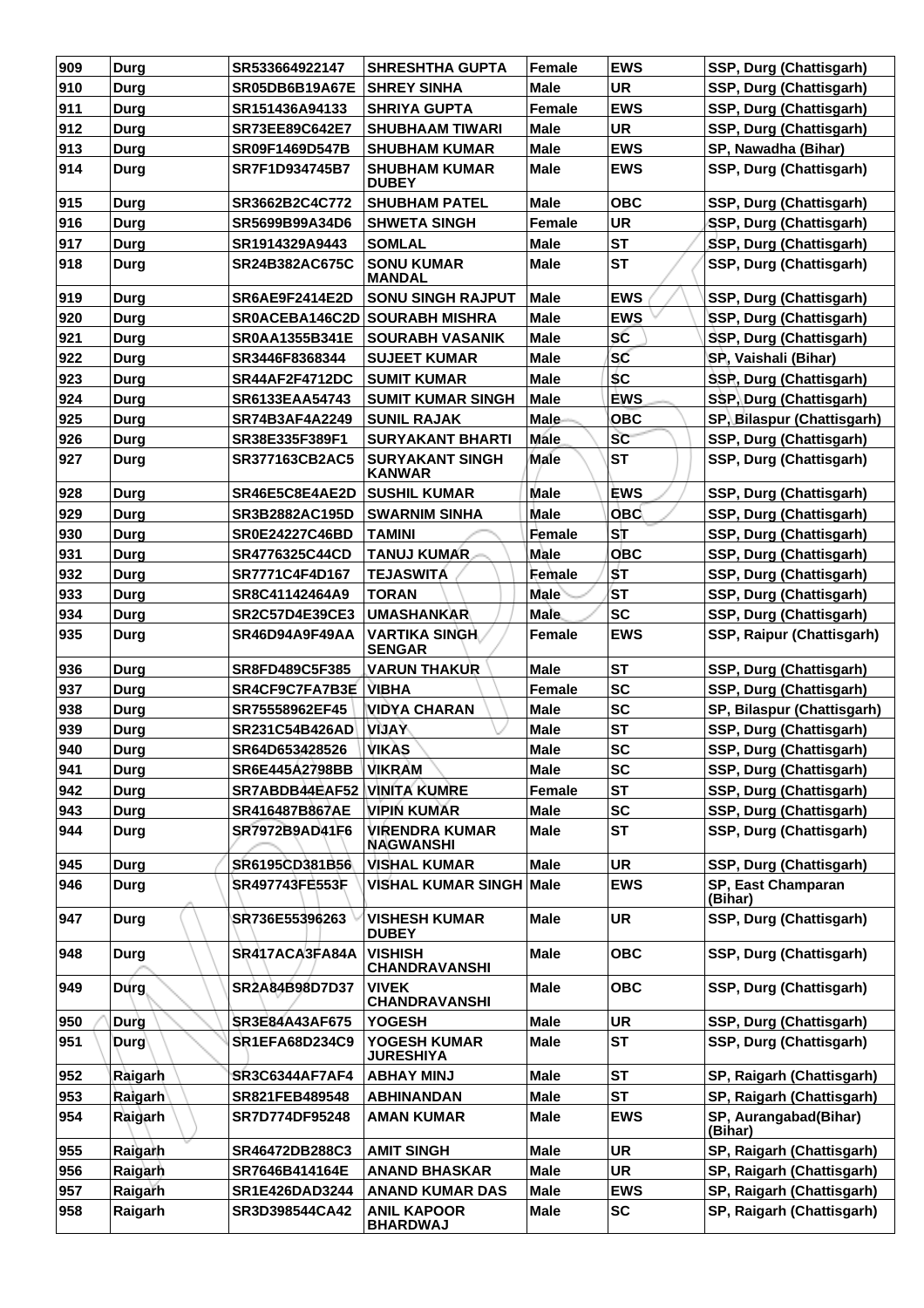| 959  | Raigarh | <b>SR7A46F68A3CD1</b>       | <b>ANJANI KUMAR</b>                       | <b>Male</b>   | <b>EWS</b> | SP, Raigarh (Chattisgarh)  |
|------|---------|-----------------------------|-------------------------------------------|---------------|------------|----------------------------|
| 960  | Raigarh | SR3C5A41F6EFC4              | <b>ANKIT KUMAR</b>                        | <b>Male</b>   | <b>EWS</b> | SP, Raigarh (Chattisgarh)  |
| 961  | Raigarh | SR8D3441CE224E              | <b>ANSHU VISHWKARMA</b>                   | Female        | <b>OBC</b> | SP, Raigarh (Chattisgarh)  |
| 962  | Raigarh | <b>SR2249FFD69A9E</b>       | <b>APURVA PARHI</b>                       | <b>Female</b> | <b>EWS</b> | SP, Raigarh (Chattisgarh)  |
| 963  | Raigarh | SR74E24B74F419              | <b>ASHOK KUMAR</b><br><b>YADAV</b>        | Male          | <b>OBC</b> | SP, Raigarh (Chattisgarh)  |
| 964  | Raigarh | SR154FC1EE93AA              | <b>AVINASH KUMAR</b>                      | <b>Male</b>   | <b>SC</b>  | SP, Vaishali (Bihar)       |
| 965  | Raigarh | SR483E2BC51EC1              | <b>AVINASH SIDAR</b>                      | <b>Male</b>   | <b>ST</b>  | SP, Raigarh (Chattisgarh)  |
| 966  | Raigarh | SR5541CF182651              | <b>BANOTH SACHIN</b>                      | Male          | <b>ST</b>  | SP, Raigarh (Chattisgarh)  |
| 967  | Raigarh | SR64B47E213D2D              | <b>BHAWAN KUMAR</b>                       | Male          | <b>SC</b>  | SP, Bilaspur (Chattisgarh) |
| 968  | Raigarh | SR379AAE6BF64A              | <b>BINDU SIDAR</b>                        | <b>Female</b> | <b>ST</b>  | SP, Raigarh (Chattisgarh)  |
| 969  | Raigarh | SR68B2FE12AEA4              | <b>CHANDRA BHUSHAN</b><br><b>KUMAR</b>    | <b>Male</b>   | <b>SC</b>  | SP, Vaishali (Bihar)       |
| 970  | Raigarh | SR12AB3F65D5FB              | <b>CHANDRAPRABHA</b><br><b>JANGDE</b>     | <b>Female</b> | <b>SC</b>  | SP, Raigarh (Chattisgarh)  |
| 971  | Raigarh | SR19E548A1C557              | <b>CHHAYA SINGH</b>                       | <b>Female</b> | /ST        | SP, Raigarh (Chattisgarh)  |
| 972  | Raigarh | <b>SR2DE747EE749F</b>       | <b>CHINMAY KUMAR</b>                      | Male          | <b>EWS</b> | SP, Raigarh (Chattisgarh)  |
| 973  | Raigarh | SR35EE34FAD6FD              | <b>DARSHITA ADITYA</b>                    | <b>Female</b> | <b>OBC</b> | SP, Raigarh (Chattisgarh)  |
| 974  | Raigarh | <b>SR656E4F786AF9</b>       | <b>DEEPA KUMARI</b>                       | Female        | UR         | SP, Raigarh (Chattisgarh)  |
| 975  | Raigarh | SR347DB1B7CFC4              | <b>DEV NARAYAN NAIK</b>                   | Male          | <b>OBC</b> | SP, Raigarh (Chattisgarh)  |
| 976  | Raigarh | SR1AE5CE64A3A7              | <b>DHARMENDRA</b>                         | <b>Male</b>   | <b>ST</b>  | SP, Raigarh (Chattisgarh)  |
| 977  | Raigarh | SR44E6291AFEEA              | <b>DIVYANSH PANDEY</b>                    | <b>Male</b>   | <b>EWS</b> | SP, Raigarh (Chattisgarh)  |
| 978  | Raigarh | SR1AA7815D625C              | <b>EKTA KUJUR</b>                         | Female        | ŠТ         | SP, Raigarh (Chattisgarh)  |
| 979  | Raigarh | SR3365A8449E4A              | <b>GHOOR SAY</b>                          | <b>Male</b>   | <b>ST</b>  | SP, Raigarh (Chattisgarh)  |
| 980  | Raigarh | SR5E745F74944E              | <b>GHRIT KUMAR</b>                        | <b>Male</b>   | <b>OBC</b> | SP, Raigarh (Chattisgarh)  |
| 981  | Raigarh | <b>SR74E44A31A9BA</b>       | <b>GIRIRAJ RATHIA-</b>                    | Male          | ST         | SP, Raigarh (Chattisgarh)  |
| 982  | Raigarh | SR444D12A647F7              | <b>GOPI KUMÁR</b>                         | Male          | <b>SC</b>  | SP, Raigarh (Chattisgarh)  |
| 983  | Raigarh | <b>SR8A1BCAF37687</b>       | <b>HEMANT KUMAR</b><br><b>VISHWAKARMA</b> | <b>Male</b>   | ΊR.        | SP, Raigarh (Chattisgarh)  |
| 984  | Raigarh | SR889EF112C31A              | <b>HETRAM SAHU</b>                        | Male          | <b>OBC</b> | SP, Raigarh (Chattisgarh)  |
| 985  | Raigarh | SR5A662A5BB547              | <b>HIMANSHU</b><br><b>BANAPHAR</b>        | <b>Male</b>   | <b>SC</b>  | SP, Raigarh (Chattisgarh)  |
| 986  | Raigarh | SR3A36E2DE174E              | <b>HRISHIKESH KANWAR</b>                  | <b>Male</b>   | <b>ST</b>  | SP, Raigarh (Chattisgarh)  |
| 987  | Raigarh | SR65ba3482294f              | <b>KAMTA PRASAD</b><br><b>MANHAR</b>      | Male          | <b>SC</b>  | SP, Raigarh (Chattisgarh)  |
| 988  | Raigarh | SR37BFCAC7A257              | <b>KARTIK JANGWAL</b>                     | <b>Male</b>   | <b>SC</b>  | SSP, Durg (Chattisgarh)    |
| 989  | Raigarh | SR22CDA4BBC67B KISHAN SIDAR |                                           | Male          | SТ         | SP, Raigarh (Chattisgarh)  |
| 990  | Raigarh | SR8B2AFDC3C954              | <b>KISHAN SINGH</b>                       | Male          | <b>ST</b>  | SP, Raigarh (Chattisgarh)  |
| 991  | Raigarh | SR4812C8B4365B              | <b>KUNAL PORTE</b>                        | <b>Male</b>   | <b>ST</b>  | SP, Raigarh (Chattisgarh)  |
| 992  | Raigarh | SR22814C5E9464              | <b>KUNTI SAO</b>                          | Female        | <b>OBC</b> | SP, Raigarh (Chattisgarh)  |
| 993  | Raigarh | SR2774B1B61425              | <b>LAKAVATH MOUNIKA</b>                   | <b>Female</b> | <b>ST</b>  | SP, Raigarh (Chattisgarh)  |
| 994  | Raigarh | SR3DA52FE99516              | <b>LAKHESHWAR</b>                         | <b>Male</b>   | <b>ST</b>  | SP, Raigarh (Chattisgarh)  |
| 995  | Raigarh | SR73935BEB2734              | <b>LAKHESHWAR</b><br><b>KUMAR KHARE</b>   | Male          | <b>SC</b>  | SP, Bilaspur (Chattisgarh) |
| 996  | Raigarh | SR883814797B2B              | <b>LEELAMBAR SINGH</b>                    | Male          | <b>ST</b>  | SP, Raigarh (Chattisgarh)  |
| 997  | Raigarh | SR6351D2838D87              | <b>MANISH KUMAR</b><br><b>CHAKRADHARI</b> | Male          | <b>OBC</b> | SP, Raigarh (Chattisgarh)  |
| 998  | Raigarh | SR7A58D5F3A966              | <b>MEHUL DEWANGAN</b>                     | <b>Male</b>   | <b>UR</b>  | SP, Raigarh (Chattisgarh)  |
| 999  | Raigarh | SR44DE5F3ED418              | <b>MUSKAN SAHU</b>                        | Female        | <b>OBC</b> | SP, Raigarh (Chattisgarh)  |
| 1000 | Raigarh | SR1F1895E5595B              | <b>NARAYAN CHAUHAN</b>                    | <b>Male</b>   | <b>SC</b>  | SP, Raigarh (Chattisgarh)  |
| 1001 | Raigarh | SR43F259ED6622              | <b>NARENDRA BAIGA</b>                     | Male          | <b>ST</b>  | SP, Raigarh (Chattisgarh)  |
| 1002 | Raigarh | <b>SR847D728E8A5D</b>       | <b>NARENDRA KUMAR</b><br>SINGH            | Male          | <b>OBC</b> | SP, Raigarh (Chattisgarh)  |
| 1003 | Raigarh | SR3153CA8E9A53              | <b>NAVAL KISHOR</b>                       | <b>Male</b>   | <b>SC</b>  | SP, Raigarh (Chattisgarh)  |
| 1004 | Raigarh | SR2A2C278A1DBE              | <b>NEHA SHARMA</b>                        | Female        | <b>EWS</b> | SP, Raigarh (Chattisgarh)  |
| 1005 | Raigarh | SR294A8254C488              | NITYA DAS MAHANT                          | Male          | <b>OBC</b> | SP, Raigarh (Chattisgarh)  |
| 1006 | Raigarh | SR13CB4B4A8824              | <b>NIYAMISH BISHI</b>                     | <b>Male</b>   | <b>OBC</b> | SP, Raigarh (Chattisgarh)  |
| 1007 | Raigarh | SR74C1C86886A3              | <b>PAYAL BHARTI</b>                       | Female        | <b>SC</b>  | SP, Raigarh (Chattisgarh)  |
| 1008 | Raigarh | SR186253477688              | <b>PRABHA SAHU</b>                        | Female        | <b>OBC</b> | SP, Bilaspur (Chattisgarh) |
| 1009 | Raigarh | SR29858EA7431B              | PRIYANKA NABI                             | Female        | <b>UR</b>  | SSP, Durg (Chattisgarh)    |
| 1010 | Raigarh | SR476CA2C52D7A              | <b>PRIYANKA SIDAR</b>                     | Female        | <b>ST</b>  | SP, Raigarh (Chattisgarh)  |
| 1011 | Raigarh | SR3956ED1581FB              | <b>RAHUL MINJ</b>                         | Male          | <b>ST</b>  | SP, Raigarh (Chattisgarh)  |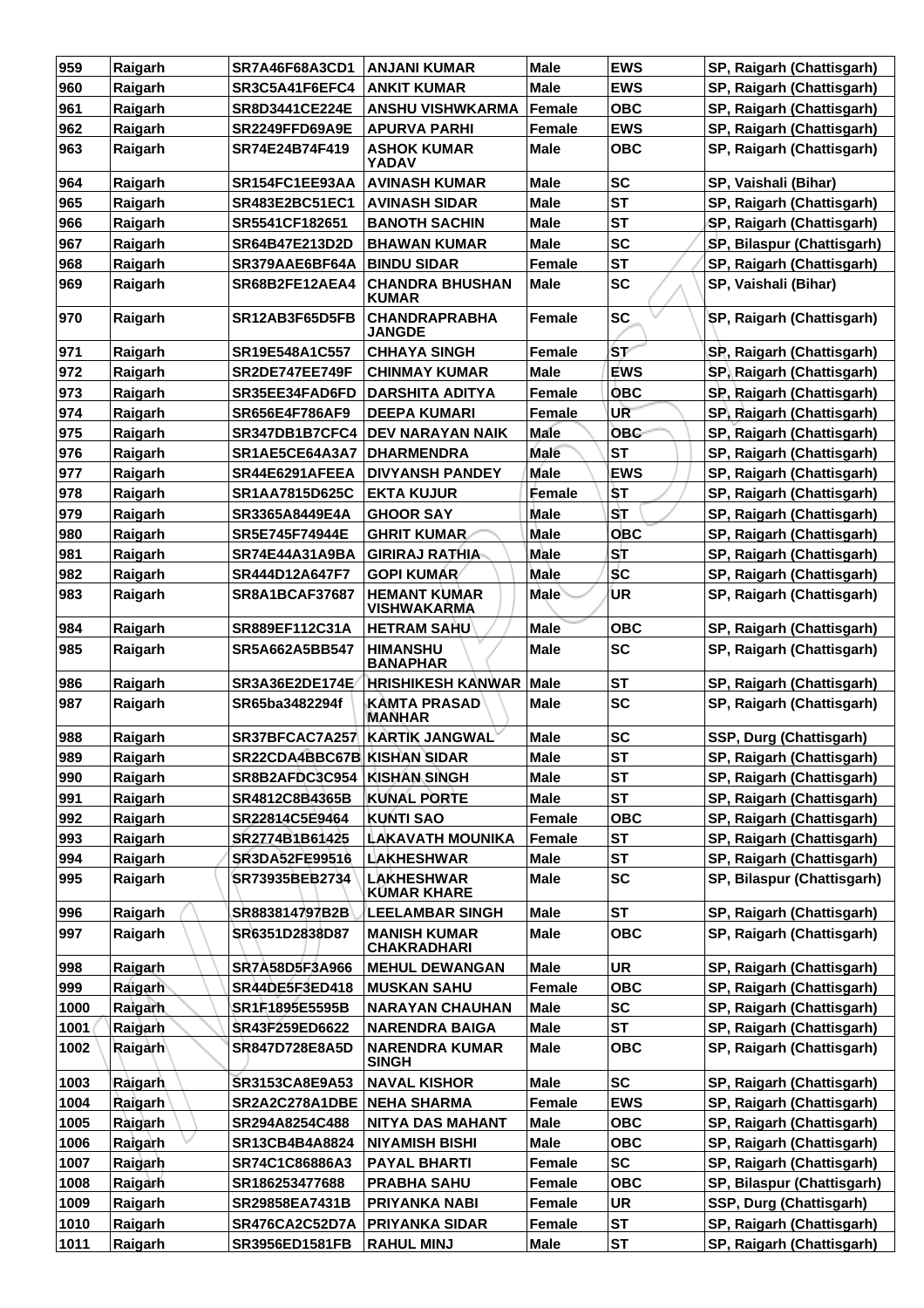| 1012 | Raigarh | <b>SR3B3C474B6CC6</b>    | <b>RAJ KUMAR SHARMA</b>                   | <b>Male</b>   | <b>OBC</b> | SP, Raigarh (Chattisgarh)  |
|------|---------|--------------------------|-------------------------------------------|---------------|------------|----------------------------|
| 1013 | Raigarh | <b>SR496BB9E6937D</b>    | <b>RAJ SINGH</b>                          | <b>Male</b>   | <b>OBC</b> | SP, Raigarh (Chattisgarh)  |
| 1014 | Raigarh | SR296DA924F4C1           | <b>RAJENDRA KUMAR</b><br><b>DHIRHI</b>    | Male          | <b>SC</b>  | SP, Raigarh (Chattisgarh)  |
| 1015 | Raigarh | SR4C4FE1789294           | <b>RAJESH PATEL</b>                       | <b>Male</b>   | <b>OBC</b> | SP, Raigarh (Chattisgarh)  |
| 1016 | Raigarh | <b>SR6B3CB454FC27</b>    | <b>RAJESH SHARMA</b>                      | <b>Male</b>   | <b>UR</b>  | SP, Raigarh (Chattisgarh)  |
| 1017 | Raigarh | SROCE6AFA7F193           | <b>RAJU KUMAR</b>                         | <b>Male</b>   | <b>UR</b>  | SP, Raigarh (Chattisgarh)  |
| 1018 | Raigarh | <b>SR84FD6E3B8B46</b>    | <b>RAMAN KUMAR</b>                        | <b>Male</b>   | <b>EWS</b> | SP, Bastar (Chattisgarh)   |
| 1019 | Raigarh | SR3A48273144F7           | <b>RAMAYAN SINGH</b><br><b>MARAVI</b>     | Male          | <b>ST</b>  | SP, Raigarh (Chattisgarh)  |
| 1020 | Raigarh | <b>SR3693ACF1DC35</b>    | <b>RANJIT MANJHI</b>                      | <b>Male</b>   | <b>SC</b>  | SP, Raigarh (Chattisgarh)  |
| 1021 | Raigarh | SR794AC4741471           | <b>RASHMI DANSENA</b>                     | Female        | <b>OBC</b> | SP, Raigarh (Chattisgarh)  |
| 1022 | Raigarh | <b>SR14CBC76C194F</b>    | <b>RAUBINSH KUMAR</b>                     | <b>Male</b>   | <b>UR</b>  | SP, Raigarh (Chattisgarh)  |
| 1023 | Raigarh | SR864E1D5D941D           | <b>RAUSHAN KUMAR</b>                      | Male          | <b>UR</b>  | SP, Vaishali (Bihar)       |
| 1024 | Raigarh | SR7489F24472C1           | <b>REENA SINGH</b>                        | Female        | ST         | SP, Raigarh (Chattisgarh)  |
| 1025 | Raigarh | SR54FF1B8F3334           | <b>RISHABH KUMAR</b><br><b>NAVRANG</b>    | <b>Male</b>   | SC         | SP, Raigarh (Chattisgarh)  |
| 1026 | Raigarh | <b>SR47FFC936222F</b>    | <b>RISHU PANDEY</b>                       | Male          | UR         | SP, Raigarh (Chattisgarh)  |
| 1027 | Raigarh | SR0FBAA444F345           | <b>RITESH KUMAR</b>                       | <b>Male</b>   | UR         | SP, Raigarh (Chattisgarh)  |
| 1028 | Raigarh | SR4BD7DBD7F674           | <b>RITESH MINJ</b>                        | Male          | ŠТ.        | SP, Raigarh (Chattisgarh)  |
| 1029 | Raigarh | SR4D794DC9744F           | <b>RITIK RAJ</b>                          | <b>Male</b>   | <b>EWS</b> | SP, Bilaspur (Chattisgarh) |
| 1030 | Raigarh | <b>SR56EBAED94146</b>    | <b>RUSTAM MINJ</b>                        | <b>Male</b>   | <b>ST</b>  | SP, Raigarh (Chattisgarh)  |
| 1031 | Raigarh | <b>SR069EA166CFA8</b>    | <b>SANDEEP BHAGAT</b>                     | <b>Male</b>   | ŠТ         | SP, Raigarh (Chattisgarh)  |
| 1032 | Raigarh | <b>SR38EDD748932F</b>    | <b>SANJEEV</b>                            | Male          | <b>UR</b>  | SP, Raigarh (Chattisgarh)  |
| 1033 | Raigarh | SR73CCA9C4A19B           | <b>SARAJU KUMAR</b>                       | <b>Male</b>   | <b>SC</b>  | SP, Raigarh (Chattisgarh)  |
| 1034 | Raigarh | SR06663D12A922           | <b>SASHMITA SAHU-</b>                     | Female        | <b>OBC</b> | SP, Raigarh (Chattisgarh)  |
| 1035 | Raigarh | <b>SR5842AD9442CB</b>    | <b>SATISH RATRE</b>                       | <b>Male</b>   | <b>SC</b>  | SP, Raigarh (Chattisgarh)  |
| 1036 | Raigarh | SR36AE3C384B37           | <b>SHASHANK KUMAR</b>                     | <b>Male</b>   | <b>EWS</b> | SP, Raigarh (Chattisgarh)  |
| 1037 | Raigarh | SR7822FD5FC2BC           | <b>SHIVANI SINGH</b>                      | Female        | <b>UR</b>  | SP, Raigarh (Chattisgarh)  |
| 1038 | Raigarh | <b>SR42A2DD81616C</b>    | <b>SONMET</b>                             | <b>Female</b> | овс        | SP, Raigarh (Chattisgarh)  |
| 1039 | Raigarh | <b>SR1A6FC53681AE</b>    | <b>SUBHAM SAHU</b>                        | <b>Male</b>   | <b>OBC</b> | SP, Raigarh (Chattisgarh)  |
| 1040 | Raigarh | SR33B2CB45C428           | ∣SUDHAKAR PORTEY                          | <b>Male</b>   | <b>ST</b>  | SP, Raigarh (Chattisgarh)  |
| 1041 | Raigarh | SR6F3E844D1791           | <b>SUMANT BHAGAT</b>                      | Male          | <b>ST</b>  | SP, Raigarh (Chattisgarh)  |
| 1042 | Raigarh | SR45A72534BB66           | <b>SUNIL KUMAR</b>                        | <b>Male</b>   | <b>SC</b>  | SP, Raigarh (Chattisgarh)  |
| 1043 | Raigarh | SR5A21EDFE8D31<br>$\sim$ | <b>SURBHI KUMARI</b><br><b>TIWARI</b>     | <b>Female</b> | <b>EWS</b> | SP, Raigarh (Chattisgarh)  |
| 1044 | Raigarh | SR69633CC74145           | <b>SURENDER</b>                           | <b>Male</b>   | <b>UR</b>  | SP, Raigarh (Chattisgarh)  |
| 1045 | Raigarh | SR42AF6E21BD15           | <b>SUYASH TIWARI</b>                      | <b>Male</b>   | <b>EWS</b> | SP, Raigarh (Chattisgarh)  |
| 1046 | Raigarh | SR8CFAF96A67D7           | <b>SWATI SIDAR</b>                        | Female        | <b>ST</b>  | SP, Raigarh (Chattisgarh)  |
| 1047 | Raigarh | SR67232AF4C44E           | <b>TEKCHAND SAHU</b>                      | <b>Male</b>   | <b>OBC</b> | SP, Raigarh (Chattisgarh)  |
| 1048 | Raigarh | SR88DF47A516BF           | <b>TRINATH RATRE</b>                      | <b>Male</b>   | <b>SC</b>  | SP, Raigarh (Chattisgarh)  |
| 1049 | Raigarh | SR16C9E3EE8B84           | <b>UDAY PRATAP SINGH</b><br><b>RAJPUT</b> | <b>Male</b>   | <b>EWS</b> | SP, Raigarh (Chattisgarh)  |
| 1050 | Raigarh | SR39BB183B414F           | <b>VIJAY KUMAR</b>                        | <b>Male</b>   | <b>SC</b>  | SP, Raigarh (Chattisgarh)  |
| 1051 | Raigarh | SR74EB4DC7A8C7           | <b>VIJAY KUMAR</b><br><b>SATNAMI</b>      | Male          | <b>SC</b>  | SP, Raigarh (Chattisgarh)  |
| 1052 | Raigarh | SR01F7C7478C84           | <b>VINOD KUMAR</b>                        | <b>Male</b>   | <b>SC</b>  | SP, Raigarh (Chattisgarh)  |
| 1053 | Raigarh | SR34658184D974           | YOGENDRA SAHU                             | <b>Male</b>   | <b>OBC</b> | SP, Raigarh (Chattisgarh)  |
| 1054 | Raigarh | <b>SR09D495A7BC3C</b>    | YOGESH KUMAR<br><b>SINGH</b>              | <b>Male</b>   | ST         | SP, Raigarh (Chattisgarh)  |
| 1055 | Raigarh | SR02B524DC13E9           | YOGESH PATEL                              | <b>Male</b>   | <b>OBC</b> | SP, Raigarh (Chattisgarh)  |
| 1056 | Raipur  | SR464B174C1F37           | <b>ABHISHEK KUMAR</b><br><b>JHA</b>       | <b>Male</b>   | <b>EWS</b> | SSP, Raipur (Chattisgarh)  |
| 1057 | Raipur  | SR2964EDCA484C           | <b>ABHISHEK KUMAR</b><br>THAKUR           | <b>Male</b>   | <b>OBC</b> | SSP, Raipur (Chattisgarh)  |
| 1058 | Raipur  | SR1DB29349EC91           | <b>AJAY KUMAR</b>                         | <b>Male</b>   | <b>OBC</b> | SSP, Raipur (Chattisgarh)  |
| 1059 | Raipur  | SR041E63221B2B           | <b>AJMEERA ANUSHA</b>                     | <b>Female</b> | <b>ST</b>  | SSP, Raipur (Chattisgarh)  |
| 1060 | Raipur  | SR53E2EE5C1FBC           | ALIBHA KUMAR                              | Female        | <b>SC</b>  | SSP, Raipur (Chattisgarh)  |
| 1061 | Raipur  | SR6E4F6A6ECF9D           | <b>AMAN KUMAR</b>                         | <b>Male</b>   | <b>UR</b>  | SSP, Raipur (Chattisgarh)  |
| 1062 | Raipur  | SR0BD576C17FAE           | <b>AMIT CHATURVEDI</b>                    | <b>Male</b>   | <b>ST</b>  | SSP, Raipur (Chattisgarh)  |
| 1063 | Raipur  | SR2D9D4FAB4CA<br>в       | <b>ANAND KUMAR</b>                        | <b>Male</b>   | <b>UR</b>  | SP, Vaishali (Bihar)       |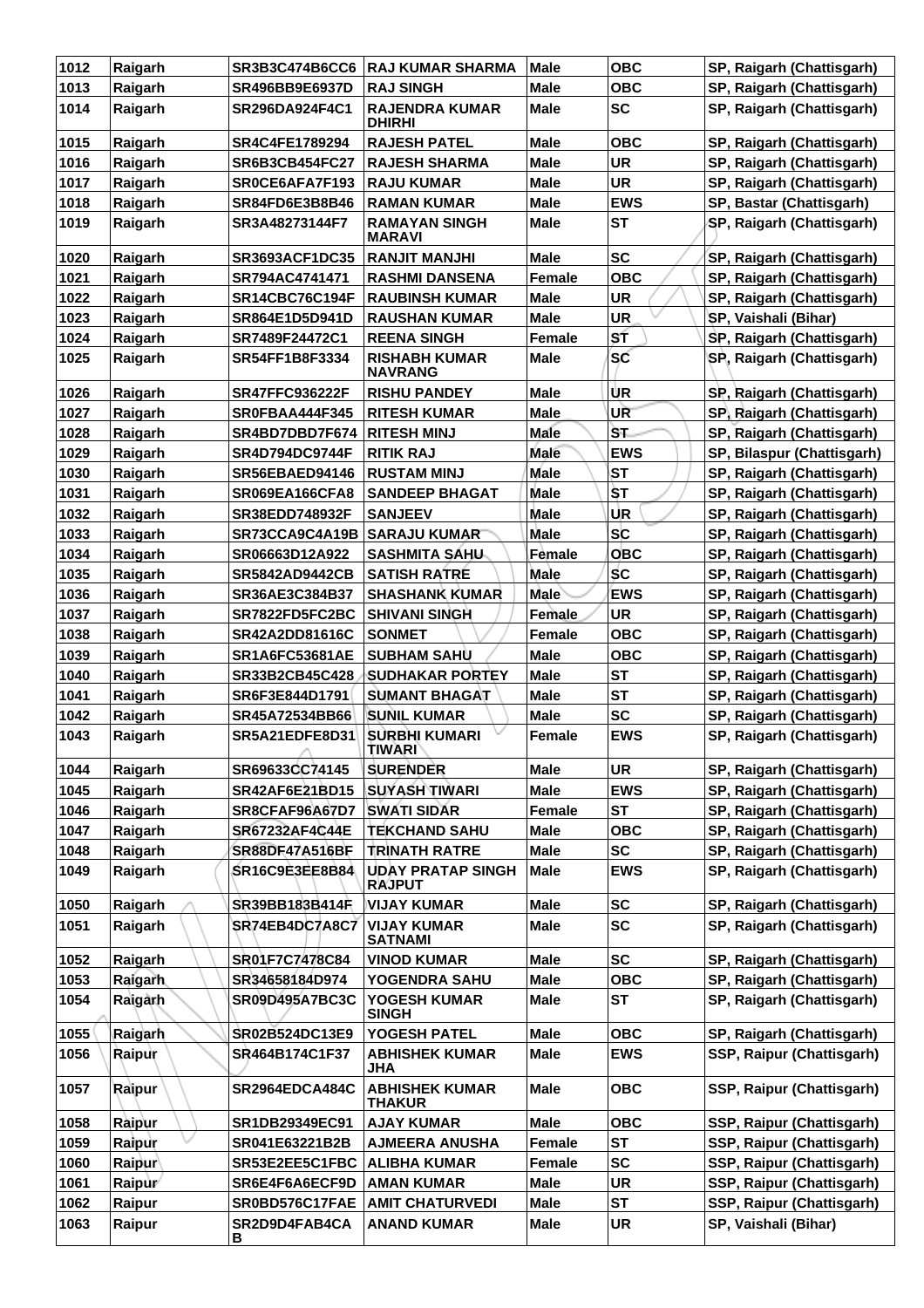| 1064 | Raipur        | <b>SR8A9C39D83C17</b> | <b>ANGSEN TANDEY</b>                     | <b>Male</b>   | <b>SC</b>  | SSP, Raipur (Chattisgarh)                |
|------|---------------|-----------------------|------------------------------------------|---------------|------------|------------------------------------------|
| 1065 | Raipur        | SR7DA322A3CF9F        | <b>ANIL KUMAR KAUSHIK</b>                | Male          | <b>OBC</b> | SSP, Raipur (Chattisgarh)                |
| 1066 | Raipur        | SR4C6B6A675464        | <b>ANIL KUMAR YADAV</b>                  | Male          | <b>OBC</b> | <b>SRM, RMS C DIVISION</b><br>(Bihar)    |
| 1067 | Raipur        | <b>SR85B54764E9F6</b> | <b>ANITA SAHU</b>                        | <b>Female</b> | <b>OBC</b> | SSP, Raipur (Chattisgarh)                |
| 1068 | Raipur        | <b>SR8C59F175BFC8</b> | <b>ANJU MARIA BARA</b>                   | Female        | <b>ST</b>  | SSP, Raipur (Chattisgarh)                |
| 1069 | Raipur        | SR7A6DC99D1343        | <b>ANKU KUMAR</b>                        | <b>Male</b>   | <b>EWS</b> | SSP, Raipur (Chattisgarh)                |
| 1070 | Raipur        | SR8EA6D4A76769        | <b>ANSHUMAN YADAV</b>                    | <b>Male</b>   | <b>OBC</b> | SSP, Raipur (Chattisgarh)                |
| 1071 | Raipur        | SR74196384CD82        | <b>ANURAG SINGH</b><br><b>PAIKRA</b>     | Male          | <b>ST</b>  | SSP, Raipur (Chattisgarh)                |
| 1072 | Raipur        | <b>SR53BCCF824F97</b> | <b>ARBIND KUMAR</b><br>YADAV             | <b>Male</b>   | <b>OBC</b> | SSP, Raipur (Chattisgarh)                |
| 1073 | Raipur        | SR33DA38C34B84        | <b>ARVIND KANWAR</b>                     | <b>Male</b>   | <b>ST</b>  | SSP, Raipur (Chattisgarh)                |
| 1074 | Raipur        | SR141CE3FD4A94        | <b>ASHISH</b>                            | Male          | <b>UR</b>  | SP, Bilaspur (Chattisgarh)               |
| 1075 | Raipur        | SR2147393474BA        | <b>ASHISH KUMAR</b>                      | <b>Male</b>   | <b>SC</b>  | SSP, Raipur (Chattisgarh)                |
| 1076 | Raipur        | SR45472C734C44        | <b>ASHISH KUMAR</b>                      | <b>Male</b>   | <b>SC</b>  | SSP, Raipur (Chattisgarh)                |
| 1077 | Raipur        | <b>SR0C73D4449EAB</b> | <b>ASHISH KUMAR</b><br><b>KASHYAP</b>    | <b>Male</b>   | <b>OBC</b> | SP, Bilaspur (Chattisgarh)               |
| 1078 | Raipur        | SR58C4D351AE48        | <b>ASHUTOSH KUMAR</b><br><b>RAM</b>      | <b>Male</b>   | SC.        | SP, Bilaspur (Chattisgarh)               |
| 1079 | Raipur        | SR74FDAFEE2948        | <b>BABLU KUMAR</b>                       | <b>Male</b>   | <b>OBC</b> | SSP, Raipur (Chattisgarh)                |
| 1080 | Raipur        | SR432DB276355C        | <b>BABLU KUMAR</b>                       | Male          | <b>UR</b>  | SP, Raigarh (Chattisgarh)                |
| 1081 | Raipur        | SR85119B71929A        | <b>BADAVATH SRIKANTH</b>                 | <b>Male</b>   | <b>ST</b>  | SSP, Nizamabad<br>(Telangana)            |
| 1082 | Raipur        | SR04E26C358432        | <b>BADAVATH SRINIVAS</b><br><b>NAYAK</b> | <b>Male</b>   | <b>ST</b>  | SSP, Raipur (Chattisgarh)                |
| 1083 | Raipur        | <b>SR7895DE4A415B</b> | <b>BALKRISHNA NETAM</b>                  | Male          | <b>SC</b>  | SSP, Raipur (Chattisgarh)                |
| 1084 | Raipur        | SR0959C4916463        | <b>BHARAT DHRUW</b>                      | Male          | <b>ST</b>  | SSP, Raipur (Chattisgarh)                |
| 1085 | Raipur        | SR2228243489D4        | <b>BHOLA KUMAR</b>                       | Male          | <b>SC</b>  | SSP, Raipur (Chattisgarh)                |
| 1086 | Raipur        | SR619534BDB747        | <b>BHUKYA SANTHOSH</b>                   | <b>Male</b>   | <b>ST</b>  | SSP, Raipur (Chattisgarh)                |
| 1087 | Raipur        | SR24844C346496        | <b>BHUMIKA</b>                           | Female        | <b>ST</b>  | SSP, Raipur (Chattisgarh)                |
| 1088 | Raipur        | SR5E8AEBA61CA2        | <b>BHUMIKA</b><br><b>KURUWASNSHI</b>     | Female        | <b>ST</b>  | SSP, Raipur (Chattisgarh)                |
| 1089 | Raipur        | SR6441FD487D84        | <b>BHUPENDRA</b>                         | Male          | <b>SC</b>  | SSP, Raipur (Chattisgarh)                |
| 1090 | Raipur        | SR013635C7F11F        | BHUPENDRA TANDAN                         | <b>Male</b>   | <b>SC</b>  | SSP, Raipur (Chattisgarh)                |
| 1091 | Raipur        | SR6E62B173544D        | <b>BIJENDRA KUMAR</b><br><b>SINGH</b>    | Male          | <b>EWS</b> | SSP, Raipur (Chattisgarh)                |
| 1092 | Raipur        | SR1DC74486E436        | <b>BODA RAJENDAR</b>                     | <b>Male</b>   | <b>ST</b>  | SSP, Raipur (Chattisgarh)                |
| 1093 | Raipur        | SR5281C148754F        | <b>BRAJESH CHANDRA</b><br><b>DAS</b>     | <b>Male</b>   | <b>EWS</b> | SSP, Raipur (Chattisgarh)                |
| 1094 | Raipur        | SR64ACBCBF98F2        | <b>CHANDRAKANT</b>                       | <b>Male</b>   | <b>EWS</b> | SSP, Raipur (Chattisgarh)                |
| 1095 | Raipur        | SR0CD7F9A438D7        | <b>CHITESHWAR</b>                        | <b>Male</b>   | <b>SC</b>  | SSP, Raipur (Chattisgarh)                |
| 1096 | Raipur        | <b>SR6A868A95CCB5</b> | <b>DEEPAK KUMAR</b>                      | <b>Male</b>   | <b>OBC</b> | SSP, Raipur (Chattisgarh)                |
| 1097 | Raipur        | <b>SR8C22FCD95C84</b> | <b>DEV KUMAR</b><br><b>DEWANGAN</b>      | <b>Male</b>   | <b>OBC</b> | SSP, Raipur (Chattisgarh)                |
| 1098 | Raipur        | SR3E58679B82A7        | DEV NARAYAN                              | <b>Male</b>   | <b>OBC</b> | SSP, Raipur (Chattisgarh)                |
| 1099 | Raipur        | SR64D44AA96246        | <b>DHARAVATH</b><br><b>VENKANNA</b>      | <b>Male</b>   | <b>ST</b>  | <b>CPM, Hyderabad GPO</b><br>(Telangana) |
| 1100 | Raipur        | <b>SR0F341AE5A9C1</b> | <b>DHIRAJ KUMAR</b><br><b>PANDEY</b>     | Male          | <b>UR</b>  | SP, Bilaspur (Chattisgarh)               |
| 1101 | Raipur        | SR563F2199AB51        | <b>DHIRAJ SINGH</b>                      | <b>Male</b>   | <b>EWS</b> | SSP, Raipur (Chattisgarh)                |
| 1102 | <b>Raipur</b> | SR4D4ADE292474        | <b>DHRUV MISHRA</b>                      | <b>Male</b>   | <b>EWS</b> | SSP, Raipur (Chattisgarh)                |
| 1103 | Raipur        | SR8F7E14D24B5F        | <b>DILESHWAR SAHU</b>                    | <b>Male</b>   | <b>OBC</b> | SSP, Raipur (Chattisgarh)                |
| 1104 | Raipur        | SR4638D9CF4ACA        | <b>DINESH KUMAR</b>                      | <b>Male</b>   | <b>UR</b>  | SSP, Raipur (Chattisgarh)                |
| 1105 | <b>Raipur</b> | <b>SR2B874FA165B8</b> | <b>EKTA BEHRA</b>                        | Female        | <b>OBC</b> | SSP, Raipur (Chattisgarh)                |
| 1106 | Raipur        | SR1DC26A155613        | <b>FULESH NISHAD</b>                     | <b>Male</b>   | <b>OBC</b> | SSP, Raipur (Chattisgarh)                |
| 1107 | Raipur        | SR08A3E3FB17FD        | <b>GANPAT KUMAR</b><br><b>NETAM</b>      | <b>Male</b>   | ST         | SSP, Raipur (Chattisgarh)                |
| 1108 | Raipur        | <b>SR14D415E54C8C</b> | <b>GAURAV KAUSHIK</b>                    | <b>Male</b>   | <b>OBC</b> | SP, Bilaspur (Chattisgarh)               |
| 1109 | Raipur        | <b>SR861C2CB6D4E8</b> | <b>GAURAV SINGH</b><br><b>PAIKARA</b>    | Male          | <b>ST</b>  | SP, Bilaspur (Chattisgarh)               |
| 1110 | Raipur        | SR041782AC59A6        | <b>GAURISHANKAR</b>                      | <b>Male</b>   | <b>OBC</b> | SSP, Raipur (Chattisgarh)                |
| 1111 | Raipur        | <b>SR0E11F232D6CA</b> | <b>GEETA RAM</b><br><b>DEWANGAN</b>      | <b>Male</b>   | <b>OBC</b> | SSP, Raipur (Chattisgarh)                |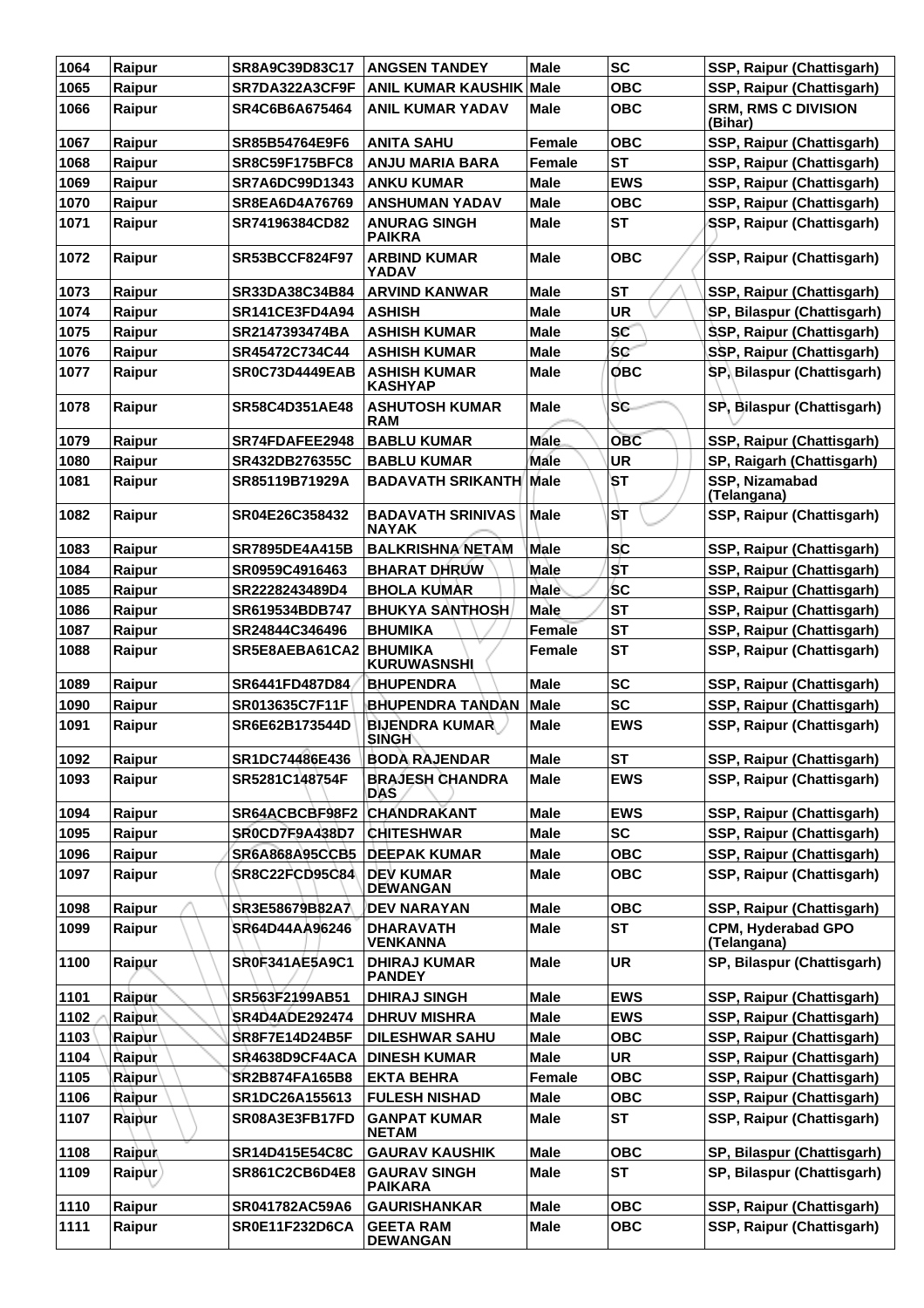| 1112 | Raipur        | SR8BA9818C674B        | <b>GENENDRA KUMAR</b><br><b>DHRUW</b>      | <b>Male</b>   | <b>ST</b>  | SSP, Raipur (Chattisgarh)  |
|------|---------------|-----------------------|--------------------------------------------|---------------|------------|----------------------------|
| 1113 | Raipur        | <b>SR2DCC8E3E6246</b> | <b>GOVENDRA</b>                            | <b>Male</b>   | <b>OBC</b> | SSP, Raipur (Chattisgarh)  |
| 1114 | Raipur        | SR5DEA2E493AFC        | <b>GUGLOTH MAHIPAL</b>                     | <b>Male</b>   | <b>ST</b>  | SSP, Raipur (Chattisgarh)  |
| 1115 | Raipur        | SR1467591E544E        | <b>GUGULOTH DESH</b><br><b>KUMAR</b>       | <b>Male</b>   | <b>ST</b>  | SSP, Durg (Chattisgarh)    |
| 1116 | Raipur        | SR514394B82D51        | <b>GUGULOTHU NITHIN</b>                    | <b>Male</b>   | <b>ST</b>  | SSP, Raipur (Chattisgarh)  |
| 1117 | Raipur        | SR5DCEDF41F1F4        | <b>GULJAR GAYAKWAD</b>                     | <b>Male</b>   | <b>SC</b>  | SSP, Raipur (Chattisgarh)  |
| 1118 | Raipur        | SR1D4D51D4B454        | <b>HARISH CHANDRA</b><br><b>MAHILANE</b>   | Male          | <b>SC</b>  | SSP, Raipur (Chattisgarh)  |
| 1119 | Raipur        | <b>SR7F3C942B72EC</b> | <b>HARSHITA THAKUR</b>                     | <b>Female</b> | <b>EWS</b> | SSP, Raipur (Chattisgarh)  |
| 1120 | Raipur        | <b>SR1477E37AC5A9</b> | <b>HINESH SINGH</b><br><b>THAKUR</b>       | Male          | <b>EWS</b> | SSP, Raipur (Chattisgarh)  |
| 1121 | Raipur        | SR697DB7ABC962        | <b>ISHA SAHU</b>                           | Female        | <b>OBC</b> | SSP, Raipur (Chattisgarh)  |
| 1122 | Raipur        | SR0A6A1A6D1CB7        | <b>JAGESHWAR PRASAD</b>                    | <b>Male</b>   | SC-        | SSP, Raipur (Chattisgarh)  |
| 1123 | Raipur        | SR33495EB491A2        | <b>JAGESHWAR PRASAD</b>                    | <b>Male</b>   | ŚC.        | SSP, Raipur (Chattisgarh)  |
| 1124 | Raipur        | <b>SR3BF149EF51B4</b> | <b>JAGRITI SINHA</b>                       | Female        | <b>EWS</b> | SP, Bilaspur (Chattisgarh) |
| 1125 | Raipur        | SR15EA2DBEEDD7        | <b>JATOTH SUPREETH</b>                     | Male          | <b>ST</b>  | SSP, Raipur (Chattisgarh)  |
| 1126 | Raipur        | SR7AC777A2E84A        | <b>JAWAHAR LAL</b>                         | <b>Male</b>   | <b>OBC</b> | SSP, Raipur (Chattisgarh)  |
| 1127 | Raipur        | SR29E2A3B95A99        | <b>JAYARANI SAHU</b>                       | Female        | <b>OBC</b> | SSP, Raipur (Chattisgarh)  |
| 1128 | Raipur        | SR5FBC2C5AC3A<br>С    | JITENDRA                                   | <b>Male</b>   | <b>ST</b>  | SSP, Raipur (Chattisgarh)  |
| 1129 | Raipur        | SR3B1B94CFE7E4        | <b>JITENDRA</b><br><b>CHATURVEDI</b>       | <b>Male</b>   | <b>SC</b>  | SSP, Raipur (Chattisgarh)  |
| 1130 | Raipur        | <b>SR6CB4BF59A763</b> | JITENDRA KUMAR<br><b>SINGH</b>             | <b>Male</b>   | <b>ST</b>  | SSP, Raipur (Chattisgarh)  |
| 1131 | Raipur        | <b>SR2FCA2F489531</b> | JYOTESHWARI SINGH<br><b>RAJ</b>            | Female        | SĪT        | SSP, Raipur (Chattisgarh)  |
| 1132 | Raipur        | SR786645A4FA26        | <b>JYOTI RAJ</b>                           | Female        | <b>ÉWS</b> | SSP, Raipur (Chattisgarh)  |
| 1133 | Raipur        | SR874A617B42AB        | <b>KAMAL KHUNTE</b>                        | Màle          | <b>SC</b>  | SSP, Raipur (Chattisgarh)  |
| 1134 | Raipur        | SR47F3AED6EC2C        | <b>KAMLESHWARI</b>                         | <b>Female</b> | <b>ST</b>  | SP, Bilaspur (Chattisgarh) |
| 1135 | Raipur        | SR2D562D57B842        | <b>KARAMCHAND</b>                          | <b>Male</b>   | <b>ST</b>  | SSP, Raipur (Chattisgarh)  |
| 1136 | Raipur        | SR641444E83421        | <b>KARAN JAISWAL</b>                       | Male          | <b>OBC</b> | SSP, Raipur (Chattisgarh)  |
| 1137 | Raipur        | SR4541123EE841        | <b>KETHAVATH SONY</b>                      | Female        | <b>ST</b>  | SSP, Raipur (Chattisgarh)  |
| 1138 | Raipur        | SR84D4844C2817        | KRITI RAJ                                  | Female        | <b>EWS</b> | SSP, Raipur (Chattisgarh)  |
| 1139 | Raipur        | SR26A47B44991C        | <b>KUBER CHHEDAIYA</b>                     | <b>Male</b>   | <b>ST</b>  | SSP, Raipur (Chattisgarh)  |
| 1140 | Raipur        | SR4EF5E94D7744        | <b>KUSHAL KUMAR</b><br><b>KHAIRWAR</b>     | <b>Male</b>   | <b>ST</b>  | SSP, Raipur (Chattisgarh)  |
| 1141 | Raipur        | SR767F6DA7FAC8        | <b>LAL BABU KUMAR</b>                      | <b>Male</b>   | <b>SC</b>  | SSP, Raipur (Chattisgarh)  |
| 1142 | Raipur        | SR8C468A433E68        | LUKENDRA KUMAR                             | Male          | <b>ST</b>  | SSP, Raipur (Chattisgarh)  |
| 1143 | Raipur        | SR7B4C867C631C        | <b>MAHENDRA DHAYAL</b>                     | <b>Male</b>   | <b>SC</b>  | SSP, Raipur (Chattisgarh)  |
| 1144 | Raipur        | SR442791D51987        | <b>MALAVATH ARAVIND</b>                    | <b>Male</b>   | <b>ST</b>  | SSP, Raipur (Chattisgarh)  |
| 1145 | Raipur        | SR3C526964D96B        | <b>MANISH SAHU</b>                         | <b>Male</b>   | <b>OBC</b> | SSP, Raipur (Chattisgarh)  |
| 1146 | Raipur        | <b>SR02A45EFE286C</b> | <b>MANJULATA BARIHA</b>                    | Female        | <b>ST</b>  | SSP, Raipur (Chattisgarh)  |
| 1147 | Raipur        | SR8B421E6F2367        | <b>MAUSAM KUMARI</b>                       | Female        | <b>EWS</b> | SSP, Raipur (Chattisgarh)  |
| 1148 | Raipur        | SR5AC4192CB19E        | <b>MD NASIM AKHTAR</b>                     | <b>Male</b>   | <b>OBC</b> | SSP, Raipur (Chattisgarh)  |
| 1149 | Raipur        | SR23DDC49BF3FD        | <b>MITESH KUMAR</b>                        | <b>Male</b>   | <b>SC</b>  | SSP, Raipur (Chattisgarh)  |
| 1150 | Raipur        | <b>SR455EB45BF7B1</b> | <b>MITHLESH KUMAR</b><br><b>SINGH</b>      | <b>Male</b>   | <b>UR</b>  | SSP, Raipur (Chattisgarh)  |
| 1151 | Raipur        | <b>SR8FAD97A426A3</b> | <b>MITHLESH KUMAR</b><br><b>SINGH</b>      | <b>Male</b>   | <b>UR</b>  | SSP, Raipur (Chattisgarh)  |
| 1152 | Raipur        | SR1A25417D7A17        | <b>MITHLESH KUMAR</b><br><b>SINGH</b>      | <b>Male</b>   | <b>UR</b>  | SP, Raigarh (Chattisgarh)  |
| 1153 | Raipur        | SR1479523A4DD8        | <b>MOHINI BHOI</b>                         | Female        | <b>ST</b>  | SSP, Raipur (Chattisgarh)  |
| 1154 | Raipur        | SR842B6D58158E        | <b>MONIKA</b>                              | Female        | <b>OBC</b> | SSP, Raipur (Chattisgarh)  |
| 1155 | Raipur        | SR58E5E49B6A86        | <b>MUDAVATH</b><br><b>SANJEEVA SHANKAR</b> | <b>Male</b>   | <b>ST</b>  | SSP, Raipur (Chattisgarh)  |
| 1156 | Raipur        | SR2923FD9C32F2        | <b>MUNAVATH RAJ</b><br><b>KUMAR</b>        | <b>Male</b>   | <b>ST</b>  | SSP, Raipur (Chattisgarh)  |
| 1157 | <b>Raipur</b> | SR8448E2E93391        | <b>MURALIDHAR GUPTA</b>                    | <b>Male</b>   | <b>OBC</b> | SSP, Raipur (Chattisgarh)  |
| 1158 | Raipur        | SR2A187E94E55C        | <b>NARENDRA KUMAR</b><br><b>CHANDRAKAR</b> | Male          | <b>OBC</b> | SSP, Raipur (Chattisgarh)  |
| 1159 | Raipur        | SR5E2CD1145A53        | <b>NIKESH KUMAR</b>                        | <b>Male</b>   | <b>ST</b>  | SSP, Raipur (Chattisgarh)  |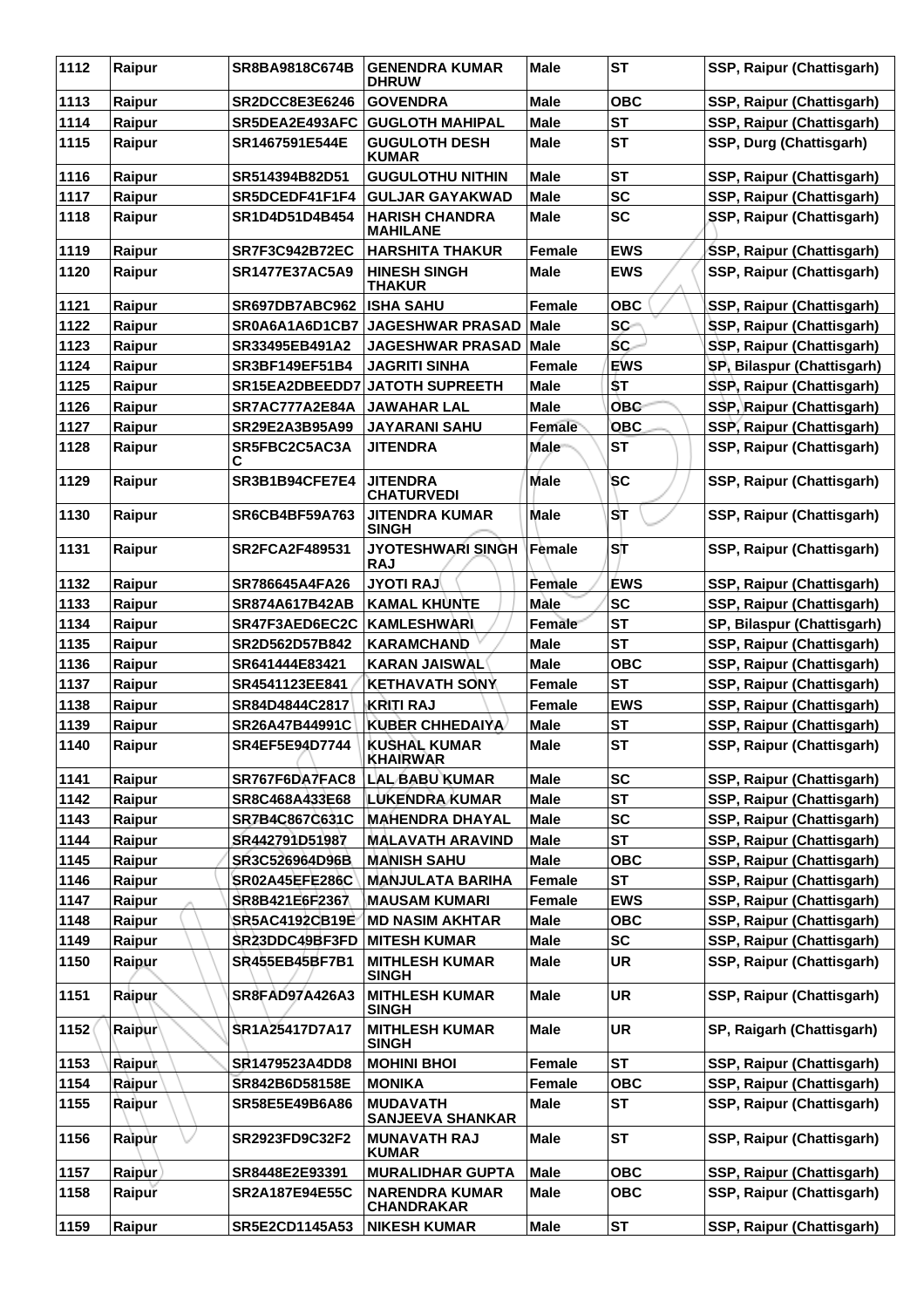| 1160 | Raipur        | SR16B9DF42FE9A             | <b>NILKANTH</b>                            | <b>Male</b>   | <b>OBC</b> | SSP, Raipur (Chattisgarh)                              |
|------|---------------|----------------------------|--------------------------------------------|---------------|------------|--------------------------------------------------------|
| 1161 | Raipur        | SR74428383F8DA             | <b>NIRAJ KUMAR SINGH</b>                   | <b>Male</b>   | <b>EWS</b> | SSP, Raipur (Chattisgarh)                              |
| 1162 | Raipur        | SR13CF4B3BBC1E             | <b>NIRANJAN</b>                            | <b>Male</b>   | <b>ST</b>  | SSP, Raipur (Chattisgarh)                              |
| 1163 | Raipur        | SR393B2B1CAF71             | <b>NISHANT ORAM</b>                        | Male          | <b>ST</b>  | SSP, Raipur (Chattisgarh)                              |
| 1164 | Raipur        | SR489F87E51B4B             | <b>NITESH KUMAR</b>                        | <b>Male</b>   | <b>SC</b>  | SSP, Raipur (Chattisgarh)                              |
| 1165 | Raipur        | <b>SR0244CEAB8C96</b>      | <b>NIVEDITA XALXO</b>                      | <b>Female</b> | <b>ST</b>  | SSP, Raipur (Chattisgarh)                              |
| 1166 | Raipur        | SR4159FA4A1CEA             | <b>PANKAJ KUMAR</b>                        | Male          | <b>ST</b>  | SSP, Raipur (Chattisgarh)                              |
| 1167 | Raipur        | SR44D4BA833623             | <b>PANKAJ KUMAR</b><br>YADAV               | <b>Male</b>   | <b>UR</b>  | SSP, Raipur (Chattisgarh)                              |
| 1168 | Raipur        | <b>SR2477BCFCFAB5</b>      | <b>PARVIN KUMAR</b>                        | Male          | <b>OBC</b> | SSP, Raipur (Chattisgarh)                              |
| 1169 | Raipur        | SR39BE12A6B644             | <b>PINKI</b>                               | Female        | <b>ST</b>  | SSP, Raipur (Chattisgarh)                              |
| 1170 | Raipur        | SR3EFAFCAC4593             | <b>POOJA KUMARI</b>                        | Female        | <b>OBC</b> | SSP, Raipur (Chattisgarh)                              |
| 1171 | Raipur        | SR2135C231A451             | <b>POORAN SINGH</b>                        | Male          | <b>ST</b>  | SP, Bilaspur (Chattisgarh)                             |
| 1172 | Raipur        | SR895B955D4F8B             | <b>POORNIMA</b><br><b>KAIWARTYA</b>        | Female        | ОВС.       | SSP, Raipur (Chattisgarh)                              |
| 1173 | Raipur        | <b>SR41BFC24546D1</b>      | <b>PRABHA SHARMA</b>                       | <b>Female</b> | UR         | SSP, Raipur (Chattisgarh)                              |
| 1174 | Raipur        | <b>SR0B664673ACA3</b>      | <b>PRASHANT NETAM</b>                      | <b>Male</b>   | \$T        | SSP, Raipur (Chattisgarh)                              |
| 1175 | Raipur        | SR096A4CD2C46B             | <b>PRASHANT PATEL</b>                      | <b>Male</b>   | <b>OBC</b> | SSP, Raipur (Chattisgarh)                              |
| 1176 | Raipur        | SR73519C61E8A4             | <b>PRAVEEN KUMAR</b>                       | <b>Male</b>   | SC         | SP, Bilaspur (Chattisgarh)                             |
| 1177 | Raipur        | <b>SR55E569DAD5E7</b>      | <b>PREETI LAXMI DHRUW Female</b>           |               | ST         | SSP, Raipur (Chattisgarh)                              |
| 1178 | Raipur        | SR382F785A7E59             | <b>PREMLATA</b>                            | Female        | <b>ST</b>  | SSP, Raipur (Chattisgarh)                              |
| 1179 | Raipur        | SR1B712AE984F4             | PREMNARAYAN                                | Male          | <b>OBC</b> | SP, Bilaspur (Chattisgarh)                             |
| 1180 | Raipur        | SR13128BD499A4             | <b>PRINCE KUMAR</b>                        | <b>Male</b>   | <b>OBC</b> | SSP, Raipur (Chattisgarh)                              |
| 1181 | Raipur        | SR4D12FF7B1548             | <b>PUNIT</b>                               | <b>Male</b>   | <b>UR</b>  | SSP, Raipur (Chattisgarh)                              |
| 1182 | Raipur        | SR813467D693CD             | <b>PUSALA</b><br><b>PRAVEENNAYAK</b>       | Male          | ST         | SSP, Raipur (Chattisgarh)                              |
| 1183 | Raipur        | SR552F6775124B             | <b>PUSHPA YADAV</b>                        | Female        | UR         | SSP, Raipur (Chattisgarh)                              |
| 1184 | Raipur        | <b>SR5D522D2A2A1D</b>      | PUSHPANJALI DIWAN                          | Female-       | <b>ST</b>  | SSP, Raipur (Chattisgarh)                              |
| 1185 | Raipur        | SR1E678753C23E             | <b>PYUSH KUMAR</b><br><b>DHRUW</b>         | <b>Male</b>   | <b>ST</b>  | SSP, Raipur (Chattisgarh)                              |
| 1186 | Raipur        | SR198BD7111F53             | <b>RACHANA RATHORE</b>                     | <b>Female</b> | <b>EWS</b> | SSP, Raipur (Chattisgarh)                              |
| 1187 | Raipur        | SR88B519E16E42             | <b>RAHUL BHARDWAJ</b>                      | Male          | <b>SC</b>  | SP, Bilaspur (Chattisgarh)                             |
| 1188 | Raipur        | SR29BDCFD42FA8             | <b>RAHUL KUMAR</b>                         | <b>Male</b>   | <b>ST</b>  | SSP, Raipur (Chattisgarh)                              |
| 1189 | Raipur        | <b>SR7A8B52F52C5B</b>      | <b>RAJA KUMAR SINGH</b>                    | <b>Male</b>   | <b>SC</b>  | SSP, Raipur (Chattisgarh)                              |
| 1190 | Raipur        | SR1CF7B36C4A5A RAJANI SAHU |                                            | <b>Female</b> | <b>OBC</b> | SSP, Raipur (Chattisgarh)                              |
| 1191 | Raipur        | SR378E41ABFDEB RAJASHEKHAR | <b>TEJAVATHU</b>                           | <b>Male</b>   | <b>ST</b>  | SSP, Raipur (Chattisgarh)                              |
| 1192 | Raipur        | SR04EEEE561CA3             | <b>RAJÉEV KUMAR</b>                        | <b>Male</b>   | <b>OBC</b> | SSP, Raipur (Chattisgarh)                              |
| 1193 | Raipur        | SR844744B7558B             | <b>RAJEEV KUMAR</b>                        | <b>Male</b>   | <b>OBC</b> | SSP, Raipur (Chattisgarh)                              |
| 1194 | Raipur        | SR4F1DDD8E47E4             | <b>RAJESH KUMAR</b>                        | <b>Male</b>   | <b>SC</b>  | SSP, Raipur (Chattisgarh)                              |
| 1195 | Raipur        | SR24C4E8C5C415             | <b>RAJESH KUMAR</b>                        | <b>Male</b>   | <b>OBC</b> | SSP, Raipur (Chattisgarh)                              |
| 1196 | Raipur        | SR87CC3648519F             | <b>RAJESH KUMAR</b>                        | <b>Male</b>   | <b>ST</b>  | SSP, Raipur (Chattisgarh)                              |
| 1197 | Raipur        | SR2B84A394561C             | <b>RAJESH KUMAR</b><br><b>CHATURVEDANI</b> | <b>Male</b>   | <b>SC</b>  | SSP, Raipur (Chattisgarh)                              |
| 1198 | Raipur        | SR1D49DAC21511             | <b>RAJESH YADAV</b>                        | <b>Male</b>   | <b>OBC</b> | SSP, Raipur (Chattisgarh)                              |
| 1199 | Raipur        | <b>SR2AF4B58AD177</b>      | <b>RAJPAL MEENA</b>                        | <b>Male</b>   | <b>ST</b>  | SSP, Raipur (Chattisgarh)                              |
| 1200 | Raipur        | SR035EFBF67F98             | <b>RAJU KUMAR BHARTI</b>                   | <b>Male</b>   | <b>UR</b>  | SSP, Raipur (Chattisgarh)                              |
| 1201 | Raipur        | SR631FC33DA5F7             | <b>RAJU RAMAVATH</b>                       | <b>Male</b>   | <b>ST</b>  | CPM, Hyderabad GPO<br>(Telangana)                      |
| 1202 | <b>Raipur</b> | SR794EC7F4C32C             | <b>RAKESH KUMAR</b><br><b>PRASAD</b>       | <b>Male</b>   | <b>OBC</b> | SSP, Raipur (Chattisgarh)                              |
| 1203 | Raipur        | SR4E29CC174BC6             | <b>RAMAVATH ANITHA</b>                     | <b>Female</b> | <b>ST</b>  | SSP, Raipur (Chattisgarh)                              |
| 1204 | <b>Raipur</b> | SR4527714543F6             | <b>RAMAYAN PRASAD</b><br><b>KAIWARTYA</b>  | <b>Male</b>   | <b>OBC</b> | SSP, Raipur (Chattisgarh)                              |
| 1205 | Raipur        | SR2F382C7C42E7             | <b>RAMENDRA KUMAR</b>                      | <b>Male</b>   | <b>OBC</b> | SSP, Raipur (Chattisgarh)                              |
| 1206 | Raipur        | SR2E54378136C9             | <b>RAMESH KUMAR</b><br><b>KHAIRWAR</b>     | <b>Male</b>   | <b>ST</b>  | SP, Raigarh (Chattisgarh)                              |
| 1207 | Raipur        | SR366C59E7E16F             | <b>RAMESHWARI</b>                          | Female        | <b>ST</b>  | SSP, Raipur (Chattisgarh)                              |
| 1208 | Raipur        | SR3EFC2F69E73F             | <b>RANJEET KUMAR</b>                       | <b>Male</b>   | <b>OBC</b> | SP, Bilaspur (Chattisgarh)                             |
|      |               |                            |                                            |               |            |                                                        |
| 1209 | Raipur        | <b>SR15E1986DBCD2</b>      | <b>RAUSHAN KUMAR</b>                       | <b>Male</b>   | <b>OBC</b> | SSP, Raipur (Chattisgarh)<br>SSP, Raipur (Chattisgarh) |